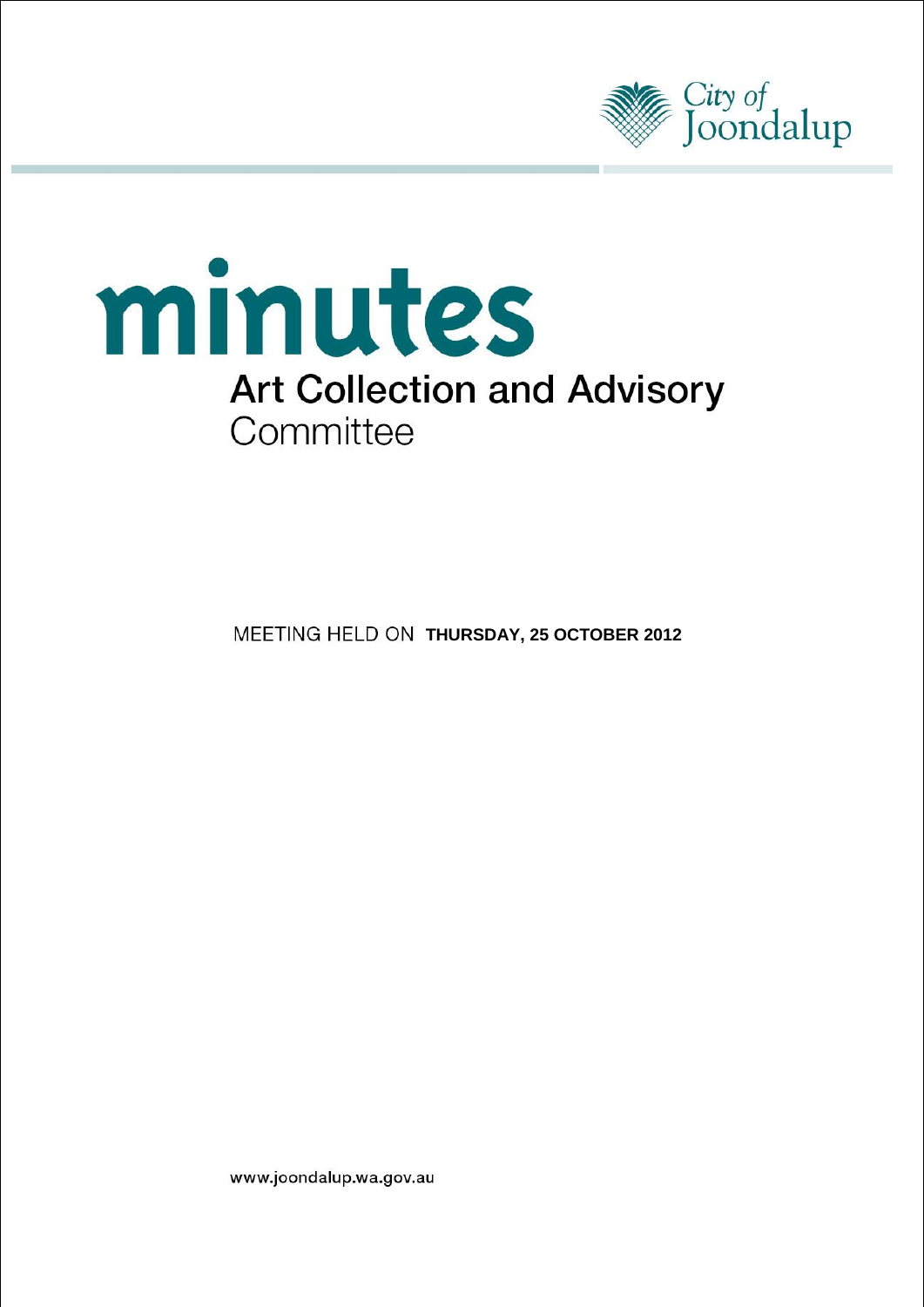# **TABLE OF CONTENTS**

| <b>ITEM NO</b> | <b>TITLE</b>                                                                   | <b>PAGE NO</b> |
|----------------|--------------------------------------------------------------------------------|----------------|
|                | <b>Declaration of Opening</b>                                                  | 3              |
|                | <b>Public Question Time</b>                                                    | 3              |
|                | <b>Public Statement Time</b>                                                   | 3              |
|                | Apologies and Leave of Absence                                                 | 4              |
|                | <b>Confirmation of Minutes</b>                                                 | 4              |
|                | Announcements by the Presiding Member without discussion                       | $\overline{4}$ |
|                | <b>Declarations of Interest</b>                                                | 4              |
|                | Identification of Matters for which the meeting may sit Behind Closed<br>Doors | 5              |
|                | Petitions                                                                      | 5              |
|                | Reports                                                                        | 6              |
| 1              | 2012 City of Joondalup's Invitation Art Award - Artworks for<br>Acquisition    | 6              |
| $\overline{2}$ | <b>Commissioning of Artwork</b>                                                | 12             |
| 3              | <b>Invitation Art Award</b>                                                    | 19             |
| 4              | <b>Community Art Exhibition</b>                                                | 30             |
| 5              | 'Inside Out Billboard Project' Public Art for City of Joondalup                | 38             |
|                | Motions of which previous notice has been given                                | 46             |
|                | Announcements of notices of motion for the next meeting                        | 46             |
|                | Closure                                                                        | 46             |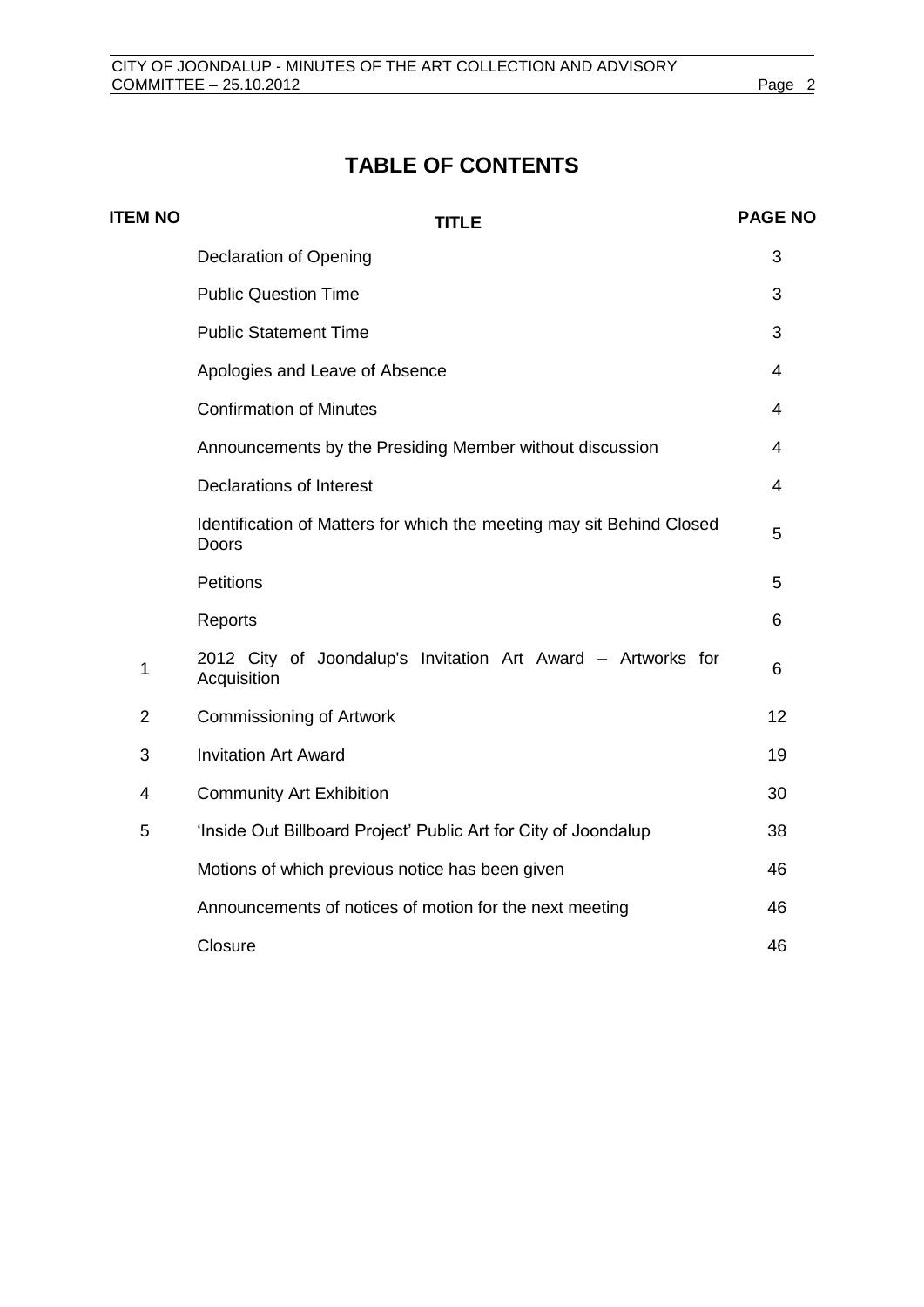# **CITY OF JOONDALUP**

### **MINUTES OF THE ART COLLECTION AND ADVISORY COMMITTEE HELD IN CONFERENCE ROOM 1, JOONDALUP CIVIC CENTRE, BOAS AVENUE, JOONDALUP ON THURSDAY, 25 OCTOBER 2012.**

### **DECLARATION OF OPENING**

The Presiding Member declared the meeting open at 6.31pm.

### **ATTENDANCE**

#### **Committee Members:**

| Cr Liam Gobbert | <b>Presiding Member</b>        |
|-----------------|--------------------------------|
| Cr John Chester | <b>Deputy Presiding Member</b> |
| Cr Mike Norman  |                                |
| Cr Sam Thomas   |                                |

#### **Officers:**

Mr Mike Tidy **Director Corporate Services** Mr Thomas De Mallet Burgess Ms Amanda Alderson Curator Mr Alex MacIver **Visual Arts Officer** Mrs Lesley Taylor Governance Officer

Mr Mike Smith Manager Leisure and Cultural Services<br>Mr Thomas De Mallet Burgess Coordinator Cultural Services

There were no members of the public and no members of the press in attendance.

### <span id="page-2-0"></span>**PUBLIC QUESTION TIME**

Nil.

### <span id="page-2-1"></span>**PUBLIC STATEMENT TIME**

Nil.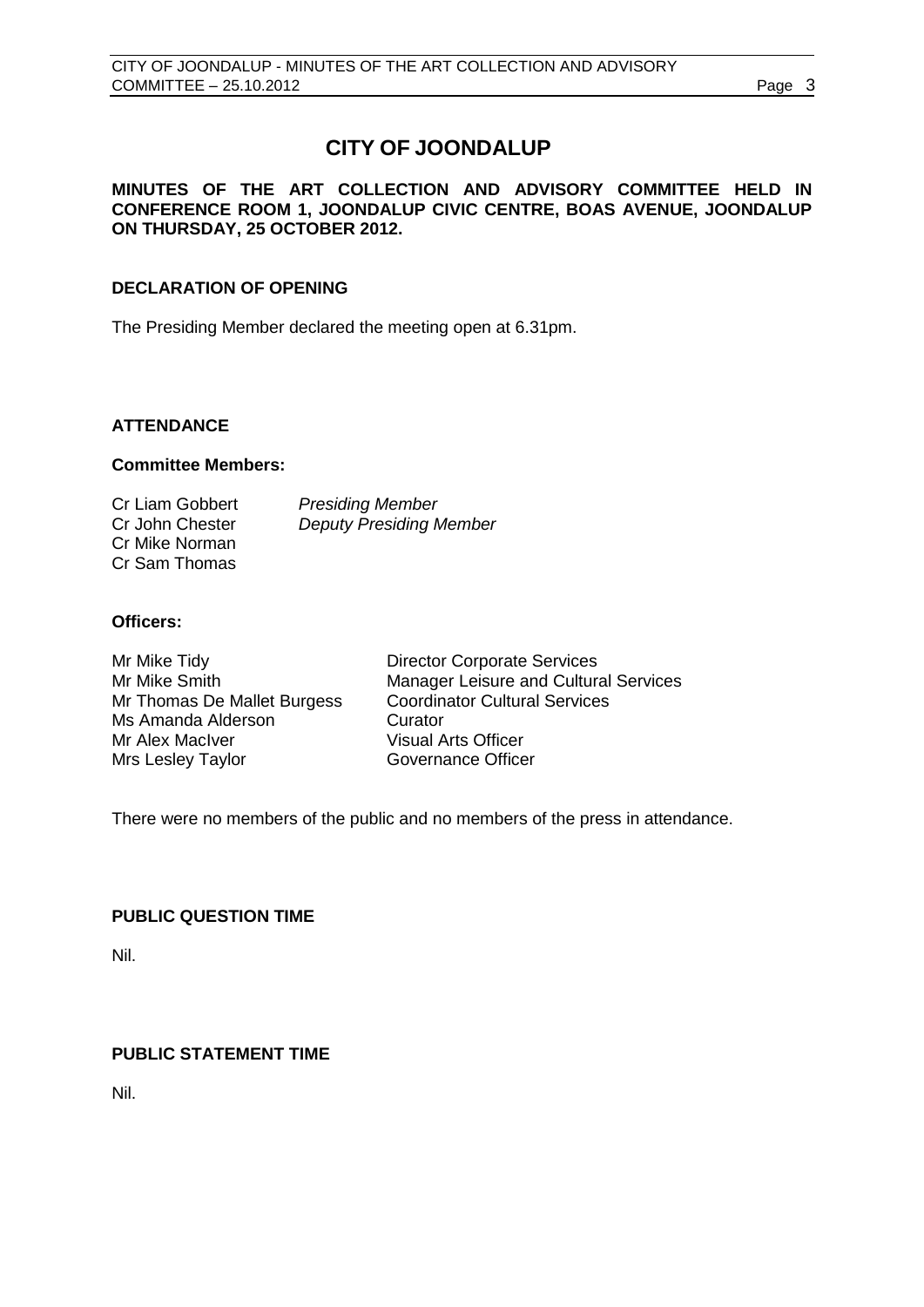### <span id="page-3-0"></span>**APOLOGIES AND LEAVE OF ABSENCE**

Apologies:

Mr Garry Hunt, Chief Executive Officer Mayor Troy Pickard Cr Kerry Hollywood Cr Tom McLean, JP Cr Teresa Ritchie

#### **Leave of Absence previously approved**

| 29 September to 9 November 2012 inclusive. |
|--------------------------------------------|
| 1 November to 25 November 2012 inclusive.  |
| 6 November to 16 November 2012 inclusive.  |
| 12 November to 24 November 2012 inclusive. |
| 14 November to 23 November 2012 inclusive. |
| 20 November to 28 November 2012 inclusive. |
| 27 November to 4 December 2012 inclusive.  |
|                                            |

#### <span id="page-3-1"></span>**CONFIRMATION OF MINUTES**

#### MINUTES OF THE ART COLLECTION AND ADVISORY COMMITTEE MEETING HELD ON 2 APRIL 2012

**MOVED Cr Norman, SECONDED Cr Chester that the Minutes of the Art Collection and Advisory Committee meeting held on 2 April 2012 be CONFIRMED as a true and correct record.**

#### **The Motion was Put and CARRIED (4/0)**

**In favour of the Motion:** Crs Gobbert, Chester, Norman and Thomas.

### <span id="page-3-2"></span>**ANNOUNCEMENTS BY THE PRESIDING MEMBER WITHOUT DISCUSSION**

Nil.

### <span id="page-3-3"></span>**DECLARATIONS OF INTEREST**

Nil.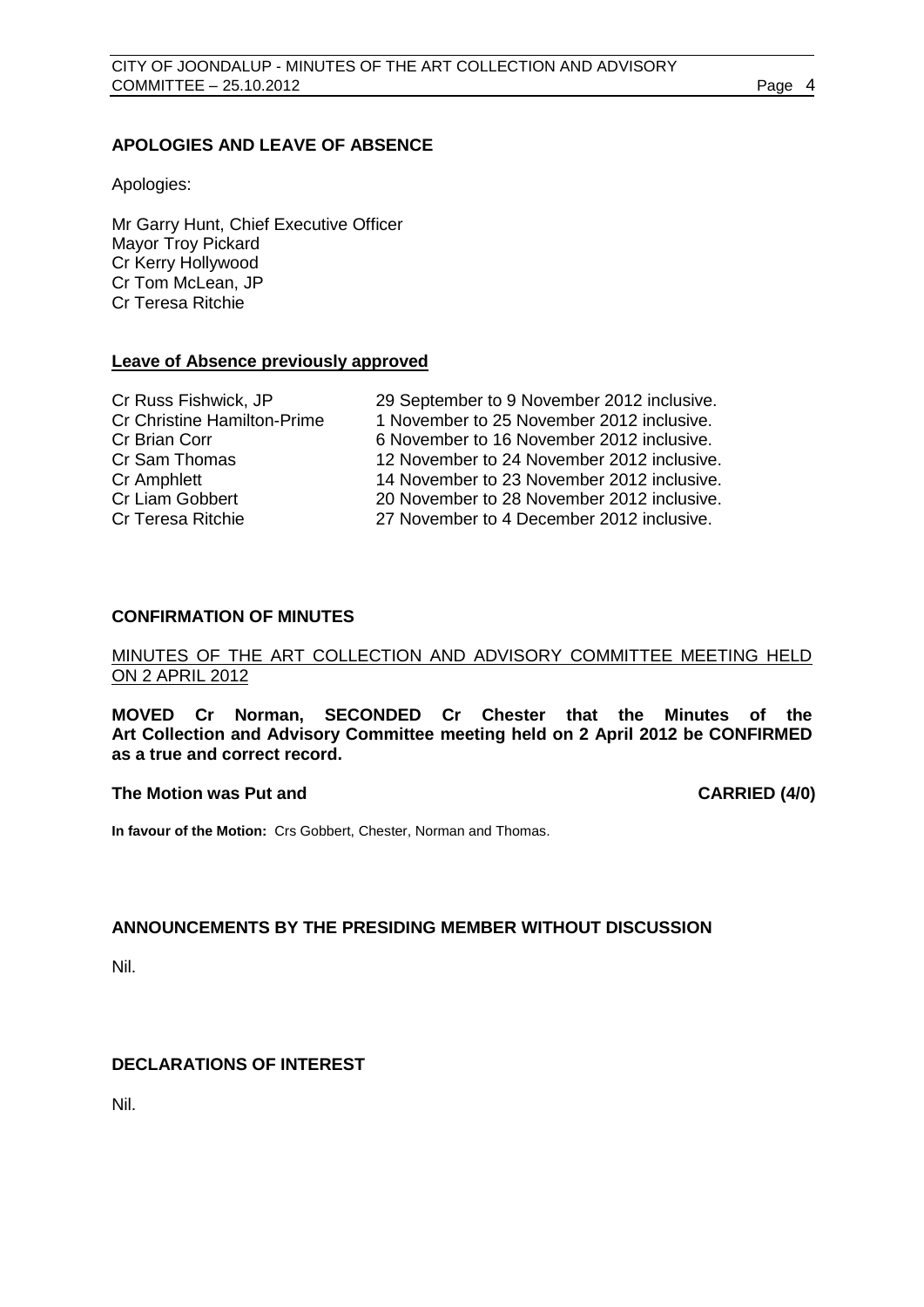### <span id="page-4-0"></span>**IDENTIFICATION OF MATTERS FOR WHICH THE MEETING MAY SIT BEHIND CLOSED DOORS**

Nil.

### <span id="page-4-1"></span>**PETITIONS**

Nil.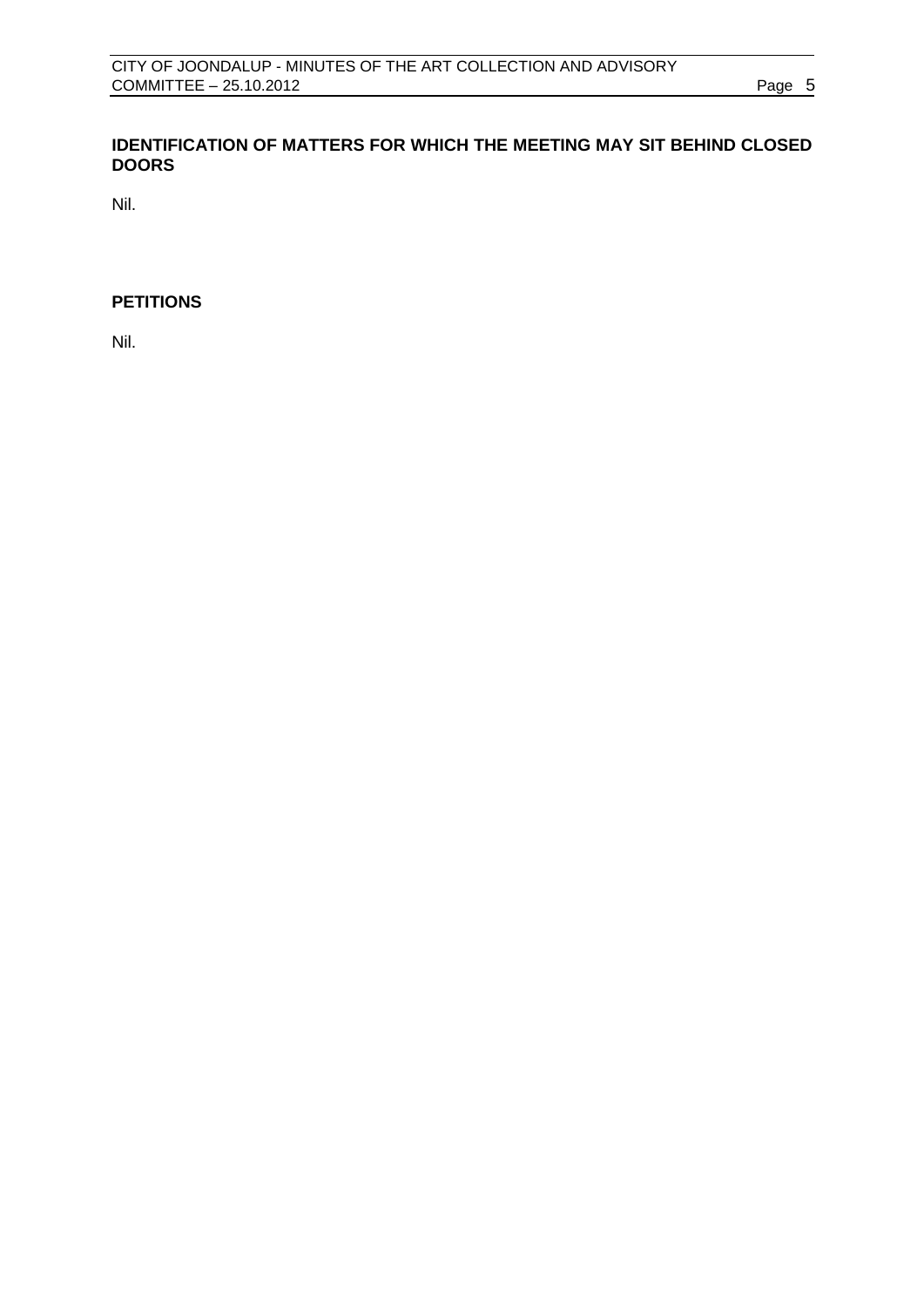### <span id="page-5-0"></span>**REPORTS**

A Powerpoint presentation was provided by the City's Art Curator in relation to the recommended acquisitions from the 2012 Invitation Art Award.

# <span id="page-5-1"></span>**ITEM 1 2012 CITY OF JOONDALUP'S INVITATION ART AWARD – ARTWORKS FOR ACQUISITION**

**WARD:** All

**RESPONSIBLE** Mr Mike Tidy **DIRECTOR:** Corporate Services

**FILE NUMBER:** 101779, 35613, 101515

**ATTACHMENTS:** Nil.

### **PURPOSE**

For the Art Collection and Advisory Committee (ACAC) to consider the acquisition of artworks following the City's 2012 Invitation Art Award (IAA).

### **EXECUTIVE SUMMARY**

The IAA commenced in 1998 and the event is by 'invitation only', whereby a selection panel of three expert artists evaluate the expressions of interest received and invite a shortlist of artists to exhibit. The 2012 IAA received 98 expressions of interest with the selection panel shorlisting 32 artists to be invited to exhibit.

The invited artists then submit their work to be part of the IAA. Prior to the official opening of the IAA, a separate independent judging panel of professional artists determines the winners of four award categories. In addition, a People's Choice is awarded by popular vote of the public. In total the five award categories are as follows:

- the Acquisitive Award;
- the Award for Excellence;
- the Celebrating Joondalup Award;
- Judges' Commendation Awards; and
- the People's Choice Award.

A condition of the IAA is that the winning artwork of the Acquisitive Award is acquired by the City for its art collection.

The IAA is officially opened by the Mayor in October of each year with the members of the ACAC being briefed prior to the opening. Following the briefing, the ACAC determine which pieces are acquired and the Chief Executive Officer exercises his delegation and purchases those pieces. Those pieces are then reserved at the time of the opening of the IAA.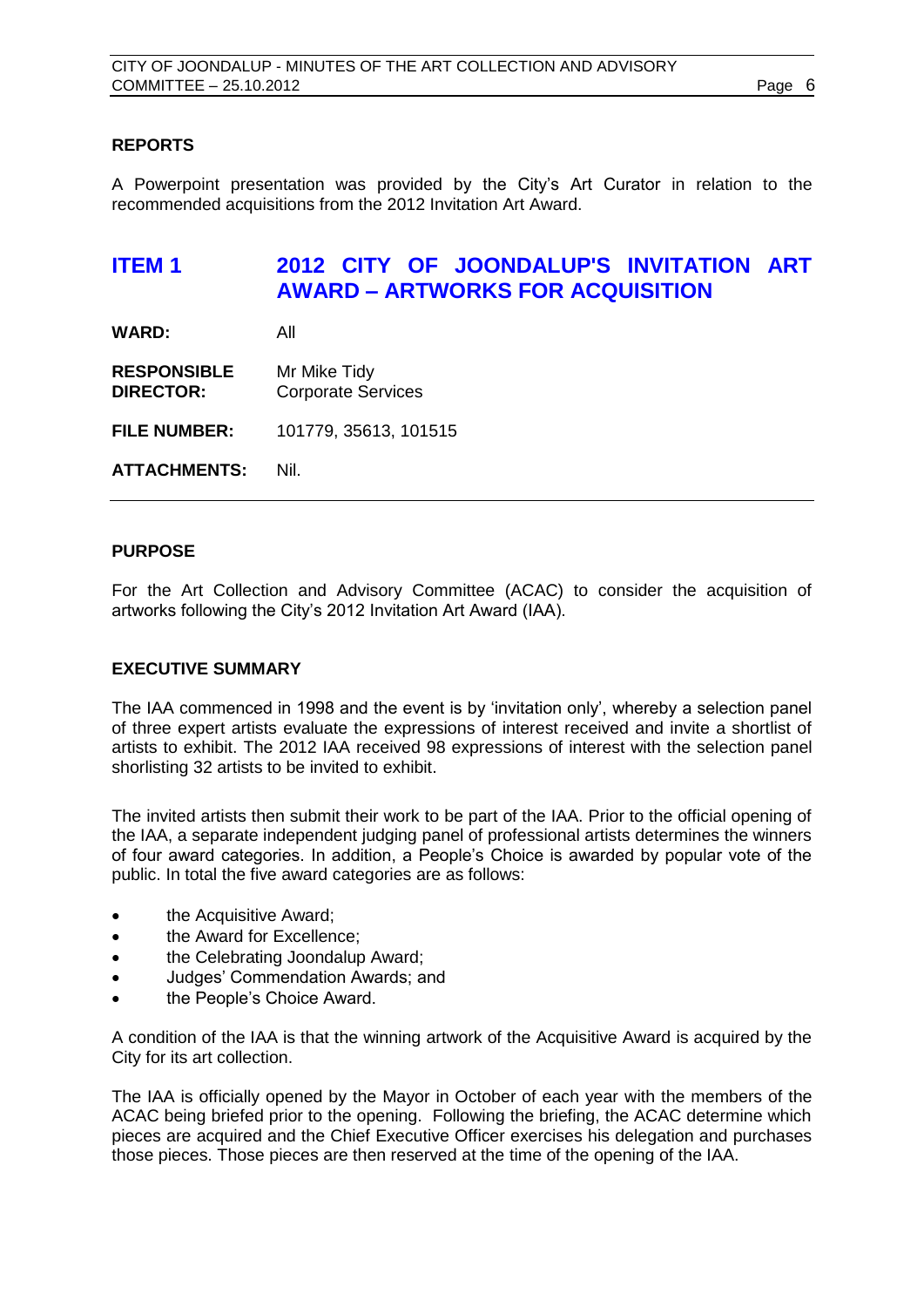To add to the City's art collection, the City currently budgets an amount of \$15,000 for the Acquisition Award, and a further \$15,000 to acquire purpose identified works.

### **BACKGROUND**

The City of Joondalup's IAA is an annual exhibition that brings together a diverse selection of Western Australian leading artists and provides members of the public with access to a high standard of artworks. In 2012, the City's IAA is heading into its  $15<sup>th</sup>$  year. The event is traditionally held in October of each year within the 'Great Space' of the Lakeside Joondalup Shopping City.

As part of the IAA, a first prize of \$15,000 is awarded to the winner of the Acquisitive Award, with the City automatically acquiring that work. In addition there are four other prize categories. In total the prize categories are as follows:

- the Award for Excellence;
- the Celebrating Joondalup Award;
- Judges Commendation Awards (non-cash); and
- the People's Choice Award.

The IAA has a strong history in the City and within the state and national art industry. The City of Joondalup supports Western Australian art and artists through an art acquisition program. The City adopts a multi-criteria approach to its art collection, acquisitions and awards. This approach ensures that the collection, acquisitions and awards include contemporary art and art that demonstrates local content and context.

The term 'contemporary art' is used to reference art produced at this present point in time and produced since World War II. In regards to the City of Joondalup philosophy, contemporary artworks are to be conceptually resolved and reflect current practice.

### **DETAILS**

As the name suggests, the IAA is only open to those artists that the City formally invites to exhibit. The City invited Expressions of Interest (EOI) from 26 February 2012 to 16 April 2012. A total of 98 EOI were received.

Following the close of EOI, the City appointed a selection panel comprising of:

- Marie BONNAL Director Bureau of Ideas, fiction and art writer, artist, art event co-ordinator.
- Susanna CASTLEDEN Winner of the 2011 Invitation Art Award Acquisitive Award.
- Bevan HONEY Residency Co-ordinator Fremantle Art Centre.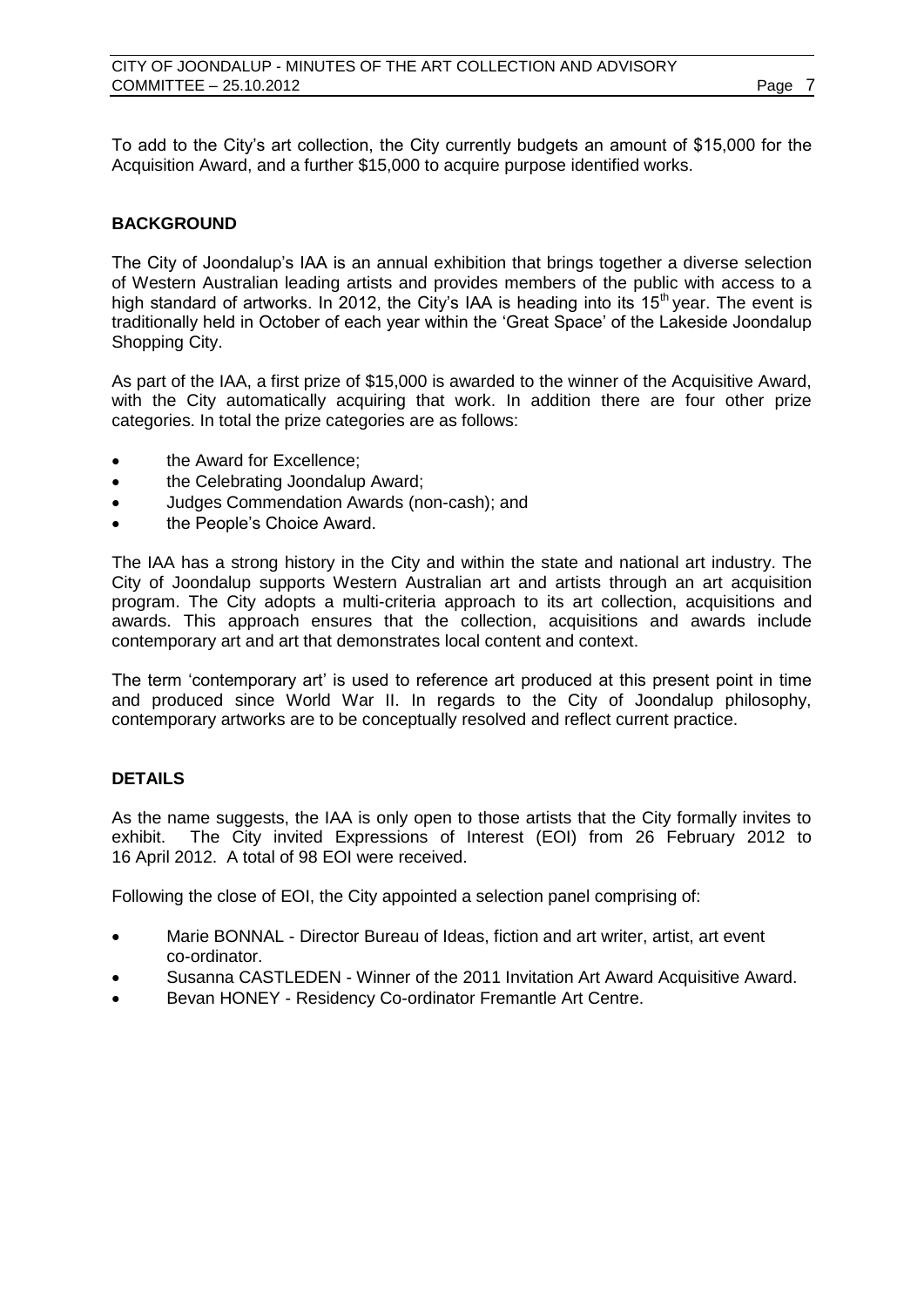| Pia Bennett<br>Joshua Fitzpatrick<br>Penny Bovell<br><b>Christophe Canato</b><br><b>Peteris Ciemitis</b><br>Olga Cironis<br><b>Penny Coss</b><br>Rebecca Dagnall<br>David Egan<br>George Egerton-Warburton<br><b>Caspar Fairhall</b> | <b>Benjamin Forster</b><br><b>Thomas Heidt</b><br><b>Christopher Hopewell</b><br>Harry Hummerston<br>Jeremy Kirwan-Ward<br>Benjamin Kovacsy<br>Andre Lipscombe<br>Shannon Lyons<br>Pilar Mata Dupont<br><b>Clare McFarlane</b><br>Angela McHarrie | Kate McMillan<br>Tom Muller<br><b>Tony Nathan</b><br>Anna Nazzari<br><b>Andy Quilty</b><br>Nien Schwarz<br><b>Bruce Slatter</b><br>Nicole Slatter<br><b>Justin Spiers</b><br><b>Colin Story</b> |
|--------------------------------------------------------------------------------------------------------------------------------------------------------------------------------------------------------------------------------------|---------------------------------------------------------------------------------------------------------------------------------------------------------------------------------------------------------------------------------------------------|-------------------------------------------------------------------------------------------------------------------------------------------------------------------------------------------------|
| Susan Flavell                                                                                                                                                                                                                        |                                                                                                                                                                                                                                                   |                                                                                                                                                                                                 |

The official opening of the 2012 IAA is scheduled for Saturday, 27 October 2012, where the winners of each award will be presented. The winners are selected by a City appointed judging panel comprising industry related professionals:

- Robert COOK Curator of Contemporary Art, Art Gallery of Western Australia.
- Perdita PHILLIPS Artist, art writer, founder and co-editor of Lethologica Press.
- Mark STEWART Curator, Murdoch University.

In addition to the City acquiring the piece of artwork that wins first prize, the City also has the opportunity to acquire other work exhibited within the IAA. This is generally done prior to the IAA opening, which allows the City first choice on preferred pieces.

### **Issues and options considered:**

There are three options open to the ACAC:

- Accept the recommendations for acquisitions;
- Accept part of the recommendations for acquisitions; or
- Not accept any recommendations for acquisitions.

### **Legislation/Strategic Plan/Policy Implications**

**Legislation** The ACAC and the Chief Executive Officer have been granted delegated authority to purchase artworks recommended up to an amount of \$15,000 and within budget allocations.

**Strategic Plan**

**Key Focus Area:** Community Well Being.

**Objective:** To facilitate culture, the arts and knowledge within the community.

**Strategies:** 5.3.1 The City continues to host festivals, concerts and events and enhances these in response to community demand.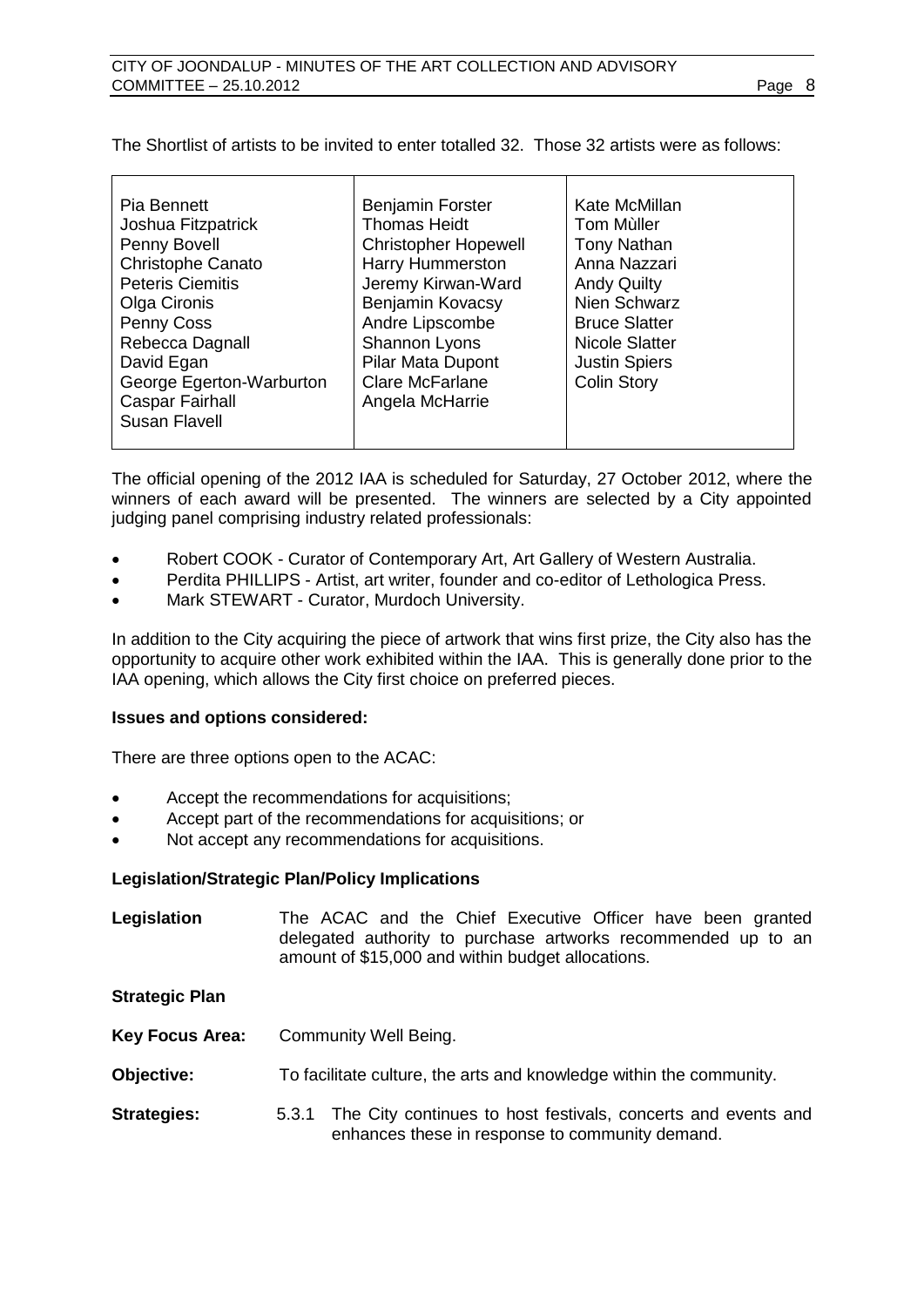### **Outcome:**

Cultural and artistic opportunities within the City are maintained and enhanced whilst the City's libraries provide quality environments and learning opportunities.

### **Policy:**

The Art Collection and Memorabilia Policy.

### **Objective:**

To direct the City's approach to art and collections for the Joondalup community.

### **Statement:**

Council recognises the important role played by its public art, the Art Collection, archives and memorabilia in shaping and developing a sense of community.

### **Risk Management Considerations:**

The risks of adding artwork that is not aligned to the City's current art collection are:

- The City's art collection is a specialised and curated collection. The integrity of the collection could be jeopardised by purchasing artworks on subjective criteria.
- The collection is building in value year on year and now represents a sizeable asset. Thus the overall value of the collection is of concern and this will deteriorate if not directed correctly or if 'weak' works enter the collection.

When the City's art collection was assessed in December 2007, the valuer's comments noted that the City has a significant contemporary art collection of excellent financial and cultural value. Overall, selections have been made in order to build a collection of high artistic and financial value.

However, the valuer also noted that the collection has a number of low value works, which are considered a detriment to the collection as a whole and which have depreciated, representing a negative investment for the City. Generally, those works which were purchased purely on the basis of 'local content', or due to a preference for traditional craft mediums, were noted by the valuer as weak links in the collection.

### **Financial/Budget Implications:**

The 2012/13 Budget has an amount of \$30,000 allocated, \$15,000 for the prize winner of the acquisitive award for the IAA and a further \$15,000 for the City to acquire art throughout the financial year.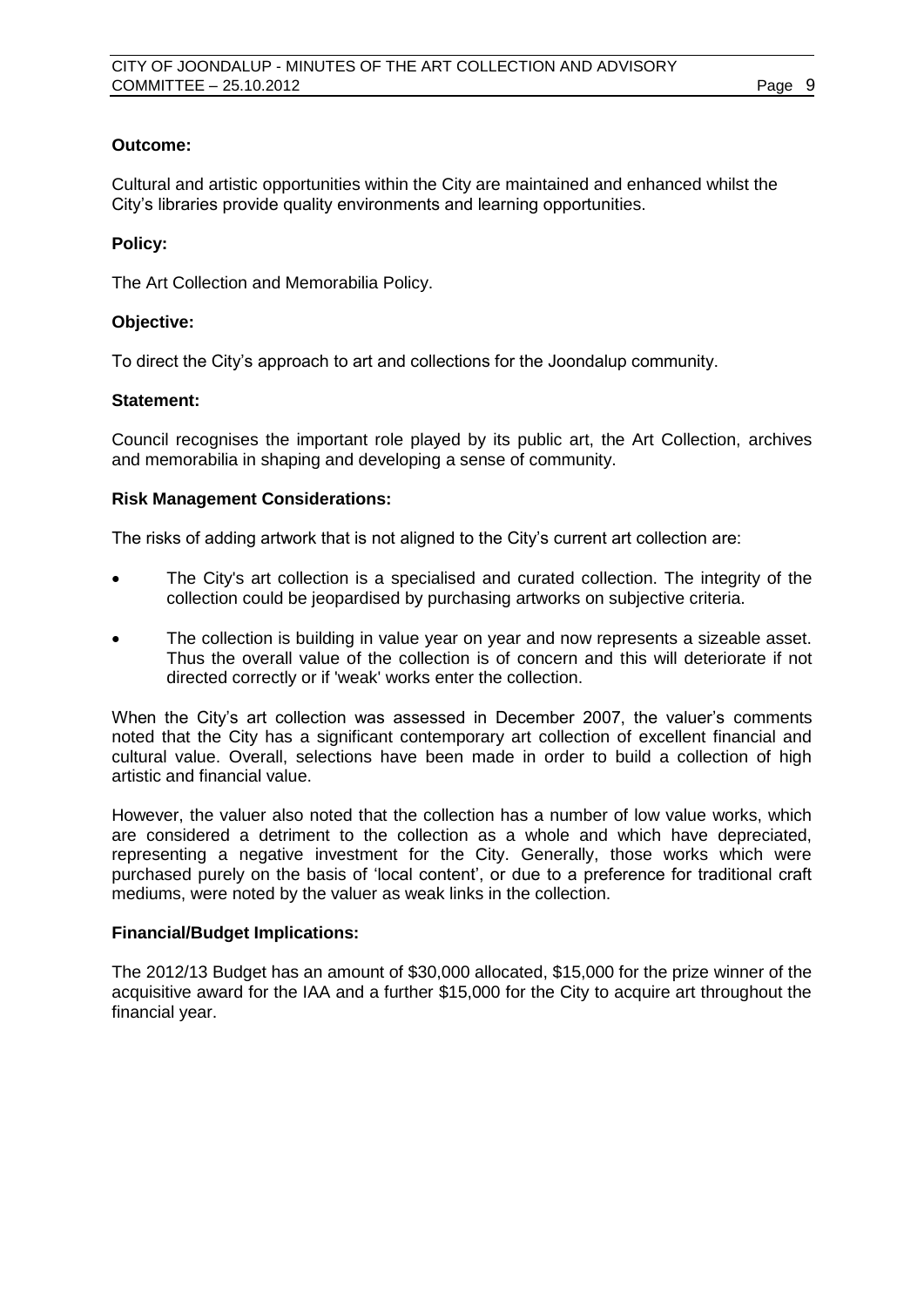| <b>Account No:</b><br><b>Budget Item:</b>             | C <sub>1020</sub><br><b>Invitation Art</b><br>Award | <b>Account No:</b><br><b>Budget Item:</b>             | C <sub>1021</sub><br>Purchase<br><b>Artworks</b> |
|-------------------------------------------------------|-----------------------------------------------------|-------------------------------------------------------|--------------------------------------------------|
| <b>Budget Amount:</b><br><b>Amount Spent To Date:</b> | \$15,000<br>\$0                                     | <b>Budget Amount:</b><br>Amount Spent To \$0<br>Date: | \$15,000                                         |
| <b>Proposed Cost:</b><br><b>Balance:</b>              | \$15,000<br>\$0                                     | <b>Proposed Cost:</b><br><b>Balance:</b>              | \$TBD<br>\$TBD                                   |

#### **Regional Significance:**

The IAA attracts entries from professional artists from across the state and is therefore considered to be a regional event hosted by the City. The on-going provision of an accessible and high-calibre art event is integral to the cultural development and vibrancy of the City and for the development of visual arts within the industry of local government.

#### **Sustainability Implications:**

The IAA has positive social sustainability implications for the City. The event provides enhancement of the locality and acts as a catalyst for public discussion about current social, economic and environmental issues. The IAA physically enhances public places and the public realm by creating points of interest, animating spaces and providing beauty, character and colour to the City. It also enhances the relevance for the local community of the City's cultural position and increases the value of the City's cultural resources.

#### **Consultation:**

Not Applicable.

#### **COMMENT**

A presentation will be made to the Committee recommending those items of artwork featuring as part of the City's 2012 IAA for purchase by the City.

#### **VOTING REQUIREMENTS**

Simple Majority.

#### **OFFICER'S RECOMMENDATION:**

That the Art Collection and Advisory Committee gives CONSIDERATION to acquiring the recommended pieces of artwork displayed as part of the City of Joondalup's 2012 Invitation Art Award.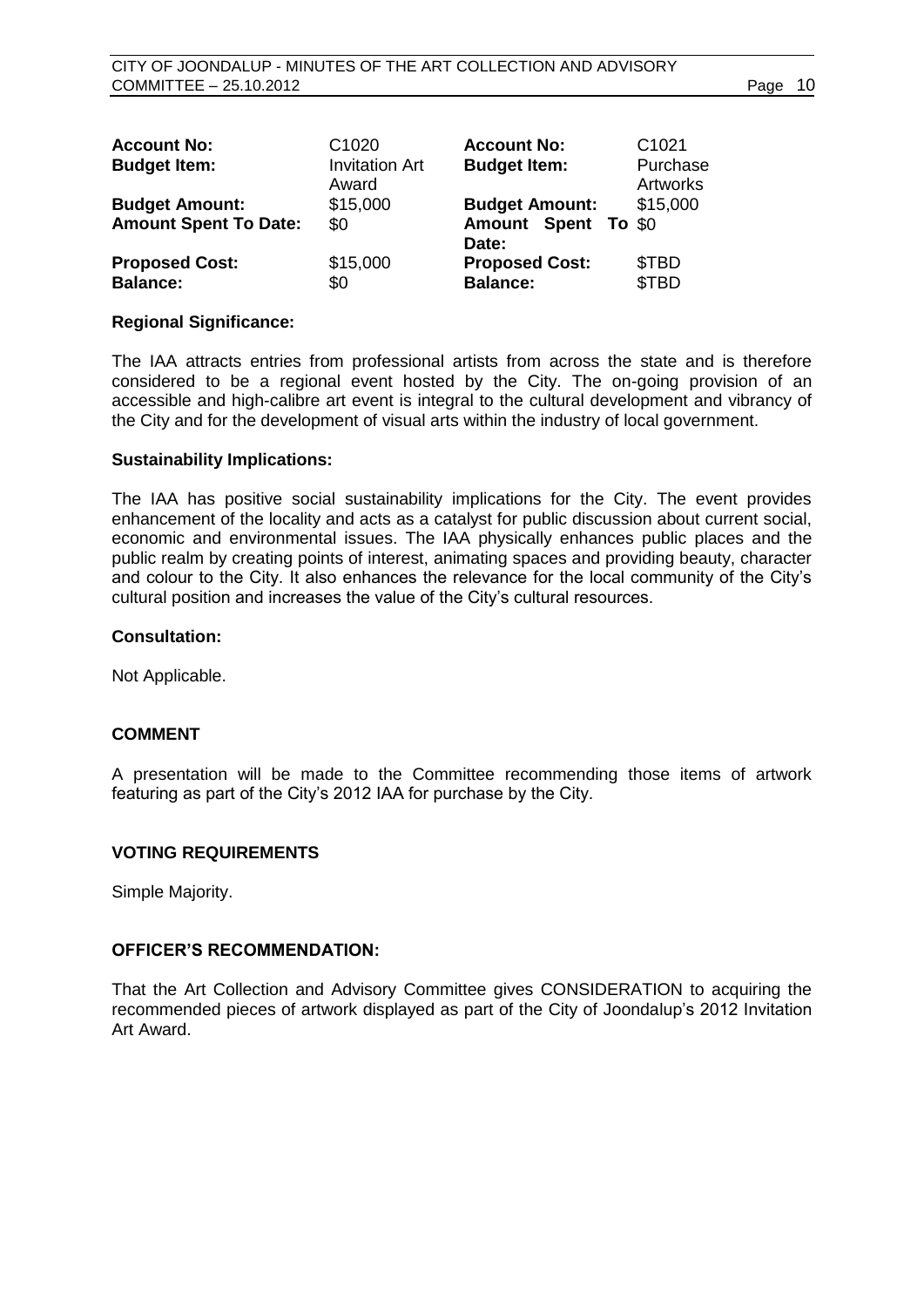**MOVED Cr Gobbert, SECONDED Cr Norman that the Art Collection and Advisory Committee:**

- **1 AGREES to purchase the following artworks from the 2012 Invitation Art Award:**
	- **1.1 "The horse and the porcelain boy" by Pia Bennett and Joshua Fitzpatrick at a purchase price of \$1,440;**
	- **1.2 "Parquetry Intarsia" by Ben Kovacsy at a purchase price of \$2,000;**
- **2 REQUESTS the City to further investigate artwork by Penny Bovell for possible acquisition that is of a suitable standard to add to the City of Joondalup Art Collection.**

### **The Motion was Put and CARRIED (4/0)**

**In favour of the Motion:** Crs Gobbert, Chester, Norman and Thomas.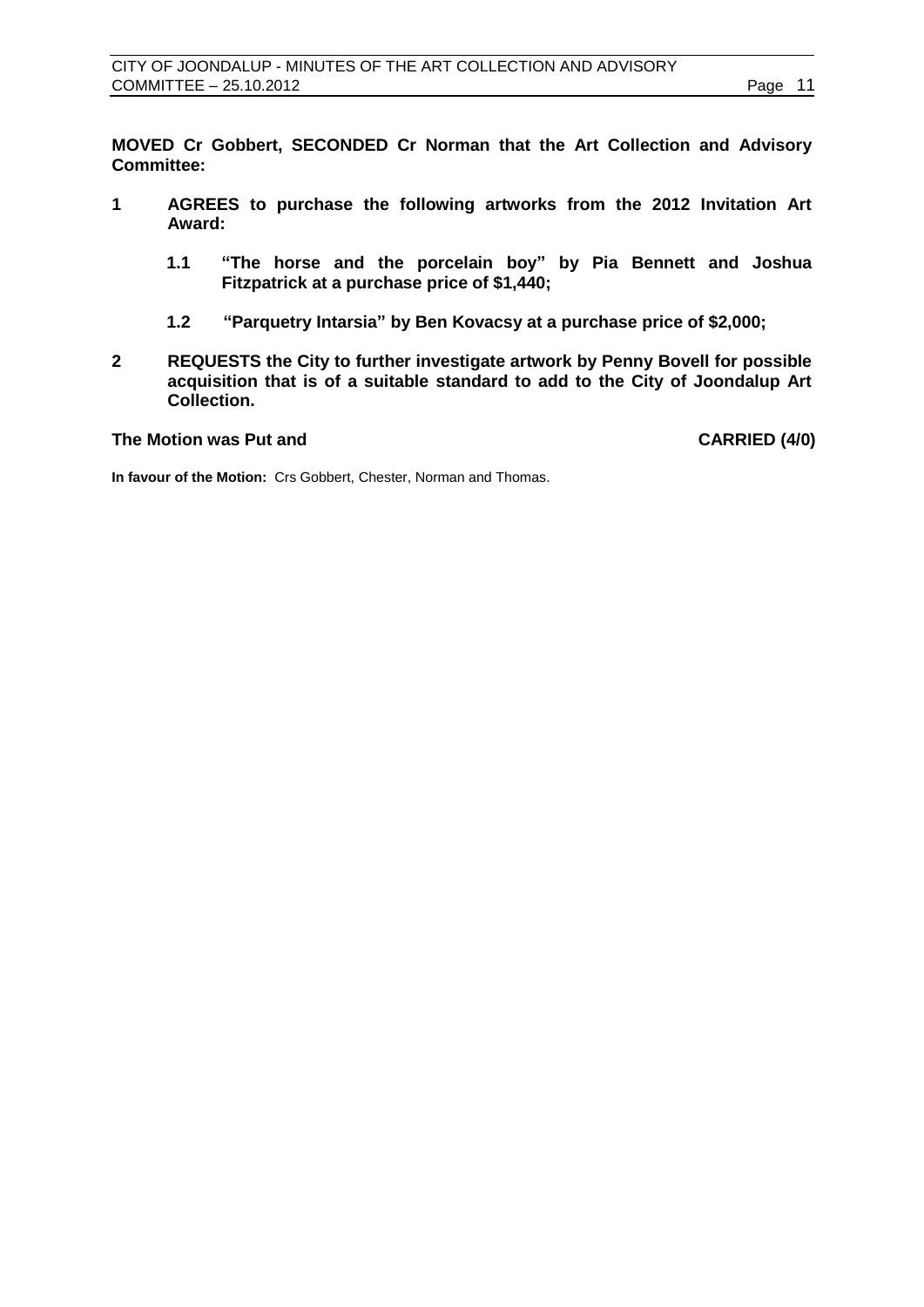# <span id="page-11-0"></span>**ITEM 2 COMMISSIONING OF ARTWORK**

| <b>WARD:</b>                           | All                                       |                                                                      |
|----------------------------------------|-------------------------------------------|----------------------------------------------------------------------|
| <b>RESPONSIBLE</b><br><b>DIRECTOR:</b> | Mr Mike Tidy<br><b>Corporate Services</b> |                                                                      |
| <b>FILE NUMBER:</b>                    | 14158                                     |                                                                      |
| <b>ATTACHMENTS:</b>                    | Attachment 1<br>Attachment 2              | <b>Artists Reviewed</b><br>Recommended Artist Biographies and Images |

### **PURPOSE**

For Council to consider options to commission an artwork for the City's art collection.

### **EXECUTIVE SUMMARY**

This report recommends options for the commissioning of an artwork that documents and captures the iconic landmarks and people that represent the City of Joondalup.

Four artists are recommended to complete the commission. All artists are of high professional standing, can deliver the commission within the allocated budget, and are able to produce a complete work that would represent a valuable long-term investment for the City.

*It is recommended that Council:*

- *1 SELECTS one of the four artists recommended to complete the artwork commission with a contract value not to exceed \$15,000;*
- *2 REQUESTS a further report examining alternative visual art commission models including:*
	- *2.1 Completion of the artwork commission over a two year period to the value of \$30,000; and*
	- *2.2 Inviting an international or national artist to undertake an arts residency in the City of Joondalup, developing an artwork commission documenting and capturing the iconic landmarks and people who represent the City of Joondalup, to the value of \$30,000.*
- Note: All artists are available to undertake this commission at the time of writing. However, delays in confirming the preferred artists may result in artists becoming unavailable.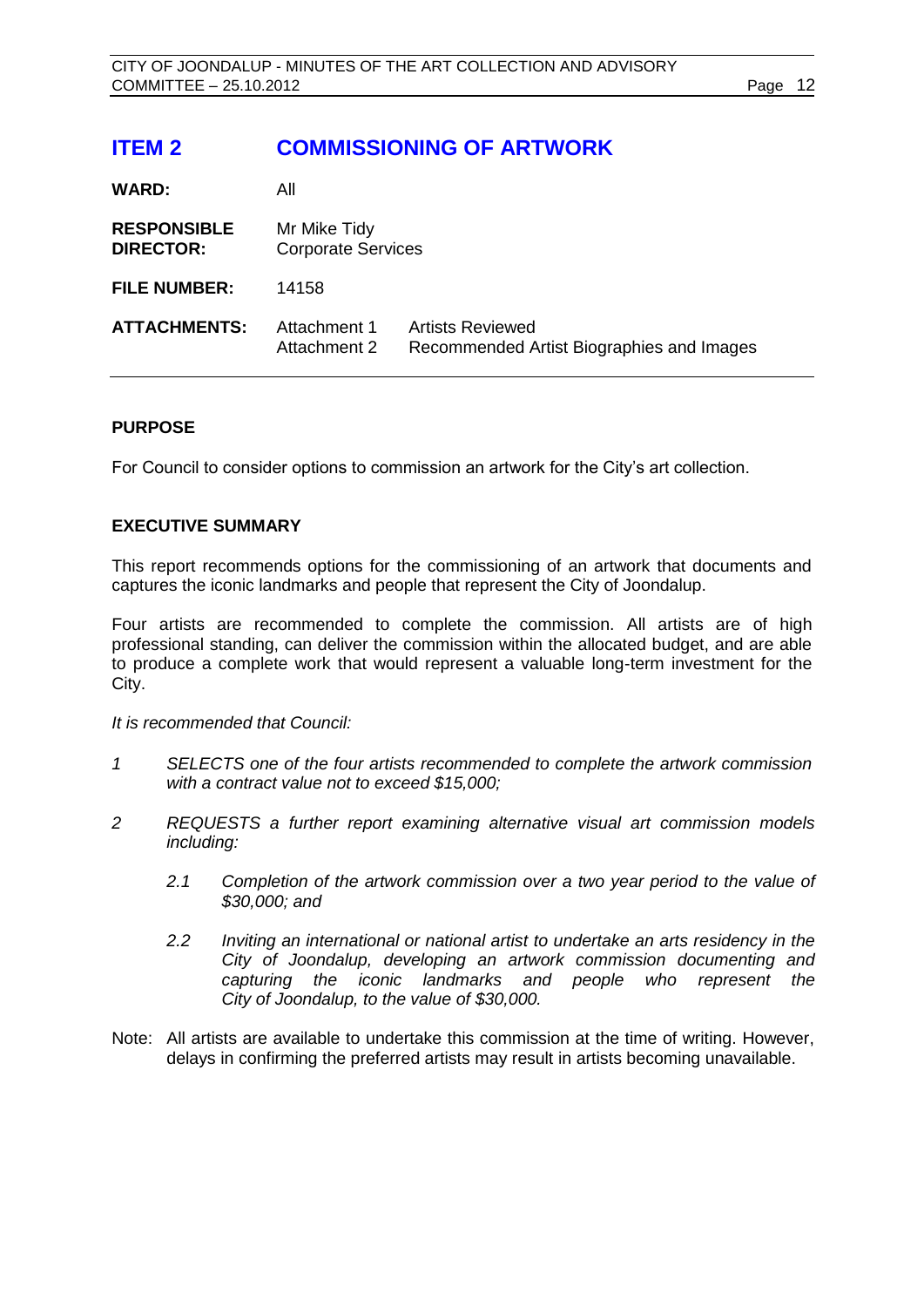### **BACKGROUND**

At its meeting held on 19 April 2011 (CJ064-04/11 refers), Council resolved as follows:

- *1 AGREES to commission on an annual basis various artworks depicting iconic landmarks within the City of Joondalup; and*
- *2 LISTS for consideration in the 2011/12 budget, an amount of \$15,000 (excluding GST) for the commissioning of artworks depicting iconic landmarks within the City of Joondalup.*

The City's Art Collection comprises over 200 artworks, with a primary focus on the work of Western Australian contemporary artists. Artworks span a wide range of media. Over half of the collection is comprised of paintings, with the remainder of the collection including sculpture, drawings, ceramics, print works, photographs, textiles and glasswork.

The City's Art Collection operates on a yearly art acquisition budget of \$15,000, which enables the acquisition of two or three high quality contemporary artworks throughout the year from the Invitation Art Award, Community Art Exhibition or other exhibitions. In addition to the City's acquisition budget, a \$15,000 prize is awarded to the winning work from the Invitation Art Award, with the winning work being automatically acquired for the City's Art Collection, as set out in the Invitation Art Award criteria. The selection of artists to be included in the Invitation Art Award and the judging of the award is undertaken by independent panels of professional arts industry representatives. These acquisitions allow the City's Art Collection to grow and fulfil the objectives of the City's Art Collection Policy.

Council's resolution in April 2011 agreed to the annual commissioning of 'special purpose' artworks. A budget of \$15,000 was adopted in the 2011/12 Budget for this purpose.

In April 2012, a motion was carried and Council resolved as follows (CJ066-04/12 refers):

*That Council, in relation to the Commissioning of Artwork 2011/12 SELECTS Tony Windberg to complete the artwork commission with a contract value not to exceed \$15,000.*

Contemporary Western Australian artist Tony Windberg is undertaking the inaugural City of Joondalup Visual Art Commission, due for completion in 2013.

An amount of \$15,000 (excluding GST) has been adopted into the 2012/13 budget for the visual art commission.

#### **DETAILS**

Commissioning involves the contracting of an artist to create an original artwork for a particular purpose, exhibition or collection. This report deals with the commissioning of visual art for the City's Collection, not public artwork. Visual art encompasses the media of painting, drawing, printmaking, textiles, mixed media, sculpture (non-fixed and for interior display) and photo media. The commissioning of artworks by the City allows themes and content to be determined to ensure artworks represent the people, places and culture of the City of Joondalup.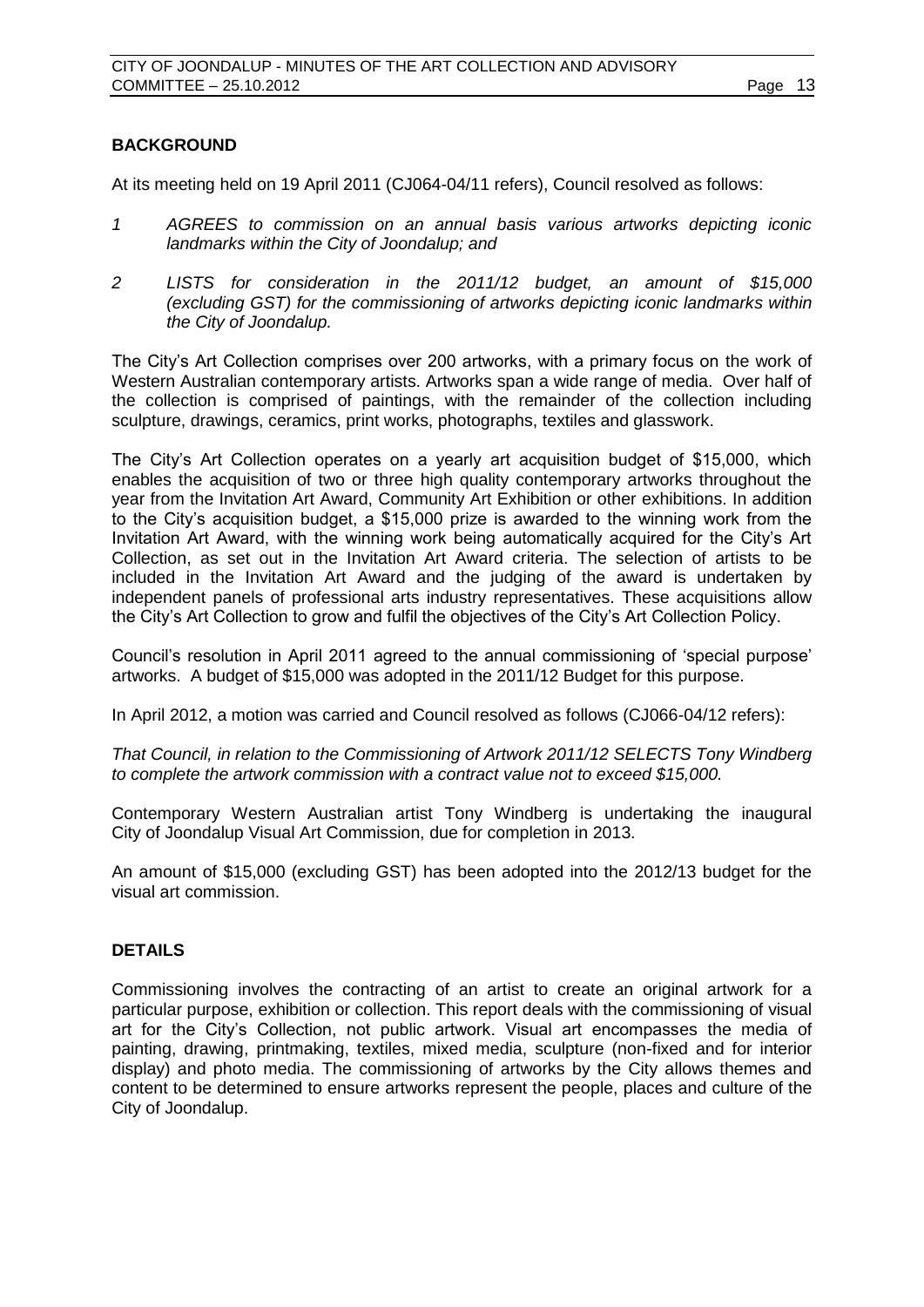In recommending appropriate artists for the commission, the following selection criteria was applied:

- Level of engagement the artist proposed to have with Joondalup in creating the work (engagement with place, people, culture and history);
- The link of the commissioned work and the artist to the City's existing Art Collection (including the capacity of the City to appropriately house, display, conserve and manage the artwork);
- Artists' professional standing;
- Price, in relation to the City's commissioning Budget of \$15,000;
- Long term investment potential;
- Availability of artist to complete the commission within the 2012/13 financial year; and
- Only professional Western Australian artists or artists who predominantly practise in Western Australia were considered.
- Note: Artists with work already, or whose current work is not significantly different to the works already held in the City's Collection, were not considered to ensure diversity of the Collection.

Three distinct Joondalup areas were identified and communicated to the four shortlisted artists to assist them develop concepts to, 'document and capture the iconic landmarks and people who represent the City of Joondalup', these being, the:

- Social Environment: people, community and history;
- Urban Environment: the City, urban and suburban; and
- Natural Environment: the local environment, including flora and fauna.

In consultation with professional galleries and artist representatives, over 40 professional artists were reviewed for the commission. See Attachment 1 for the full list of artists reviewed.

### **Issues and options considered:**

Four artists have been shortlisted taking into account the selection criteria and are put forward for the consideration of Council.

These respected Western Australian professional artists represent a strong cross-section of the arts sector and work in a variety of media with stylistically differing artistic approaches.

All artists recommended have indicated a significant level of engagement with the City of Joondalup in developing their artwork for the commission if successful.

The artists proposed are currently not represented in the City's Art Collection. Several of these artists do not enter the Invitation Art Award and therefore the commission presents a unique opportunity to acquire a work with dedicated City of Joondalup content by a well respected professional.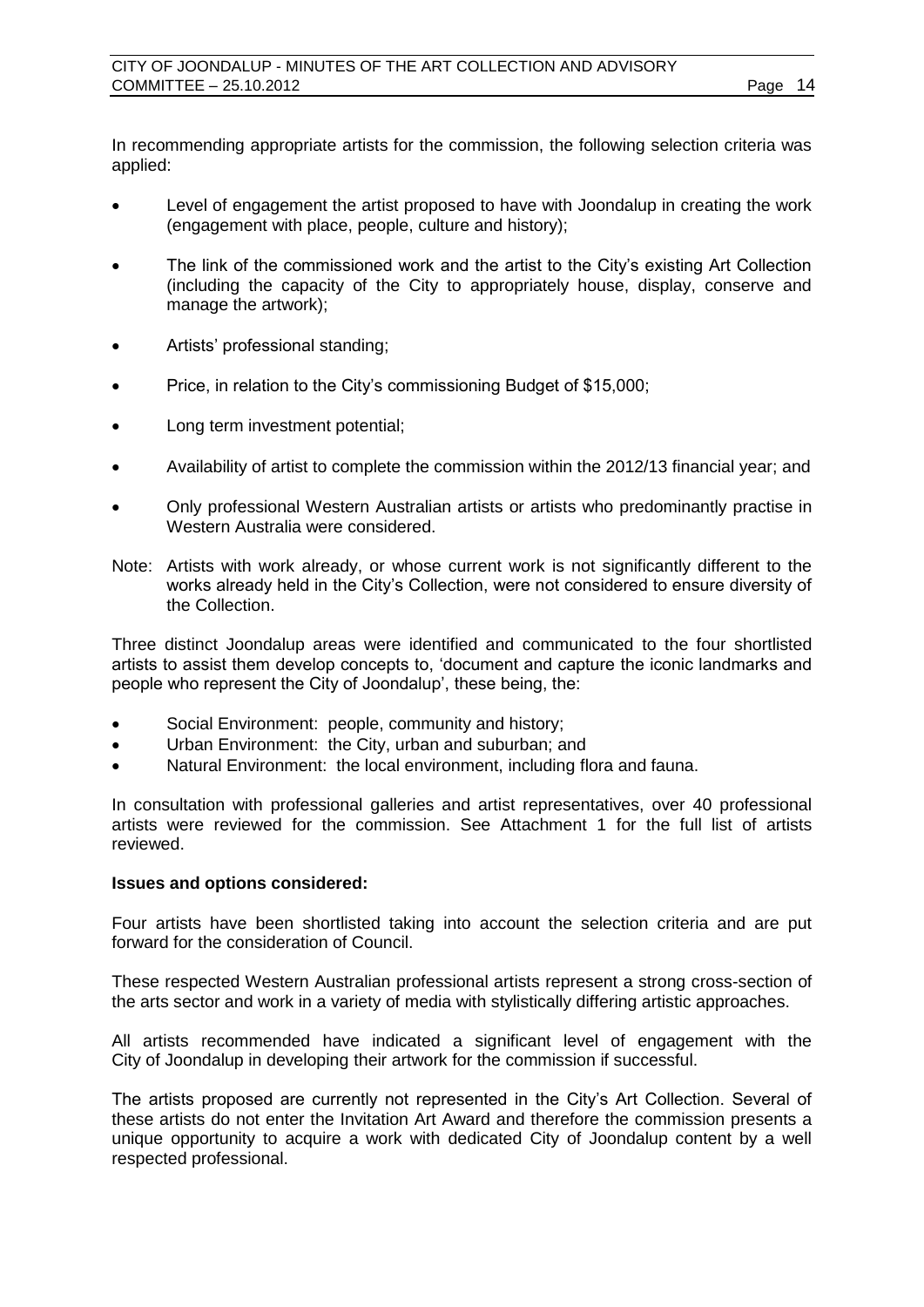### **Option 1**

### *Lindsay Harris*

Lindsay Harris is a contemporary Indigenous artist and his artwork references his Nyoongar heritage. Lindsay's professional profile has grown significantly over the last seven years with sell-out shows. He was recently selected and exhibited as one of the top 20 Indigenous Artists in Australia at the National Gallery of Australia's National Indigenous Art Triennial.

Joondalup is a significant site for Nyoongar peoples. The City's Art Collection is under-represented in significant contemporary Nyoongar artworks.

Lindsay proposes to explore Nyoongar connection to the land within Joondalup (Mooro country), respecting local Indigenous cultural protocols. Lindsay typically works in ochres and resin on canvas.

See Attachment 2 for a full biography on Lindsay and recent examples of his practice.

### **Option 2**

#### *Garry Pumfrey*

Garry Pumfrey is a highly skilled urban realist painter. His work investigates consumer culture and urban landmarks.

Garry has exhibited nationally and his work is held in the collections of a number of local Councils, Parliament House and Western Australian universities.

Garry proposes to explore the Joondalup region, in particular the urban and suburban landscape, seeking out forgotten landmarks of social significance, like the corner shop. Garry's practice typically consists of work in oil on canvas.

See Attachment 2 for a full biography on Garry and recent examples of his practice.

#### **Option 3**

#### *Rebecca Dagnall*

Rebecca Dagnall explores suburbia and suburban landscapes through the medium of photography.

Rebecca has work in the Art Gallery of Western Australia Collection and many private collections and exhibits nationally.

Rebecca proposes to explore the stories of a large cross section of the community within the City of Joondalup, showcasing a rich cultural composition of the population. She would capture this through photographic images.

See Attachment 2 for a full biography on Rebecca and recent examples of her practice.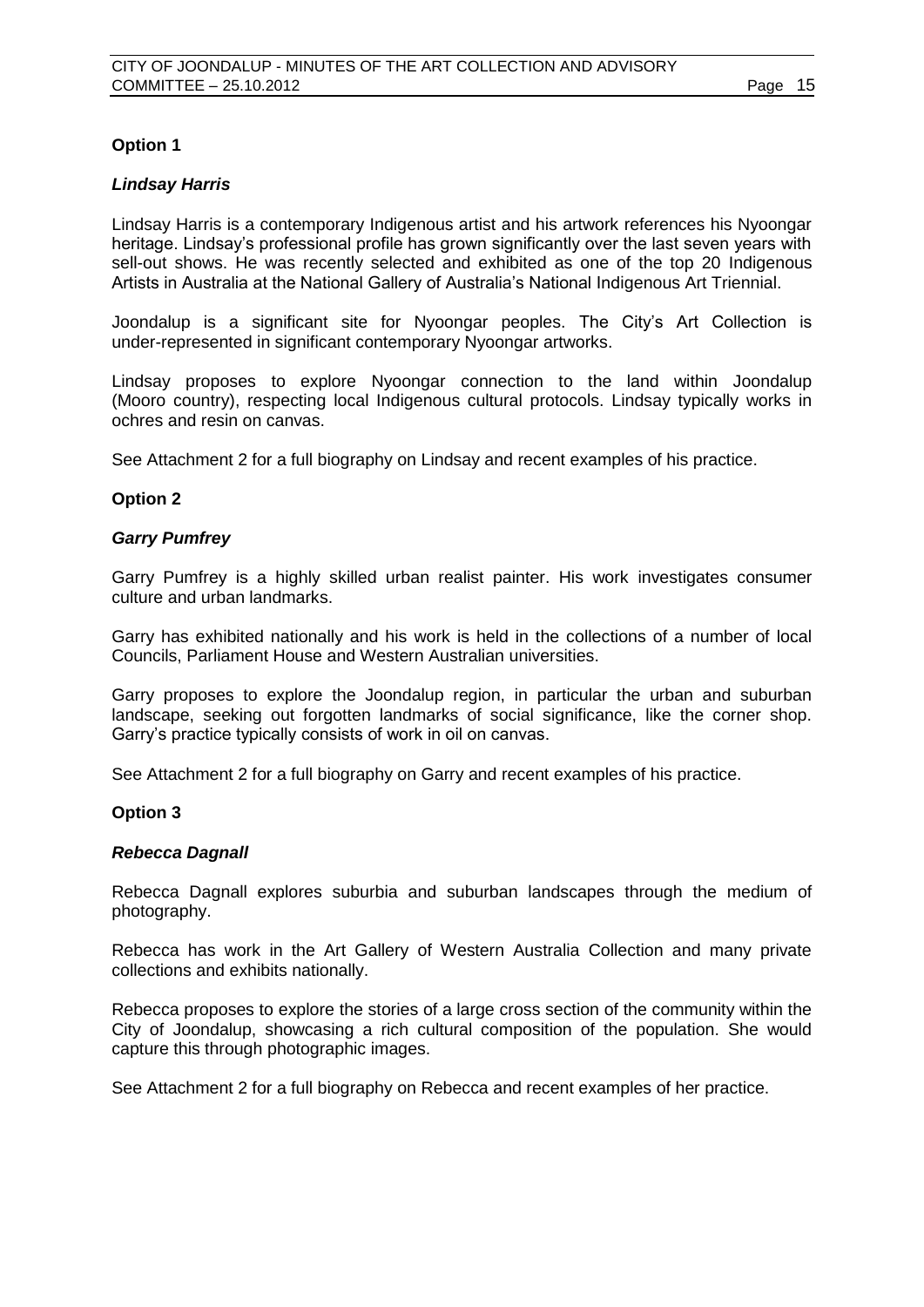### **Option 4**

#### *Penny Coss*

Penny Coss is an abstract painter who captures landscapes.

Penny has exhibited widely in Australia, Japan and New Zealand. She is represented in Wesfarmers, Artbank, BankWest and numerous institutional and university collections.

Penny proposes to explore landscapes within the City of Joondalup. Physical immersion in the landscape is a crucial part of Penny's practice. The artwork would be created to reflect the physical presence of the scenes that she uncovers. These would be rendered in oil or acrylic on canvas.

See Attachment 2 for a full biography on Penny and recent examples of her practice.

#### **Legislation/Strategic Plan/Policy Implications**

Legislation Not Applicable.

**Strategic Plan**

**Key Focus Area:** Community Wellbeing.

**Objective:** To facilitate culture, the arts and knowledge within the community*.*

#### **Policy:**

The City's Art and Memorabilia Collections Policy is currently being reviewed.

The current version of the policy states:

*"The City will support Western Australian art and artists through an art acquisition program. The City will adopt a multi-criteria approach to its art collection, acquisitions and awards. This approach will ensure that the collection, acquisitions and awards include contemporary art and art demonstrating local content and context."*

Commissioning artists to document 'the changing face of the City of Joondalup' fulfils the objective to include works demonstrating local content and context.

#### **Risk Management Considerations:**

Not Applicable.

#### **Financial/Budget Implications:**

The 2012/13 Budget includes an amount of \$15,000 for the commissioning of artworks depicting iconic landmarks within the City of Joondalup. No funds have been expended.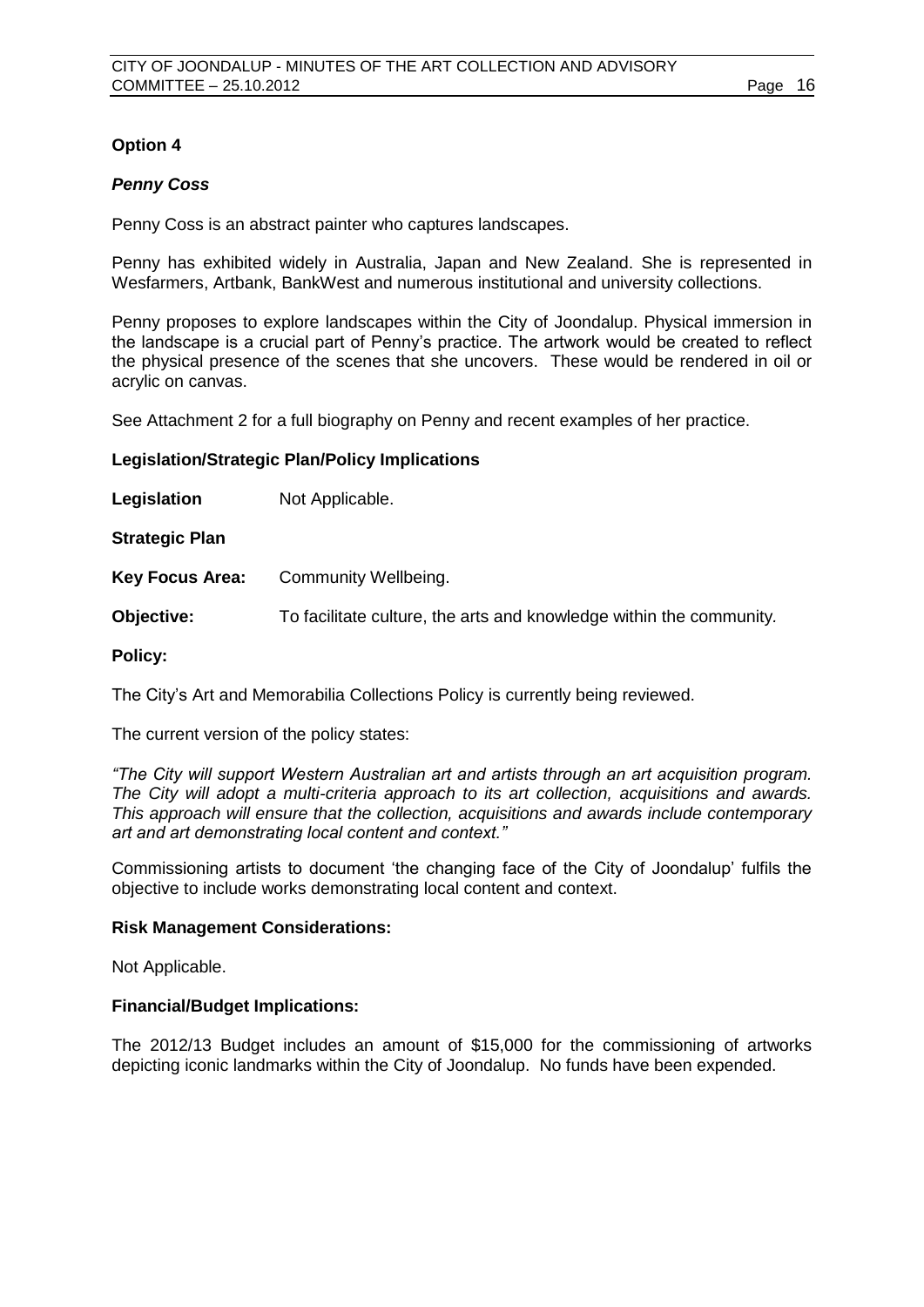### **Regional Significance:**

The City's Art Collection, including its public art, archives and memorabilia, plays an important part in shaping and developing a sense of community.

The ongoing provision of an accessible and high calibre Art Collection is integral to the cultural development and vibrancy of the City of Joondalup region and to best practice standards for the development of the visual arts in local government.

#### **Sustainability Implications:**

The commissioning of special purpose artworks has positive social sustainability implications. Artworks that reflect the City of Joondalup in content or context would enhance the relevance of the City's Art Collection for the local community and would increase the value of the City's cultural resources. Works that reflect the City of Joondalup would also provide a historical perspective in years to come.

### **Consultation:**

Not Applicable.

### **COMMENT**

An extensive examination of Western Australian professional artists was undertaken in recommending artists for the 2012-2013 commission for the City of Joondalup Art Collection.

The four artists put forward for consideration all represent high quality contemporary Western Australian artists whose work would be a culturally valuable asset for the City. The recommended artist would engage with the Joondalup community and place to deliver a work relating to Joondalup in content or context through representing one of the broad themes of the local social, urban or natural environments.

Looking beyond this commission for 2012-2013, it is worth bearing in mind that the pool from which to draw high-quality Western Australian artists is limited. There is some concern that if the City continues to commission in this way that the process will lead to diminishing outcomes.

There are other ways, however, to engage with artists as part of a commissioning program that could be explored to ensure that the outcome is always fresh. For example, the City may wish to consider commissioning every two years using the increased budget, this would facilitate to undertake a larger commission (currently this would equate to \$30,000). Alternatively, the City might be interested in exploring what an international artist would make of the local colour and context by creating an international visual arts residency that would not only include a commission to capture an iconic local landmark but also facilitate interaction with local artists and the community in a wider programme of engagement.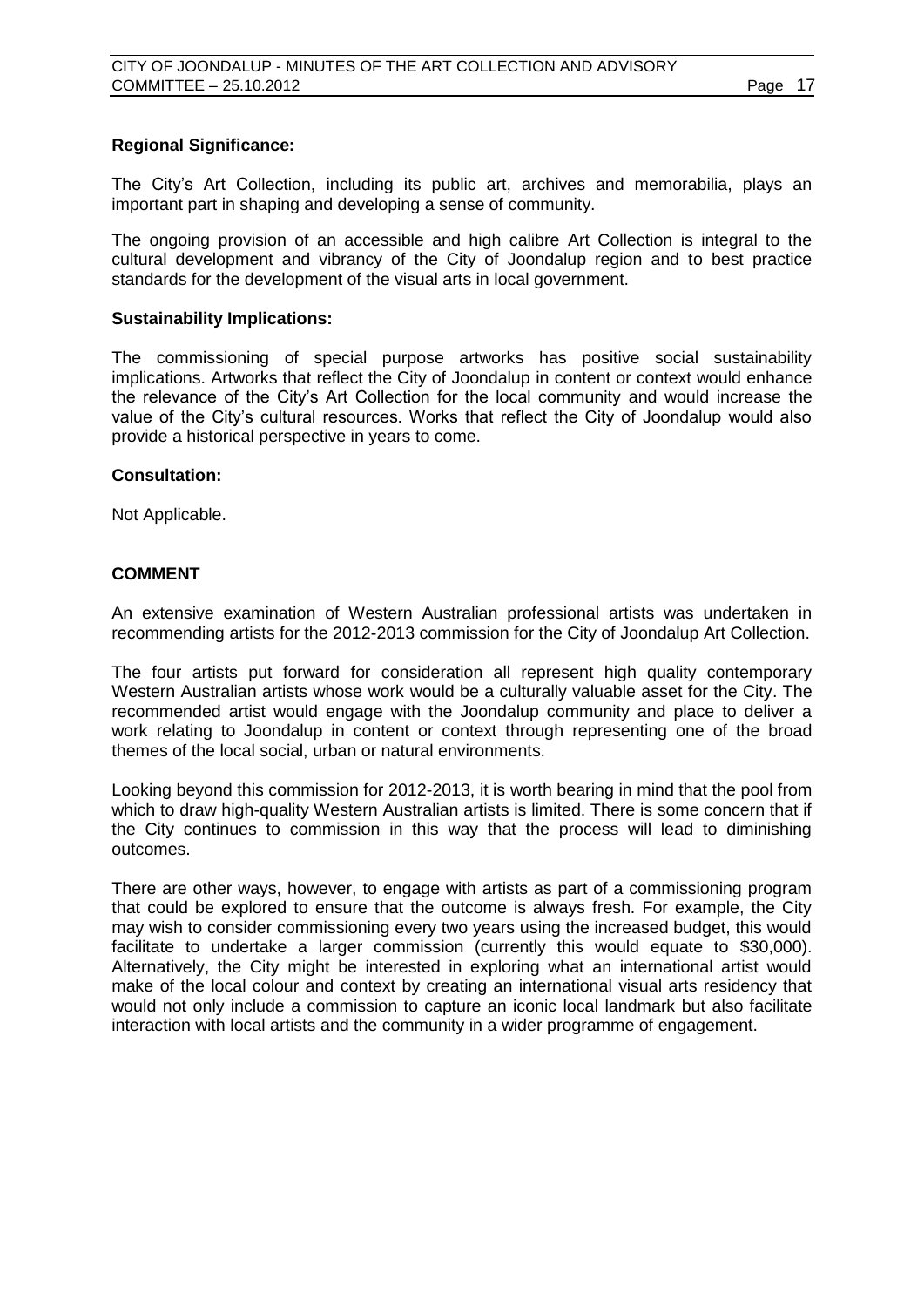### **VOTING REQUIREMENTS**

Simple Majority.

### **OFFICER'S RECOMMENDATION:**

That Council:

- 1 SELECTS one of the four artists recommended to complete the artwork commission with a contract value not to exceed \$15,000;
- 2 REQUESTS a further report examining alternative visual art commission models including:
	- 2.1 Completion of the artwork commission over a two year period to the value of \$30,000; and
	- 2.2 Inviting an international or national artist to undertake an arts residency in the City of Joondalup, developing an artwork commission documenting and capturing the iconic landmarks and people who represent the City of Joondalup, to the value of \$30,000.

**MOVED Cr Chester, SECONDED Cr Thomas that Council:**

- **1 SELECTS Lindsay Harris to complete the artwork commission with a contract value not to exceed \$15,000;**
- **2 REQUESTS a further report examining alternative visual art commission models including:**
	- **2.1 Completion of the artwork commission over a two year period to the value of \$30,000; and**
	- **2.2 Inviting an international or national artist to undertake an arts residency in the City of Joondalup, developing an artwork commission documenting and capturing the iconic landmarks and people who represent the City of Joondalup, to the value of \$30,000.**

#### **The Motion was Put and CARRIED (4/0)**

**In favour of the Motion:** Crs Gobbert, Chester, Norman and Thomas.

*Appendix 1 refers*

*To access this attachment on electronic document, click here[:](Attach1artagn251012.pdf) [Attach1artagn251012.pdf](Attachments/Attach1artagn251012.pdf)*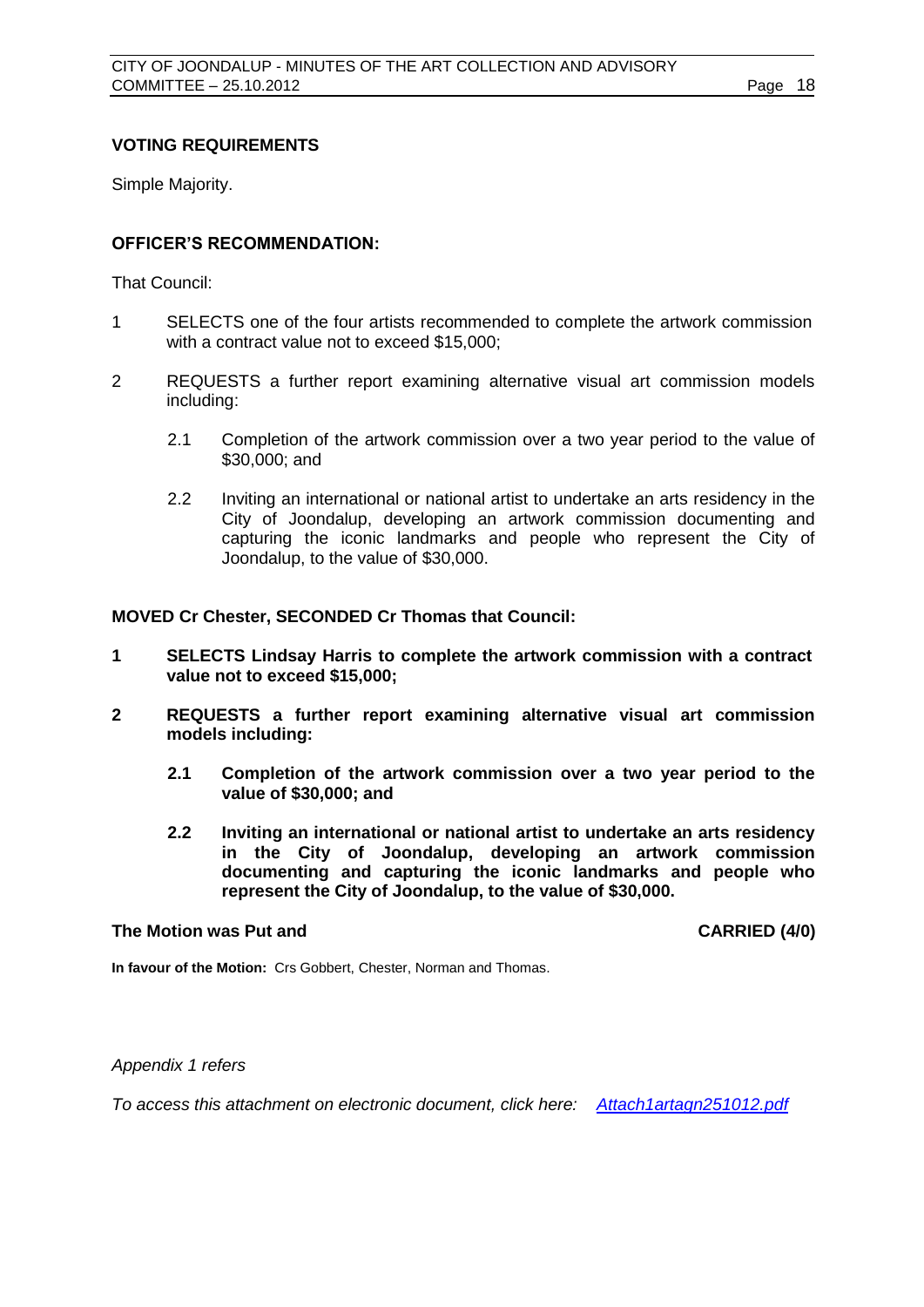# <span id="page-18-0"></span>**ITEM 3 INVITATION ART AWARD**

**WARD:** All

| <b>RESPONSIBLE</b><br><b>DIRECTOR:</b> | Mr Mike Tidy<br><b>Corporate Services</b> |                                                                                                     |  |  |
|----------------------------------------|-------------------------------------------|-----------------------------------------------------------------------------------------------------|--|--|
| <b>FILE NUMBER:</b>                    | 101779, 101515                            |                                                                                                     |  |  |
| <b>ATTACHMENTS:</b>                    | Attachment 1<br>Attachment 2              | <b>Community Education Program</b><br>Review of Current Venue (Lakeside Joondalup<br>Shopping City) |  |  |

### **PURPOSE**

For the Art Collection and Advisory Committee (ACAC) to consider options for further development of the City of Joondalup's Invitation Art Award 2013 onwards.

### **EXECUTIVE SUMMARY**

This report presents details and options to the ACAC regarding the City of Joondalup's Invitation Art Award currently held at Lakeside Joondalup Shopping City.

The background provides a description of the historical shaping of the Invitation Art Award, a brief discussion of the event's structure and organisation, and details of its relationship to the City of Joondalup and Lakeside Joondalup Shopping City.

The Invitation Art Award is open to artists who have been selected by a panel to exhibit their works. The award does not stipulate a particular medium and is un-themed. In previous years a 'local content' theme was trialled, although without great success. Of the thirty or so works by Western Australian artists chosen each year for display, one is acquired by the City to contribute to its art collection.

Options for the future of the award are presented for consideration by the ACAC, including changes that would develop the content, structure and delivery of the Invitation Art Award. The report also recommends further research be conducted on options for relocating the event from 2014.

#### **BACKGROUND**

At its meeting held on 17 April 2012 (CJ066-04/12 refers), Council resolved in part:

- *4 In relation to the report on the City of Joondalup Invitation Art Award:*
	- *4.2 REQUESTS a future report be presented to the ACAC on potential options for the Invitation Art Award.*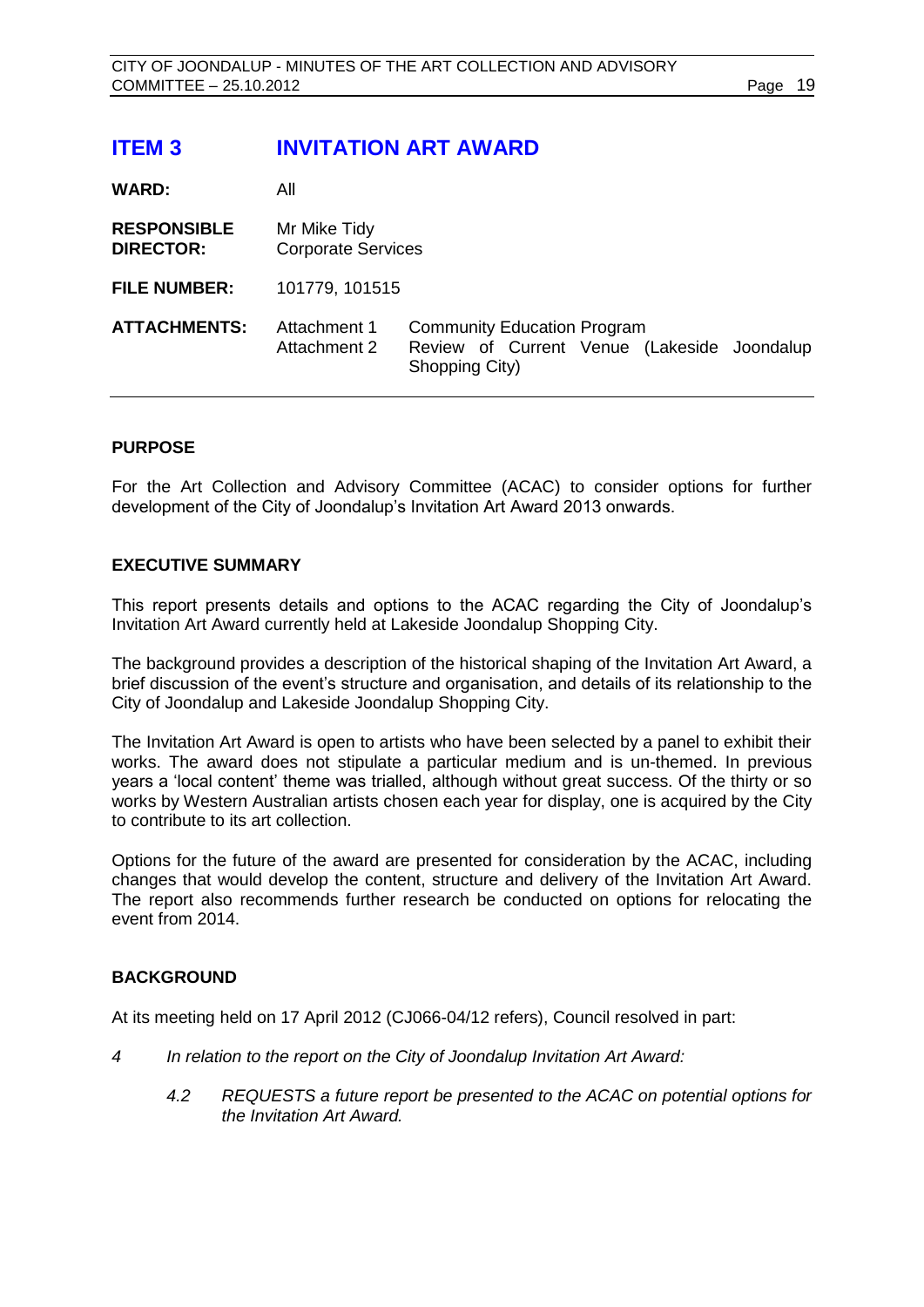The City of Joondalup Invitation Art Award is an acquisitive art award and exhibition entering its  $15<sup>th</sup>$  year in 2012.

The award aims to recognise the practice of prominent Western Australian artists and to provide the Joondalup community with an opportunity to engage with contemporary visual art. It offers one of the largest acquisitive cash prizes in local government in Western Australia (\$15,000 – prize pool \$18,000). The winning artwork is acquired and becomes part of the City's art collection.

By way of comparison, the following Cities offer the following prizes for their premier art exhibition:

- City of Perth \$20,000 acquisitive award, (prize pool of \$25,000).
- City of Stirling- \$5,000 acquisitive award, (prize pool of \$11,000).
- City of Fremantle- \$15,000 acquisitive award, (prize pool of \$20,000).
- City of Vincent \$6,000 acquisitive award, (prize pool of \$10,200).
- City of Geraldton- \$20,000 CGG Award for Excellence, (prize pool of \$45,000).
- City of Albany- \$25,000 acquisitive award, (prize pool of \$27,000).
- City of Swan \$12,000 (prize pool of \$16,000).

All of these awards vary in prestige. The City of Fremantle is a specialised print award open only to professional artists. The Cities of Perth, Geraldton, Albany and Swan are mixed media awards and also only open to professional artists.

The Cities of Vincent and Stirling are community awards open to professional and non-professional artists.

The City of Joondalup event calls for initial expressions of interest from artists, attracting approximately 90 entries annually. From the entries received, an independent selection panel compiles a shortlist of approximately 30 artists and these artists receive an invitation to exhibit. A separate independent panel of expert judges review the exhibition and make awards.

The event is not restricted to any medium and is the main component of the Visual Arts calendar that in turn supports the cultural and economic development of the Joondalup region. It also plays a role in the City's on-going acquisition program for the City's art collection.

The exhibition begins with an opening function followed by a public exhibition period. Although all exhibited artworks are for sale, with the City of Joondalup taking a percentage of commission on any sales, the exhibition's importance as a cultural contribution to the City of Joondalup remains of primary interest.

### **DETAILS**

Brief details are provided below of the Invitation Art Award's venue, theme, discretionary invitations, award categories, the selection of the art and the judging panel, the project benefits, and the project objectives and deliverables. Options are then presented regarding the future of the award.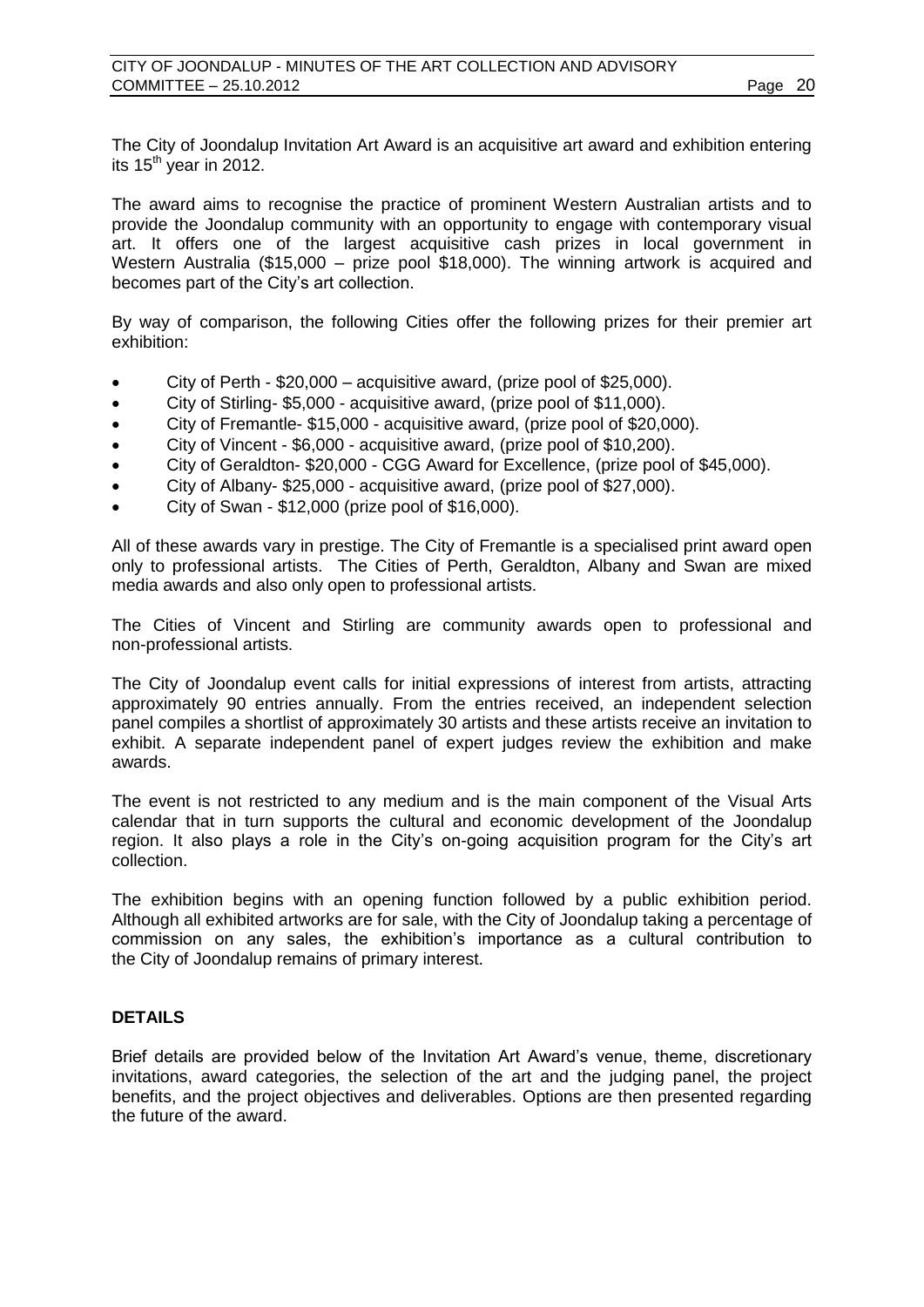#### **Venue**

The Invitation Art Award has been situated in the 'Great Space' at Lakeside Joondalup Shopping City since its inception in 1998. Although originally suitable, Lakeside is becoming increasingly challenging as a venue for the event. For detailed comment please refer to Attachment 2.

### **Theme**

At present the Invitation Art Award does not have a theme, allowing the invited artists ample freedom to explore ideas and concerns of primary interest within their ongoing practice.

In 2007, the City introduced the 'local content and context' component of the City's Art and Memorabilia Collections Policy to the award's entry criteria, which had a direct impact on the 2007 Invitation Art Award in particular on the size and overall quality of works in the exhibition. A number of high profile artists withdrew and artists who proceeded with the exhibition in 2007 indicated that they would not do so in future if the theme were to be retained.

When the City's art collection was assessed in December 2007, the valuer's comments noted that the City has a significant contemporary art collection of excellent financial and cultural value. Overall, selections have been made in order to build a coherent collection of high artistic and financial value.

However, the valuer also noted that the collection has a number of low value works, which are considered a detriment to the collection as a whole and which have depreciated, representing a negative investment for the City. Generally, those works that were purchased purely on the basis of 'local content', or due to a preference for traditional craft media, were noted by the valuer as being weak links in the collection.

#### **Discretionary invitations**

The concept of the Invitation Art Award is based on the premise that the City is free to invite any artist it wishes to exhibit or believe may contribute to its art collection. While the application process facilitates this and provides a field for consideration, the terms and conditions do not specify that the choice of exhibitors must be restricted to those who apply.

On occasion, high profile artists may not submit an application, or may miss the call for entries, despite extensive promotions. There can also be other influencing factors such as the state of the economy and other art events that may cause the number of applications to fluctuate from year to year.

To ensure a final exhibition that includes approximately 30 works each year from artists of suitable standing, it is sometimes necessary (on the advice of the selection panel) to issue supplementary discretionary invitations to artists who have not completed the application process in its entirety.

This has occurred successfully for past exhibitions when insufficient expressions of interest were received. Discretionary invitations were not required during the selection process for 2012 but these are expected to be issued in future years in order to achieve the highest standard of contribution to the City of Joondalup's ongoing art collection.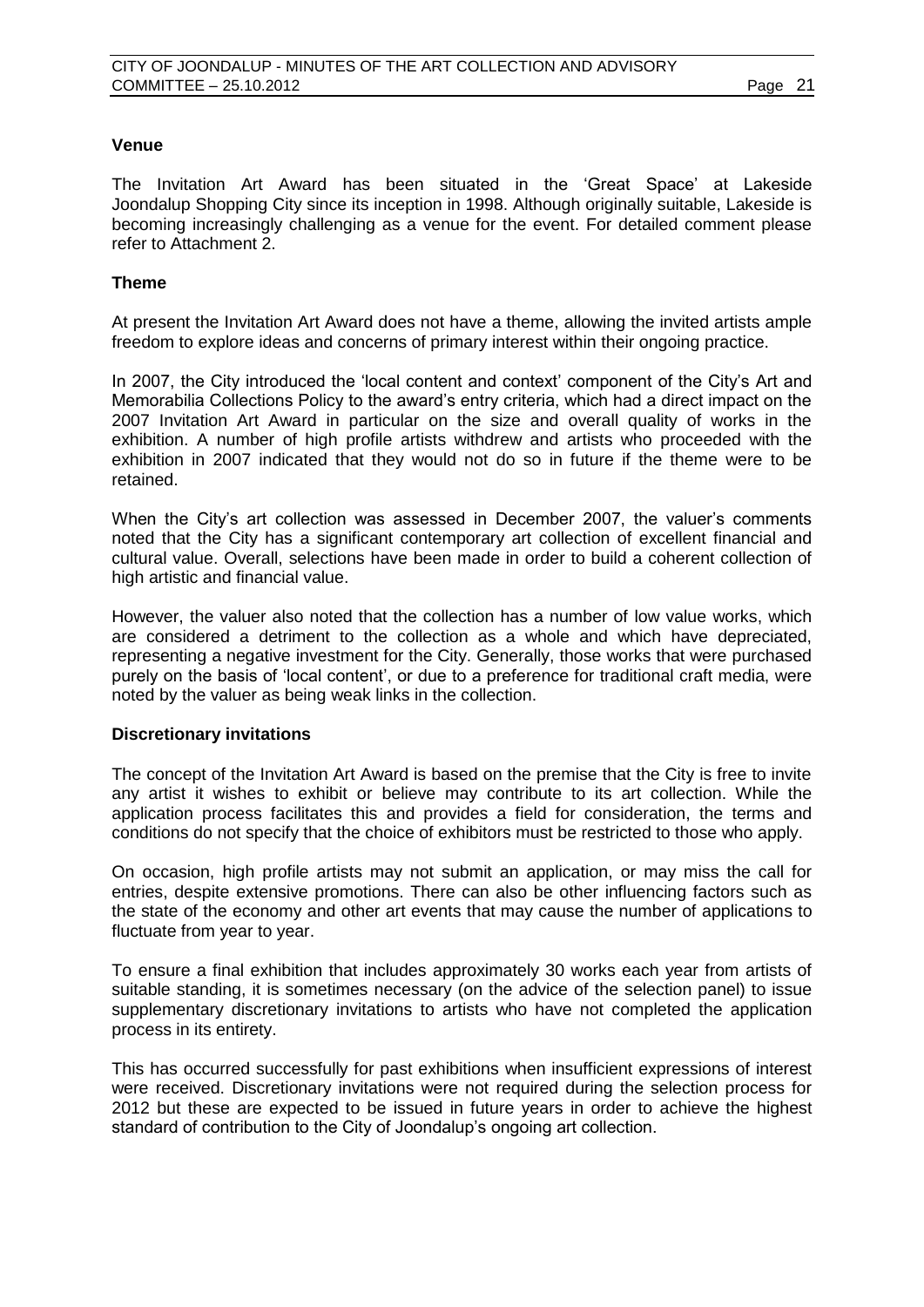The following criteria apply to all artists entering the Invitation Art Award:

- Artists must have been residents of Western Australia for the 12 months prior to exhibition.
- Artists must have had at least one solo exhibition, or equivalent exhibiting experience, and be recognised as a professional artist.
- Entries must have been created within the two years preceding the exhibition and must not have been previously exhibited.

#### **Award categories**

The management of the Invitation Art Award is directed by the City's Art and Memorabilia Collections Policy. This states that the Invitation Art Award does not have any particular thematic focus, yet it must include a voluntary category for works of local content and context.

The award categories for the current Invitation Art Award are listed below:

| <b>Acquisitive Award</b>    | \$15,000 |
|-----------------------------|----------|
| <b>Award for Excellence</b> | \$1,000  |
| Celebrating Joondalup Award | \$1,000  |
| <b>Popular Choice Award</b> | \$1,000  |

In the event that there are many works worthy of merit, in addition to the above mentioned prizes, the judging panel may award up to three discretionary Judges' Commendation Awards. These awards take the form of a certificate and do not include a cash prize.

#### **Selection and judging panels**

The Invitation Art Award requires the expertise of an external selection committee and an external judging panel. Both panels are appointed by the City.

Three leading art industry panellists are engaged for the selection committee process, which takes place seven months before the event. A further three leading art industry panellists are engaged for the judging of the Invitation Art Award in October.

City officers facilitate the selection panel meeting and act in an advisory capacity. This is consistent with arrangements in previous years and is widely accepted as best practice during the operation of art awards of this calibre.

#### **Judging process**

It is suggested that the panel shortlist up to five works for consideration for each award and the winners are then chosen through discussion and agreement by the panel. In the event a consensus cannot be reached, the artworks may be judged according to a scoring matrix to produce a clear result.

Additional information on the Art Collection direction, capacity and criteria is supplied.

No representative of the City takes part in the judging process, but are present to answer any questions the panel may have.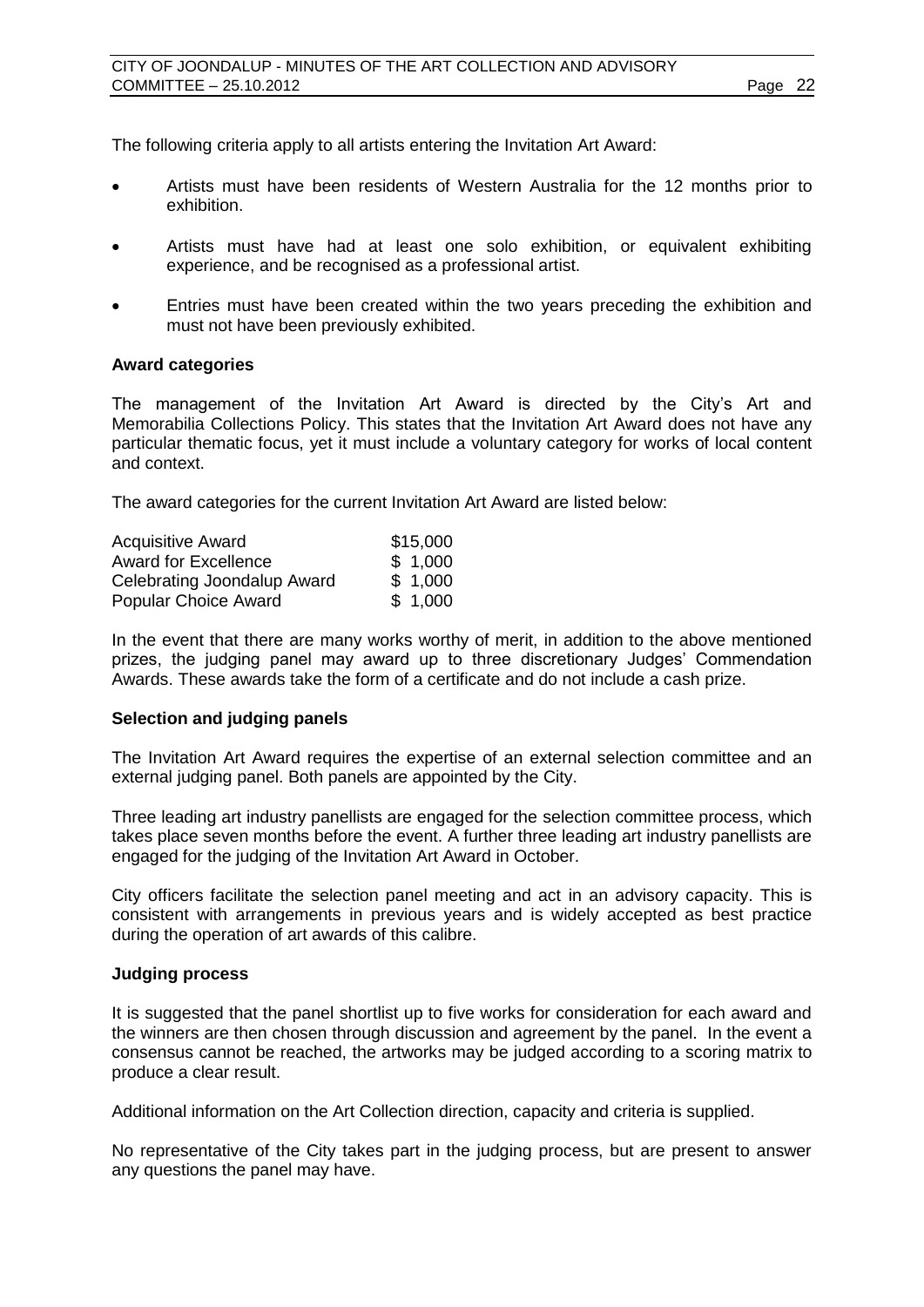The judging panel is required to provide a brief written statement about each of the award winning artworks and why they were chosen. These statements may be quoted when announcing the winners on the opening night and for media and promotional purposes.

In previous art awards the judges have been granted an honorarium of \$100 to cover any travel expenses.

### **Project benefits**

The Invitation Art Award has the potential to provide the following benefits:

- Develop an environment that is supportive of the visual arts and a wider cultural ethos.
- Create an opportunity for the City to engage with community members in a positive way and enhance public perception of the organisation.
- Make a contribution to the local economy by attracting non-residents to the area.

### **Project objectives and deliverables**

#### **Objectives**

- To encourage and recognise the artistic, creative and innovative skills of professional Western Australian artists.
- To provide community access to a visual art exhibition of high quality for education and appreciation purposes.
- To acquire a high quality contemporary artwork for the City's Art Collection.
- To raise awareness of the City of Joondalup as a regional centre.
- To build on and promote the character and identity of the Joondalup region.

#### **Deliverables**

- Project plan and timeline.
- External stakeholder agreements.
- Marketing materials including flyers, posters, advertisements and signage.
- Delivery of an exhibition featuring contemporary artworks by professional, practising artists, with the winning artwork being acquired for the City of Joondalup Art Collection.
- Final report and evaluation.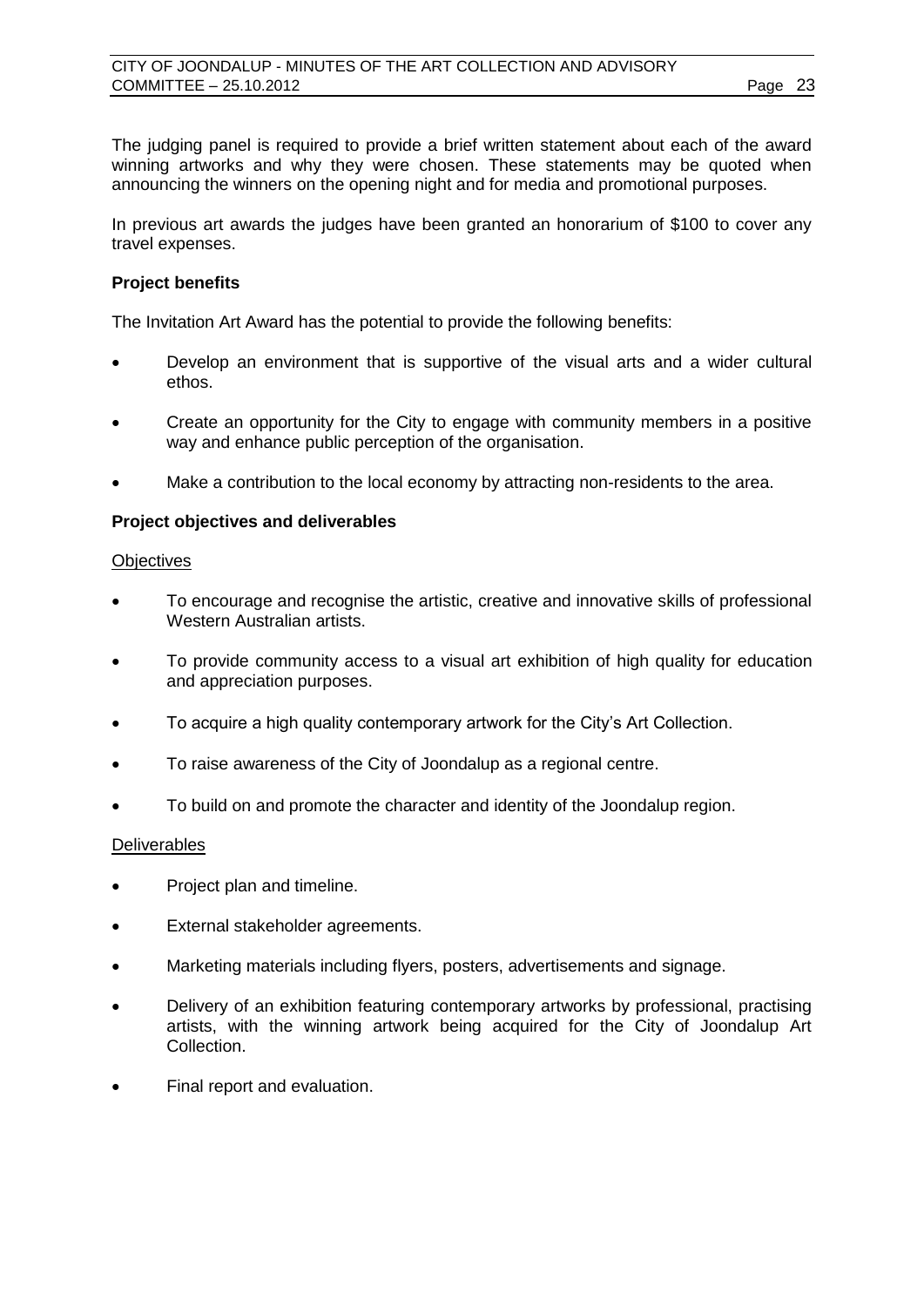#### **Issues and Options**

#### **OPTION 1: Continue IAA with changes**

This option would see the City continue with the Invitation Art Award but approving one or more key changes detailed below that would serve to develop the content, structure and delivery of the Award.

### **(a) Implement a Community Education Program to support the IAA**

This option would allocate a budget to develop an Education Program that would focus on community engagement to support future cultural events within the region.

Contemporary art is often seen to only appeal to a select group of art world insiders. The Community Education Program would focus on finding ways to connect members of the general public with contemporary visual art.

A thought-provoking series of conversations and events organised by the City would present discussions between artists, art historians, curators, critics, directors, dealers and the general public. The program would draw on the distinctions and affinities between socially engaged artistic, curatorial, writing and administrative practices in the region. It is proposed that four elements of an education program require additional attention, support and funding. For detailed comment on the Community Education Program please refer to Attachment 1.

#### **(b) Implement an artistic direction to focus on exhibiting multiple works by fewer artists**

This option would focus on exhibiting multiple works by fewer artists to achieve greater depth of presentation and align the Invitation Art Award more closely with the precise direction of the City's Art Collection.

By displaying a series of works by each selected artist this option would also provide the audience with a clearer understanding of each artist's practice and would enhance the general public's understanding of contemporary visual art.

It is proposed under this option to continue with a selection and judging panel as outlined above.

### **(c) Implement an annual theme for each year that focuses on the media specific requirements of art collection**

This option would focus on implementing an annual theme to align the Invitation Art Award more closely with the curatorial requirements of the City's Art Collection. For example, limiting entries to a specific medium (such as sculpture or video) or a subsection of a medium (such as pastel, watercolour, oil and acrylic).

The introduction of a medium-specific theme may provide a way to develop the range of the City's Art Collection in a way that is not currently possible.

However, this option may discourage leading WA artists from participating. Imposing a theme creates difficulties for many professional artists as they are driven by their own motivations, processes and stories, which rarely relate easily to a specified medium, such as painting, to which an artist may have no other direct relationship.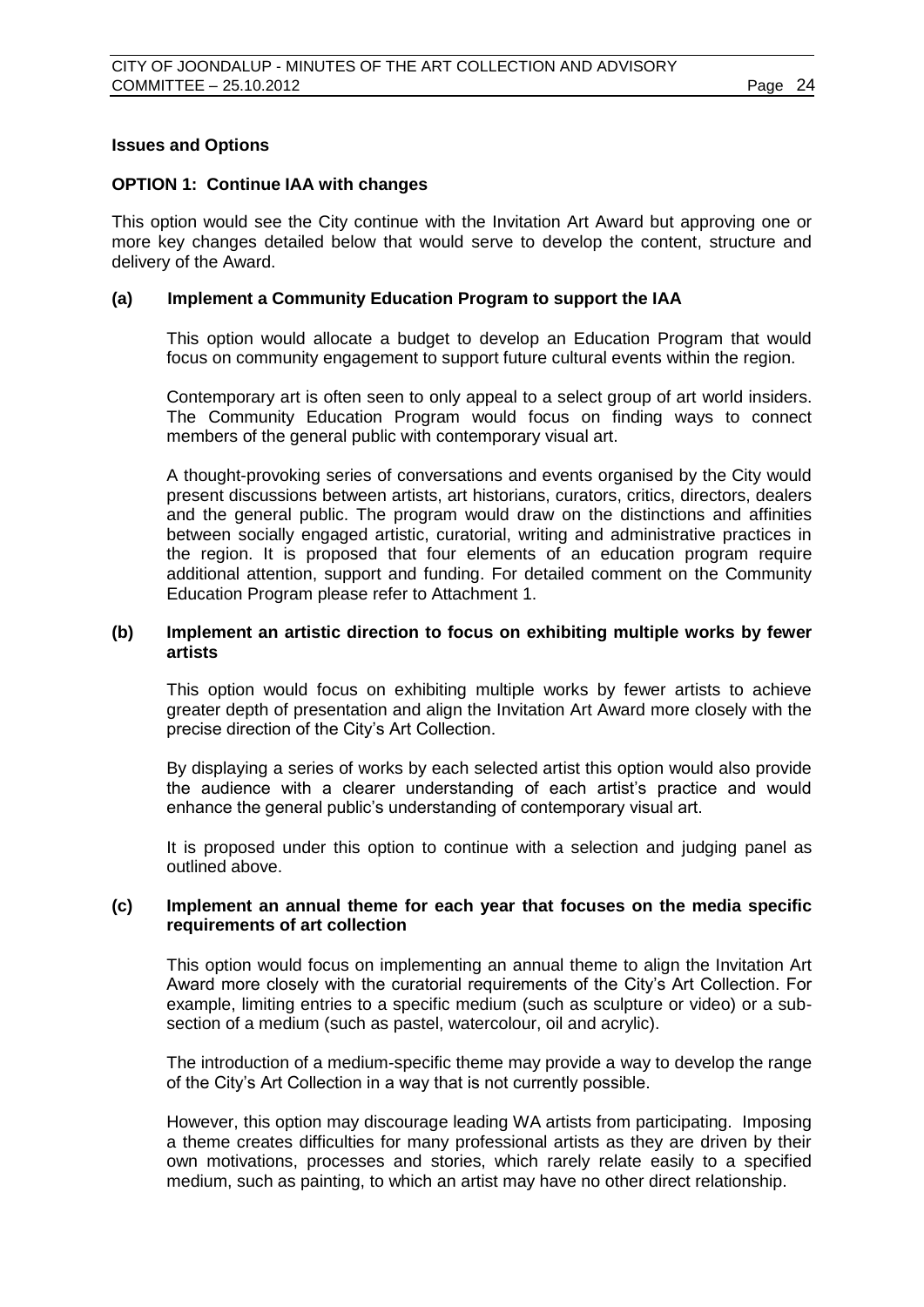### **(d) Implement an invited Guest Curator to select the Artists and curate the exhibition**

This option would introduce a guest curator to work closely with City staff in presenting an internationally respected Invitation Art Award.

In contemporary art, the title of curator is given to a person who selects and often interprets works of art. In addition to selecting works, the curator often is responsible for writing labels, catalogue essays, and other supporting content for the exhibition. Such curators may be permanent staff members, be "guest curators" from an affiliated organisation or university, or be "freelance curators" working on a consultancy basis.

The curator is an active producer of meaning. In the context of an exhibition, that meaning can be produced through their bringing together of works of art, or artists, and their development of a framework or a context through which those works can be viewed. Another way to conceive of the curator is as a catalyst, whose actions - the selection and interpretation of artists and artworks - initiate a dialogue between the audience, artist, and exhibition space.

An invited guest curator for the Invitation Art Award would decide on which artists' work would be featured, the title or name of the exhibition and the theme or subject of the exhibition. The guest curator would also provide a presentation for the ACAC on the event and make recommendations for purchase from the exhibition (where relevant).

The brief would be to provide a professional and thought-provoking exhibition that also supported artistic practice. The guest curator would be required to research new and upcoming artists that were aligned with the direction of the City's Art Collection. The ACAC would then select a work to add to the City's collection following a presentation by the guest curator.

#### **(e) Investigate alternative venues to host the IAA**

The Invitation Art Award has been situated in the 'Great Space' at Lakeside Joondalup Shopping City since its inception in 1998. Although originally suitable, Lakeside is becoming increasingly challenging. For detailed comment on Lakeside Shopping City as the current venue partner please refer to Attachment 2.

It is recommended that further investigative research be conducted for an alternate venue or temporary structure to host the 2014 Invitation Art Award and facilitate its growth and progression in identity and credibility.

#### **OPTION 2: Discontinue IAA in its current format**

#### **(a) Discontinue IAA**

This option would mean that no further Invitation Art Awards would be developed in the City and acquisitions for the art collection would be sourced entirely through other means.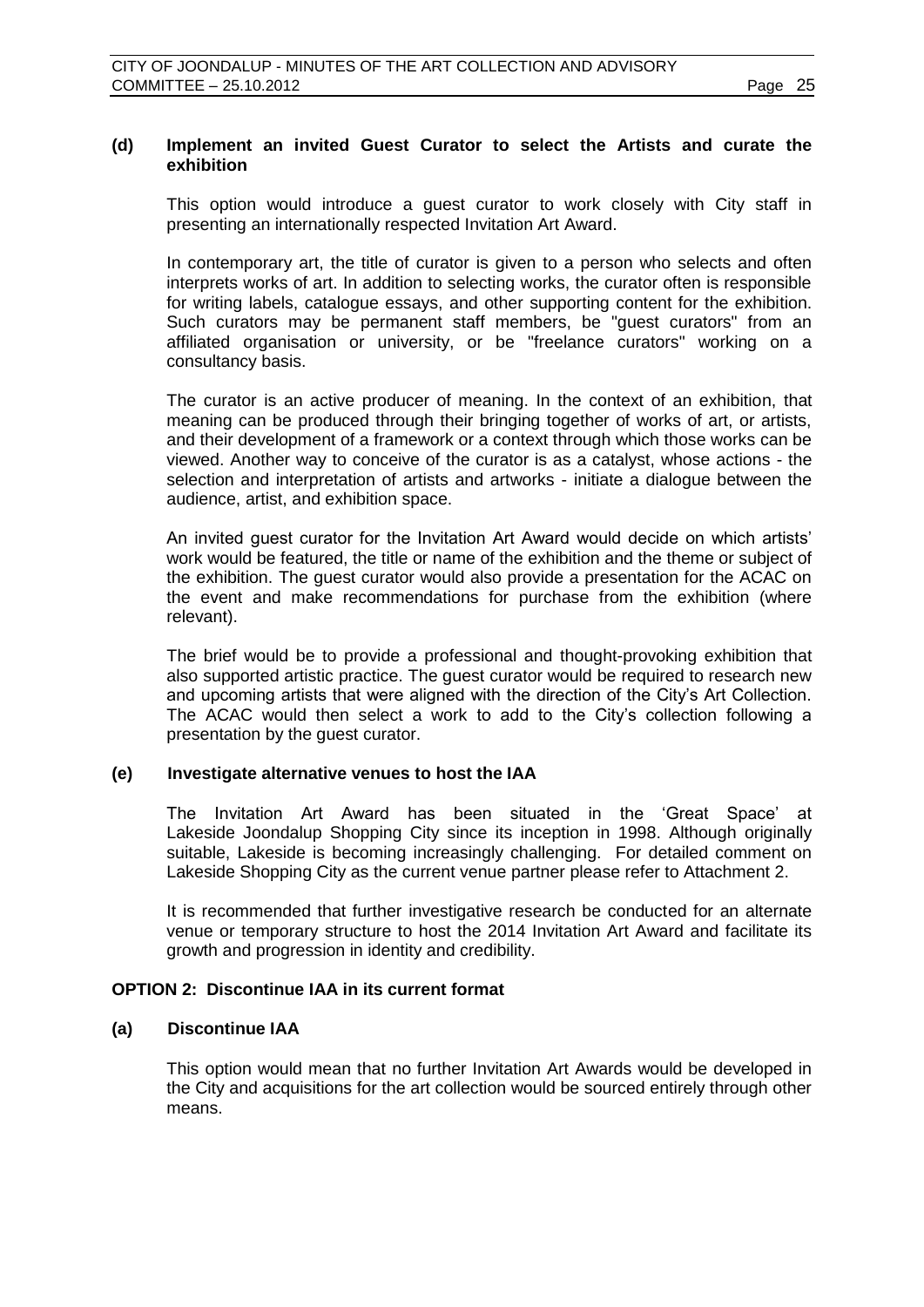If this option is selected, it is recommended that a further report be submitted to the ACAC to re-assess the City of Joondalup's approach to art and collections for the Joondalup community based on the options detailed below.

| <b>Advantages</b>                                                                                                                              | <b>Disadvantages</b>                                                                                                                    |
|------------------------------------------------------------------------------------------------------------------------------------------------|-----------------------------------------------------------------------------------------------------------------------------------------|
| Annual savings of \$41,480.                                                                                                                    | Loss of the City showcasing leading<br>WA contemporary art.                                                                             |
| Avoids potential complaints from<br>community members who do not like<br>contemporary or conceptual artwork.                                   | Loss of a service that challenges the<br>horizons of the Joondalup community.                                                           |
| Provides the opportunity to purchase<br>art from local, national & international<br>artists that otherwise would not exhibit<br>in the region. | Loss of the program's cultural, tourism<br>and community engagement value<br>derived from its specialisation in WA<br>contemporary art. |

### **(b) Discontinue IAA and replace with an Annual Invitation Exhibition Program**

The Invitation Exhibition Program would be committed to supporting new visual art through an annual program of exhibitions, projects and commissions.

The Invitation Exhibition Program would allow for the production, research, presentation and distribution of contemporary art and culture with a specific focus on new visual art and contemporary arts practice. The primary aim being to foster, support and debate new artwork and practices in a way that was of mutual benefit to artists and audiences.

The Invitation Exhibition Program would support on average 10 artists a year to make new work and would make this work accessible through a range of exhibitions, events and opportunities to participate in making and learning. The Invitation Exhibition Program would operate primarily in the blend(er) Gallery facility and assist in delivering a full year program for all residents of the City of Joondalup.

The aim of the Invitation Exhibition Program would be to include opportunities for all visual artists to work with the City of Joondalup to foster, support, and debate new work and practices in a way that is of mutual benefit to artists and audiences. The Invitation Exhibition Program would not represent artists although it would produce a yearly guide of opportunities for new artists in Western Australia and act as a development service for regional artists.

#### **(c) Discontinue the IAA and replace with a City of Joondalup residency of one year for leading contemporary artist**

Artist-in-residence programs and other residency opportunities exist to invite artists, academics, curators, and all manner of creative people to take time and space away from their usual environment. They provide a time of reflection, research, presentation and/or production. They also allow individuals to explore their practice within another community; meeting new people, using new materials, experiencing life in a new location. Art residencies emphasise the importance of meaningful and multi-layered cultural exchange and immersion in another culture.

Artist-in-residence programs have been part of the international art world for over a century and are currently particularly popular internationally.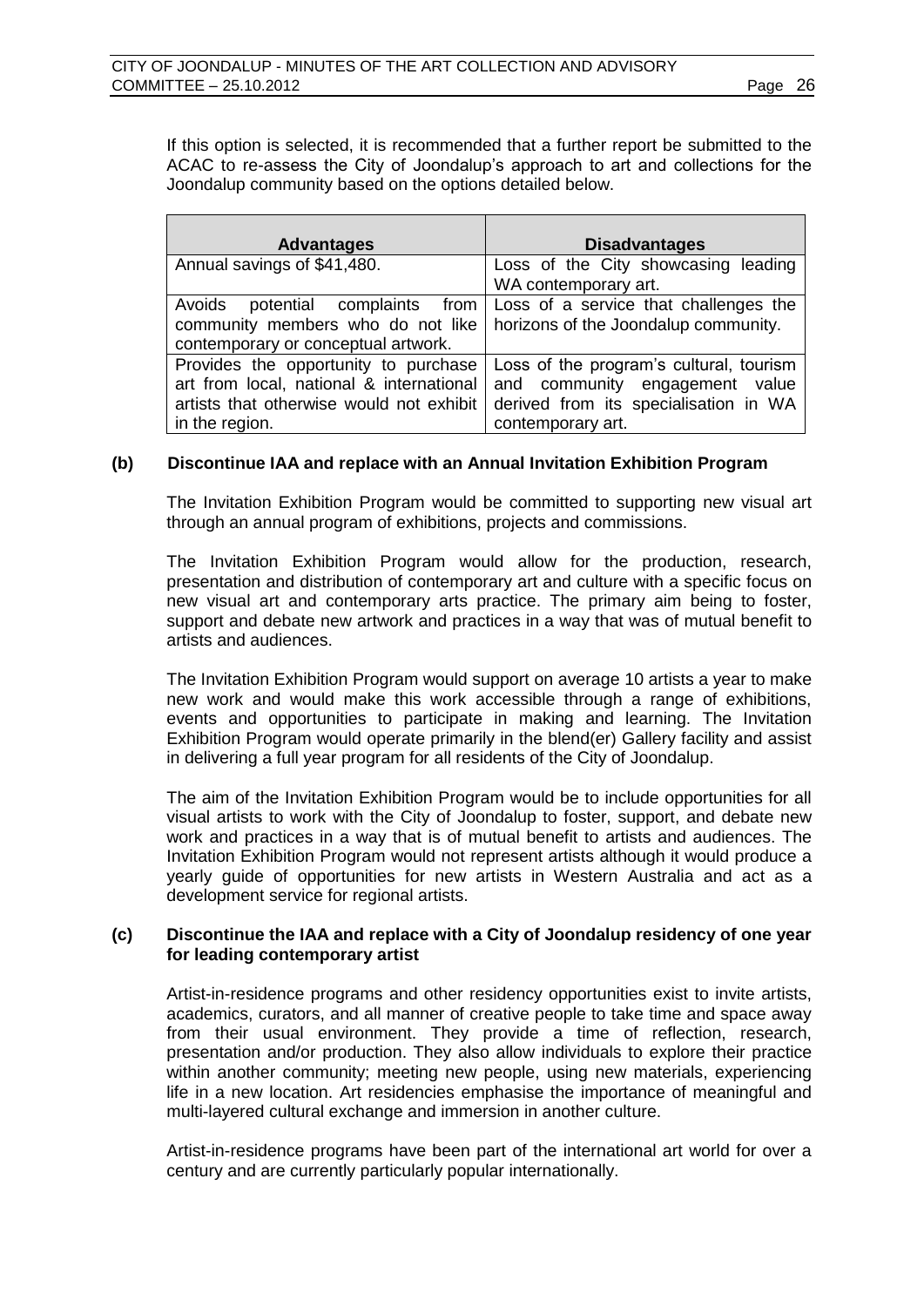Some residency programs are incorporated within larger institutions. Other organisations exist solely to support residential exchange programs. Residencies can be a part of museums, universities, galleries, studio spaces, theatres, [artist-run](http://en.wikipedia.org/wiki/Artist-run_space)  [spaces,](http://en.wikipedia.org/wiki/Artist-run_space) municipalities, government offices, and even festivals. They can be seasonal, ongoing, or tied to a particular one-time event. They exist in urban spaces, rural villages, and deep in nature. Hundreds of such opportunities and organisations exist throughout the world.

There is no single model, and the expectations and requirements vary greatly. The relationship between the resident and the host is often an important aspect of a residency program. It is anticipated that if a further report is selected on a City of Joondalup year-long residency that the selected leading artist become immersed in the community - giving presentations, workshops, or collaborating with local residents with the possibility of acquiring a work from the artist for the City's Art Collection.

#### **Legislation/Strategic Plan/Policy Implications**

**Legislation** The moral rights section of the *Copyright Act 1968* (Commonwealth) states that individual creators have the right not to have their work treated in a 'derogatory' way, such as distorting, mutilating, modifying, altering, or removing the artistic work, without the creator's knowledge and consent. This would include a prohibition on professional handling or displaying of artwork without the artist's consent.

| <b>Strategic Plan</b> |                                                                     |
|-----------------------|---------------------------------------------------------------------|
| Key Focus Area:       | Community Wellbeing.                                                |
| <b>Objective:</b>     | To facilitate culture, the arts and knowledge within the community. |

#### **Outcome:**

Cultural and artistic opportunities within the City are maintained and enhanced whilst the City's libraries provide quality environments and learning opportunities.

#### **Policy:**

The City's art awards are directed by the City's Art and Memorabilia Collections Policy. The Policy directs the City's approach to art and collections for the Joondalup community. The policy's multi-criteria approach ensures that the collection, acquisitions and awards primarily focus on leading contemporary art while also endeavouring to include art demonstrating local content and context.

#### **Risk Management Considerations:**

Hosting exhibitions in a non-gallery specific space attract a large volume of traffic, although the majority are not visiting the exhibition as a point of destination. This results in lack of understanding in the etiquette for attending and viewing exhibitions and has previously resulted in artworks being inappropriately handled and damaged.

In 2012, three insurance claims were lodged against City of Joondalup due to patrons damaging artwork. Two claims involved damage to work from patrons touching work and one work was stolen from the space while a gallery attendant was on duty during shopping hours.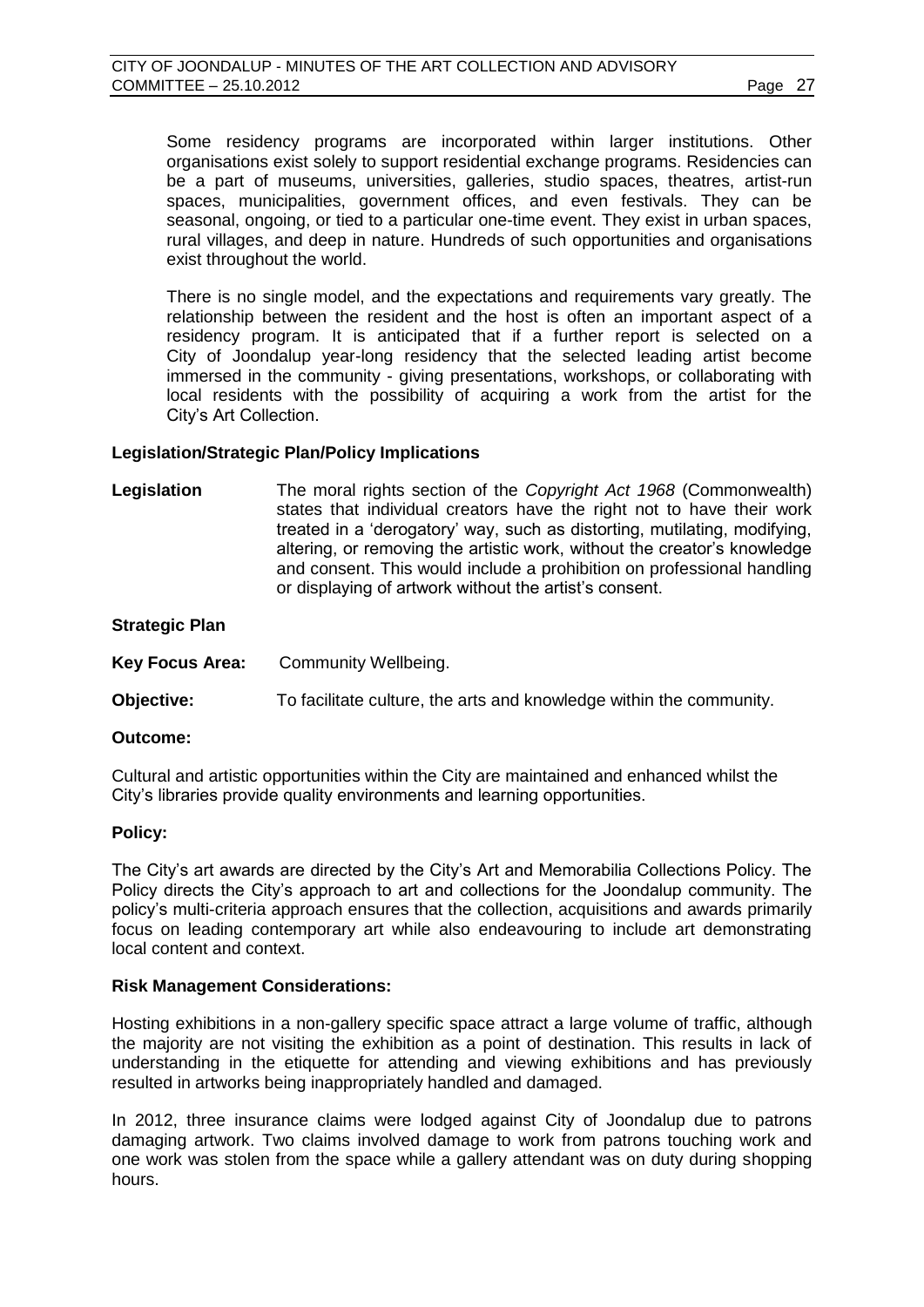As a result, professional artists have raised concerns at the risk faced in participating at future events at the City of Joondalup.

#### **Financial/Budget Implications:**

| <b>Operation Code:</b>       | 4006                        |
|------------------------------|-----------------------------|
| <b>Budget Item:</b>          | <b>Invitation Art Award</b> |
| <b>Budget Amount:</b>        | \$41,480                    |
| <b>Amount Spent To Date:</b> | \$3,835                     |
| <b>Proposed Cost:</b>        | \$                          |
| <b>Balance:</b>              | \$37,645                    |

### **Regional Significance:**

The creation of a high standard of professional art creates a cultural asset for the entire northern region. It promotes the City of Joondalup as an instigator of contemporary art and culturally invigorates the City through engaging the local community.

### **Sustainability Implications:**

Due to the restrictions of the current location, the hiring of temporary infrastructure is required at a large expense without best results of display or attribution to City of Joondalup assets.

Currently contemporary art is only available to the local community for one month of the calendar year, whereas other Cities have a full year of engagement in leading contemporary visual arts.

Contemporary art provides physical and educational enhancement of a locality and provides a catalyst for public discussion about current social, economic and environmental issues. Through creating more regular points of interest and interaction with contemporary arts the local community could possibly enjoy leading contemporary art all the year round. This would enhance the relevance of the City's cultural identity for the local community and would increase the value of the City's cultural resources.

#### **Consultation:**

In developing this recommendation, consultation was undertaken with a number of stakeholders throughout the City including Cultural Services, Lakeside City Shopping Centre Management, Community Safety, and Joondalup Community Art Association (JCAA) representatives. Feedback and correspondence from the community was also reviewed.

### **COMMENT**

Overall, the Invitation Art Award provides an opportunity for the general public to engage with contemporary Western Australian visual art and facilitates development of the City of Joondalup Art Collection. The event contributes to the cultural identity of the City of Joondalup.

At the same time, the event in its current format and following the same formulae that have hitherto applied runs the risk of being left behind as the contemporary art world explores other options such as residencies or curated exhibitions as a means of engaging with audiences.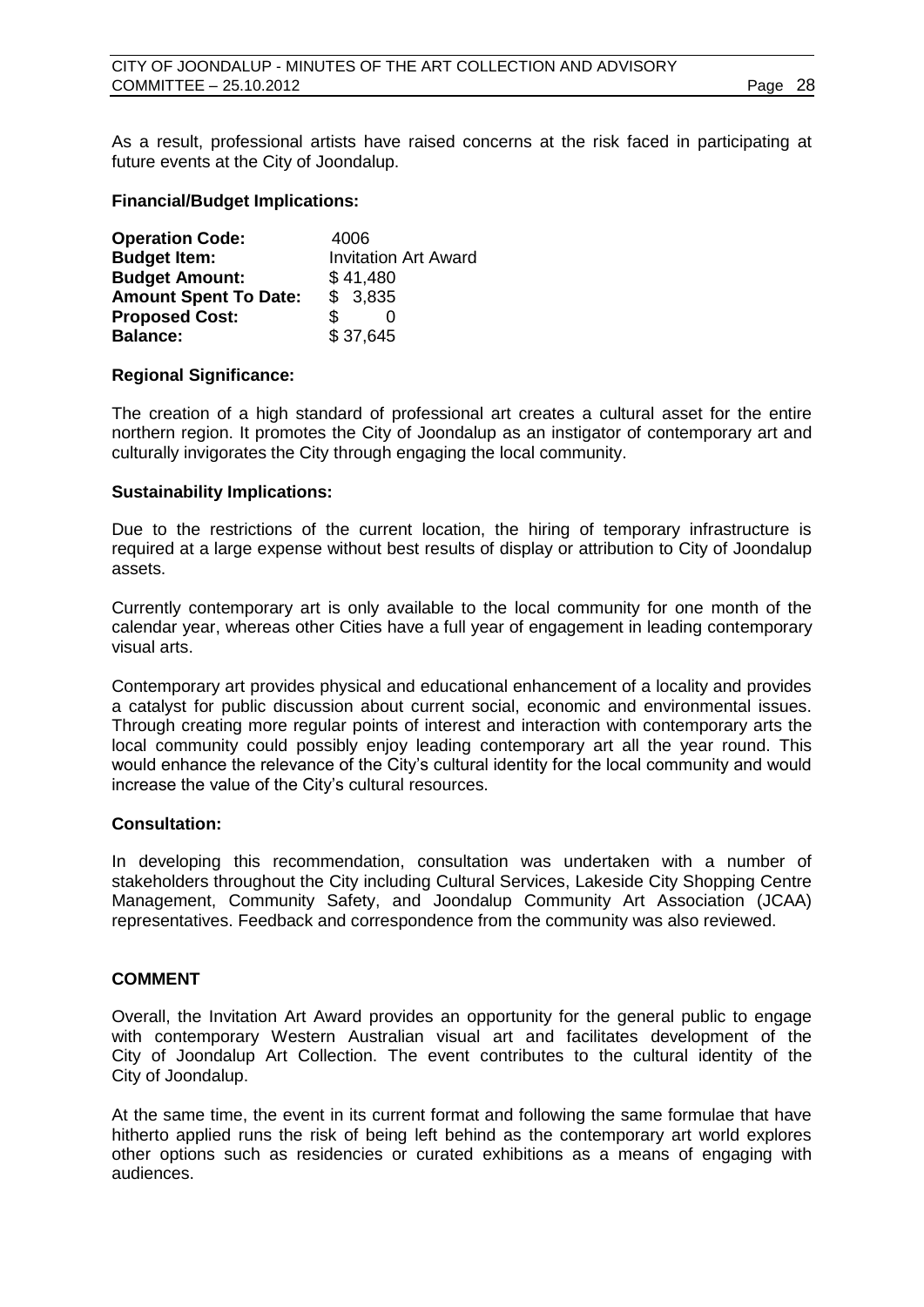Research into an alternative venue (and in particular a temporary pavilion) may offer further insights into creating greater public engagement with contemporary art as would adoption of the proposed supplementary education program.

In order to hold a high calibre and respected art exhibition, it is necessary to attract practising professionals from around Western Australia. Imposing a further theme creates difficulties for professional artists because they are driven by their own motivations, processes and stories, which rarely relate easily to a specified locality, such as Joondalup or to a specific medium, such as painting, to which an artist may have no direct relationship.

### **VOTING REQUIREMENTS**

Simple Majority.

### **OFFICER'S RECOMMENDATION:**

That the Arts Collection and Advisory Committee:

- 1 PROVIDES comment on the options detailed within the report relating to the City's Invitation Art Award; and
- 2 REQUESTS a further report to a future meeting of the Art Collection and Advisory Committee providing detail on the comments raised on the format of the Invitation Art Award.

**MOVED Cr Chester, SECONDED Cr Norman that the Art Collection and Advisory Committee REQUESTS that a further report be presented to a future meeting of the Art Collection and Advisory Committee detailing the following options relating to the City of Joondalup Invitation Art Award:**

- **Implement a Community Education Program to support the Invitation Art Award;**
- **Implement an artistic direction to focus on exhibiting multiple works by fewer artists;**
- **Investigate alternative venues to host the Invitation Art Award.**

#### **The Motion was Put and CARRIED (4/0)**

**In favour of the Motion:** Crs Gobbert, Chester, Norman and Thomas.

#### *Appendix 2 refers*

*To access this attachment on electronic document, click her[e:](Attach2artagn251012.pdf) [Attach2artagn251012.pdf](Attachments/Attach2artagn251012.pdf)*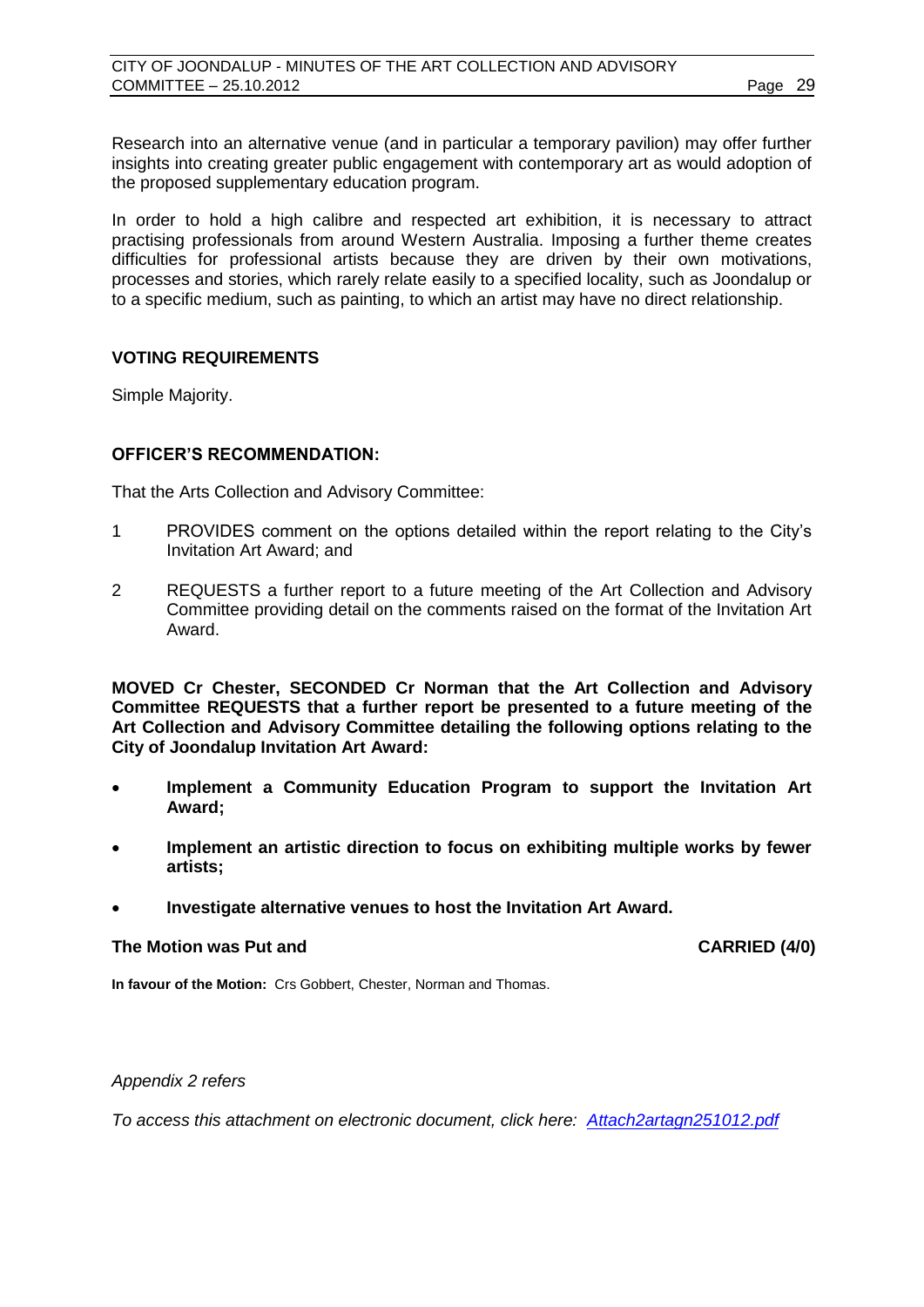# <span id="page-29-0"></span>**ITEM 4 COMMUNITY ART EXHIBITION**

**WARD:** All

**RESPONSIBLE** Mr Mike Tidy **DIRECTOR:** Corporate Services **FILE NUMBER:** 101774, 101515

**ATTACHMENTS:** Nil.

### **PURPOSE**

For Council to consider options for further development of the City of Joondalup's Community Art Exhibition.

### **EXECUTIVE SUMMARY**

This report presents details and options to the Art Collection Advisory Committee regarding the City of Joondalup's Community Art Exhibition, currently located at Lakeside Joondalup Shopping City. It is expected that the Community Art Exhibition will continue to contribute to the cultural identity of the City of Joondalup.

The background provides a description of the historical shaping of the Community Art Exhibition, a brief discussion of the events contribution to the community's sense of wellbeing, and details of its relationship to the City of Joondalup and the Lakeside Joondalup Shopping City.

This report presents two options to Council for consideration. Firstly, discontinuation of the Community Art Exhibition and research into an alternative delivery model for community arts through a series of exhibitions and events by local artists at blend(er) Gallery throughout the year. Secondly, continuing with the Community Art Exhibition with changes to the artistic direction including a new 50 x 50 centimetre format with a price cap of \$1,000 on each work.

#### **BACKGROUND**

The City of Joondalup Community Art Exhibition is an annual exhibition open to all Joondalup residents and members of local visual arts associations. It offers non-acquisitive awards in a variety of categories, such as the Most Outstanding Artwork Award, five media-specific categories and a variety of themed awards with specific criteria.

The Community Art Exhibition is not restricted to any medium and is a key focus of the visual arts calendar at the City. The visual arts form an important part of the cultural and economic development of the Joondalup Region.

The Community Art Exhibition contributes to the Joondalup community's sense of wellbeing through the promotion and support of local arts and culture culminating in a showcase exhibition run to a professional standard. The exhibition provides an engaging cultural experience for the general public and is much anticipated by local artists, who range from high school art students and hobbyists to professional artists.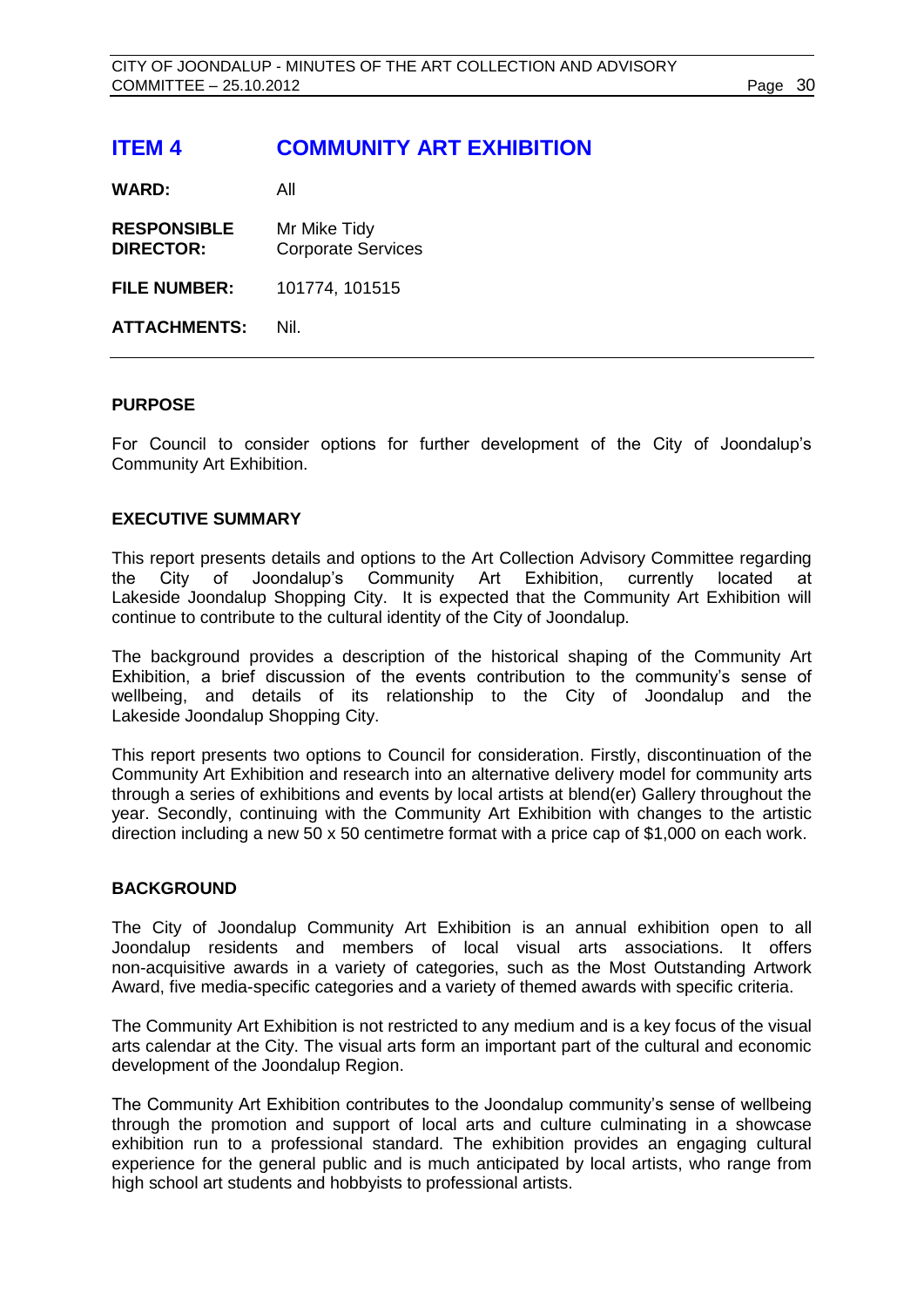For a small entry fee, local artists have the opportunity to gain exposure for their art practice and participate in an annual community exhibition. The exhibition has an ongoing partnership with the Joondalup Community Art Association (JCAA).

#### **DETAILS**

Brief details are provided below of the Community Art Exhibitions venue, theme, award categories, the judging panel and process, the project benefits, and the project objectives and deliverables.

#### **Venue**

The event has been traditionally held in the 'Great Space' within the Lakeside Joondalup Shopping City.

#### **Theme**

At present the Community Art Exhibition does not have a theme, allowing all artists ample freedom to explore ideas and concerns of primary interest within their ongoing practice.

#### **Award categories**

The award categories for the current Community Art Exhibition are listed below:

| <b>Overall Award</b>         |  | \$1,500               |
|------------------------------|--|-----------------------|
| Media categories (5x\$1000)  |  | \$5,000               |
| Celebrating Joondalup Award  |  | \$500                 |
| <b>Popular Choice Award</b>  |  | \$ 500                |
| <b>Artist in Focus Award</b> |  | \$ 500 and exhibition |
| <b>Student Award</b>         |  | \$250                 |

In the event that there are many works worthy of merit, in addition to the above mentioned prizes the judging panel may award up to three discretionary Judges' Commendation Awards. These awards take the form of a certificate and do not include a cash prize.

#### **Judging panel**

The Community Art Exhibition requires the expertise of a judging panel. Three leading art industry panellists are engaged for the judging of the Community Art Exhibition in June.

City officers facilitate the panel and act in an advisory capacity. This is consistent with arrangements in previous years and is widely accepted as best practice during the operation of an art award.

#### **Judging process**

It is suggested that the panel shortlist up to five works for consideration in each award and the winners are then chosen by consensus discussion. In the event a consensus cannot be reached, the artworks may be judged according to a scoring matrix.

No representative of the City takes part in the judging process, but are present to answer any questions the panel may have.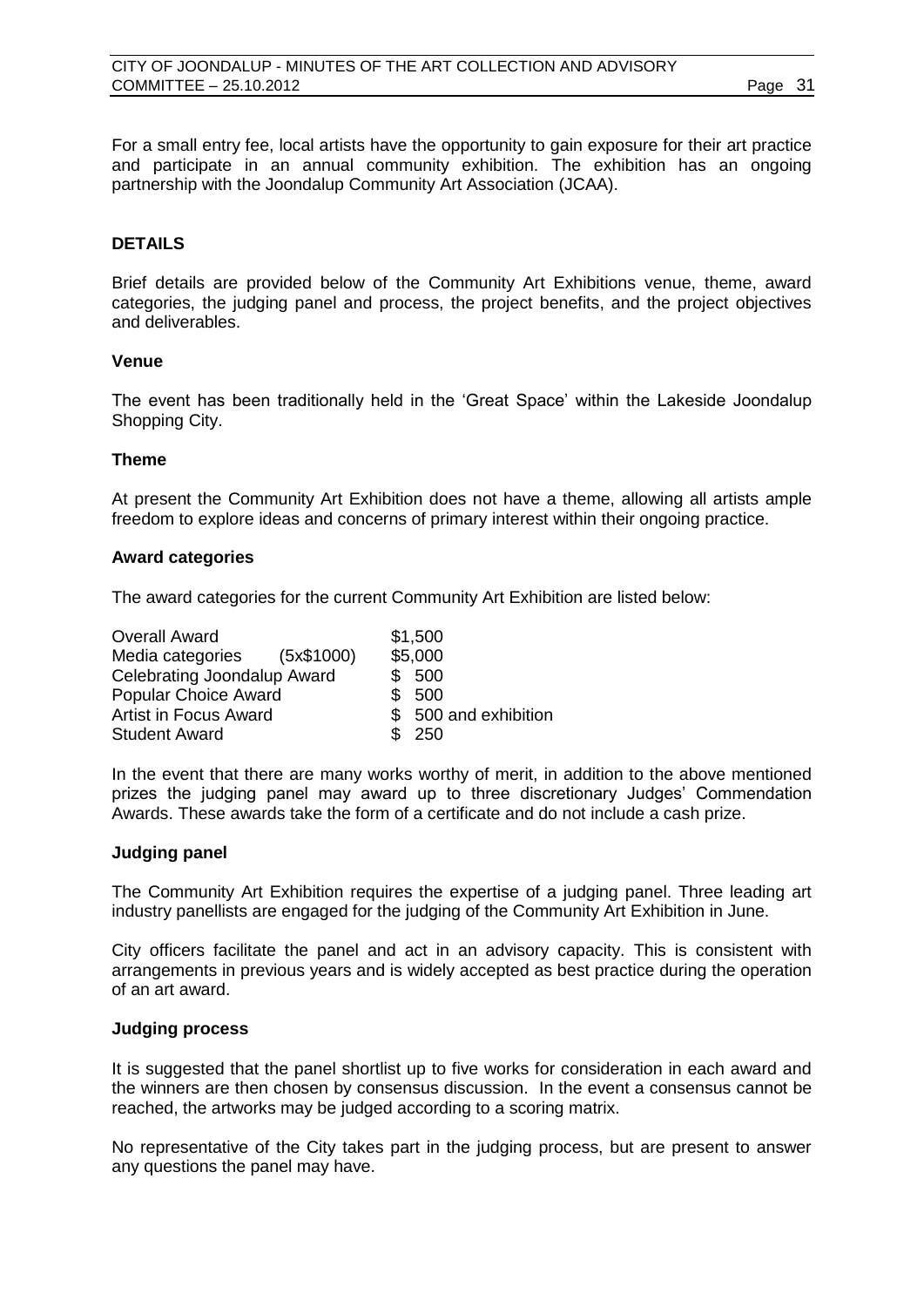The judging panel is required to provide a brief written statement about each of the award winning artworks and why they were chosen. These statements may be quoted when announcing the winners on the opening night and for media and promotional purposes.

Members of the judging panel are granted an honorarium of \$100 to meet any incidental costs associated with the judging process.

### **Project benefits**

The Community Art Exhibition has the potential to provide the following benefits:

- an environment that is supportive of the visual arts within a local context;
- the opportunity for the City to engage with community members in a positive way and enhance public perception of the organisation; and
- a contribution to the local economy by attracting non-residents to the area.

### **Project objectives and deliverables**

### **Objectives**

- To demonstrate the City's commitment to arts and cultural development in the Joondalup region;
- To create a professional development opportunity for local artists and foster artistic community building and networking through the opening event;
- To provide community access to a high quality visual art exhibition for educational and appreciation purposes;
- To raise awareness of the City of Joondalup as a regional centre; and
- To build on and promote the character and identity of the Joondalup region.

#### **Deliverables**

- Project plan and timeline;
- External stakeholder agreements;
- Marketing materials including flyers, posters, advertisements and signage; and
- Final report and evaluation.

#### **Issues and Options**

#### **Option 1 – Continue Community Art Exhibition in Current Format**

This option would see the Community Art Exhibition continue in its current format at its current location.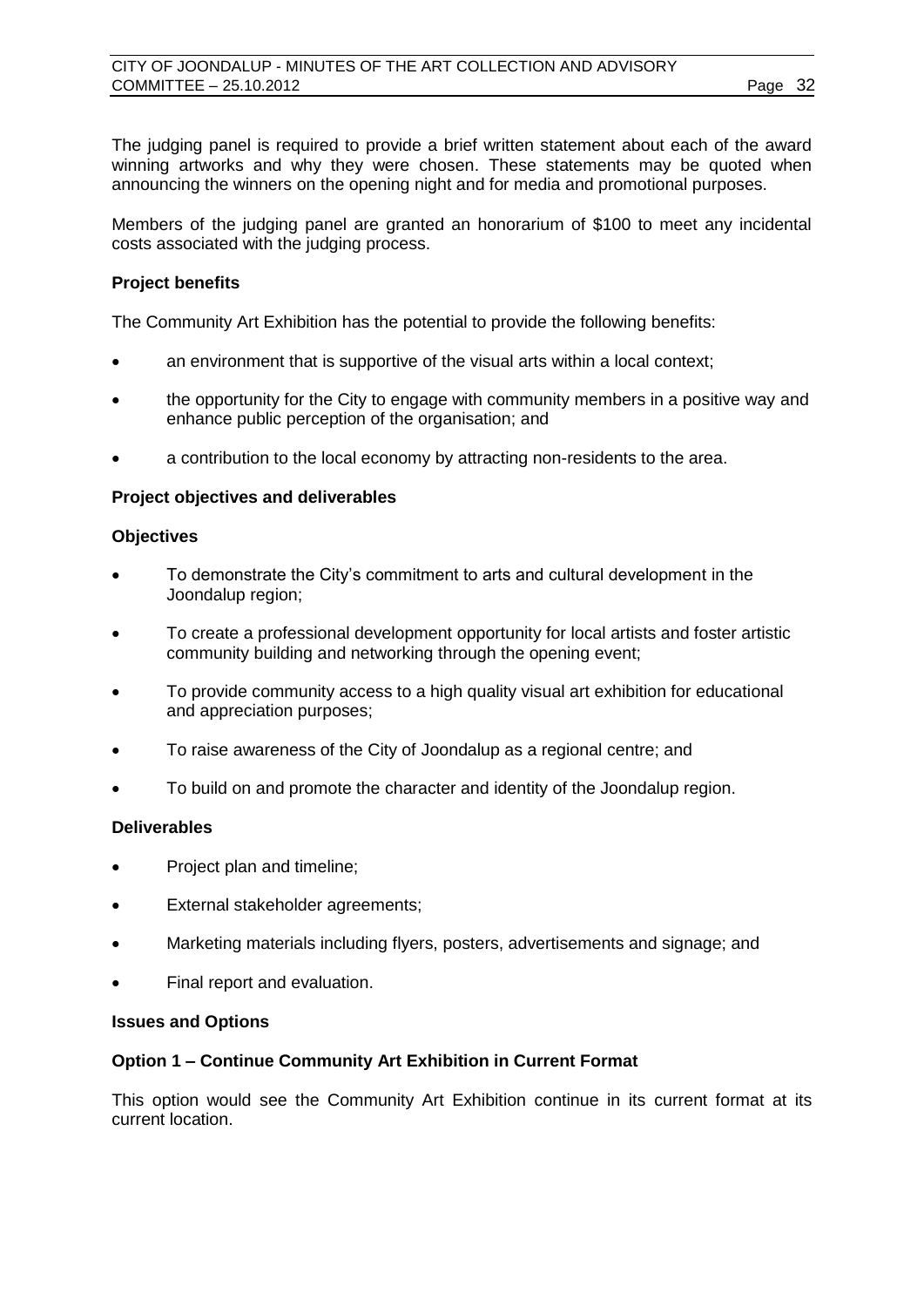### **Advantages**

- Continuation of a recognised community event.
- Continues to allow local artists to be able to exhibit work.

#### **Disadvantages**

- The Community Art Exhibition has been in its current format for some time and is in need of revitalisation.
- The current venue provides logistical and exhibiting challenges.

### **Option 2 – Continue Community Art Exhibition with Changes**

The Community Art Exhibition has been operating for a number of years and making changes to the event may revitalise the exhibition while also providing better opportunities to foster/develop the local art community.

(a) Introduce a revised size restriction and price limit.

The City proposed a size restriction for the 2012 Community Art Exhibition of 30 centimetres x 30 centimetres, but it was not implemented. The Community Art Exhibition currently limits entries to a maximum size of 100 centimetres x 100 centimetres. In order to revitalise the Community Art Exhibition, it is proposed to amend the size restriction to 50 centimetres x 50 centimetres and introduce a price limit of artworks not to exceed \$1,000.

The alteration to the size restriction will have a dual advantage:

- present an interesting challenge for established artists; and
- encourage amateur artists to enter an exhibition for the first time.

A size and price restriction presents a level playing field for all participant artists and further presents the exhibition as a showcase of local artistic talent. It also offers an opportunity to present the exhibition in a more coherent and aesthetically pleasing way. In addition, the Community Art Exhibition has grown in the number of entries received which has caused issues with space availability. A reduced size restriction will assist in alleviating that.

By setting a maximum price of \$1,000 on any work, it is anticipated that members of the public may feel more inclined to purchase works while encouraging artists to set realistic boundaries for their own sales.

(b) Review of Award Category

The Community Art Exhibition for some time has had the following cultural categories:

- Overall Award:
- Media Category;
- Celebrating Joondalup Award;
- Popular Choice Award; and
- Student Award.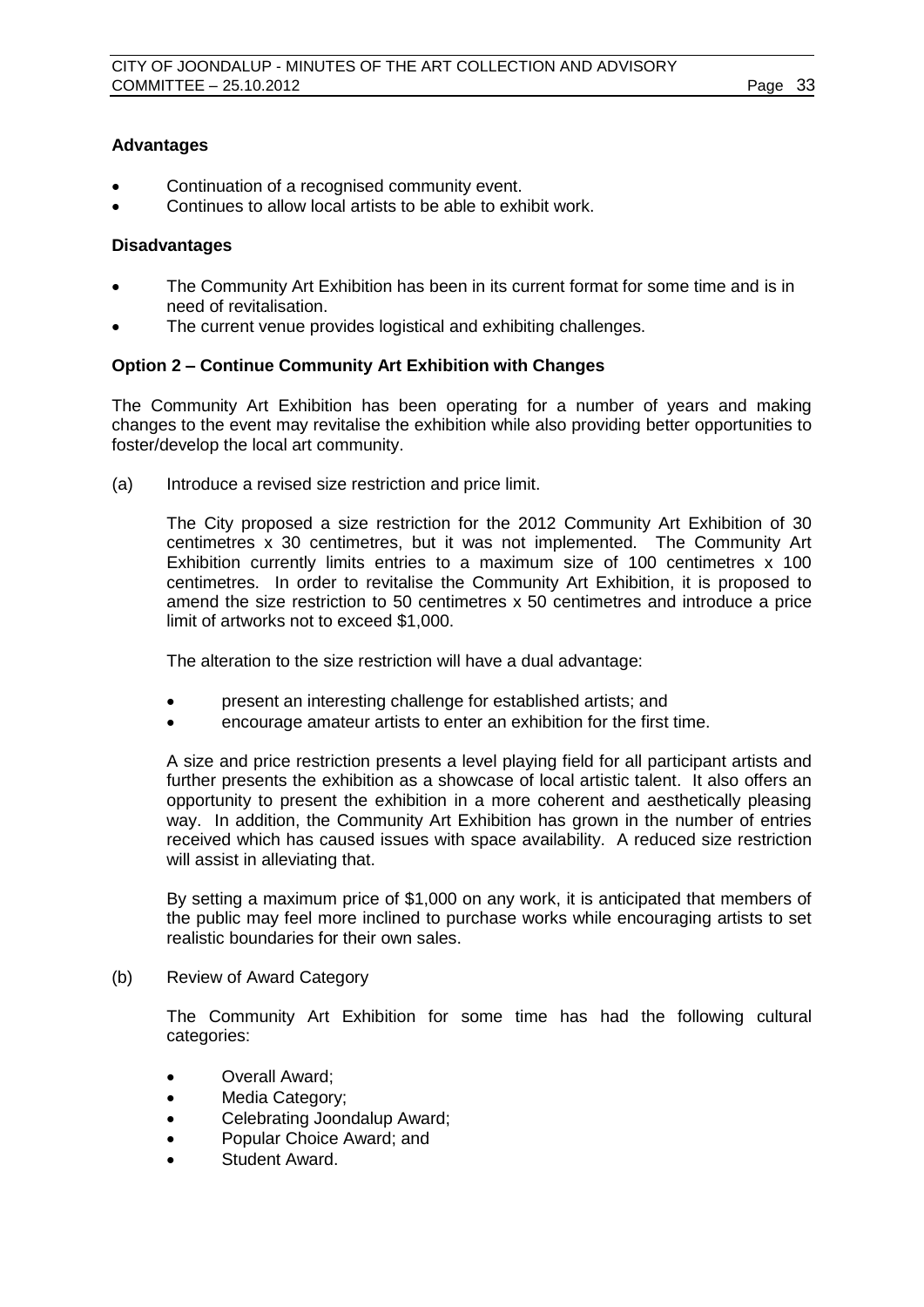In 2012, the City introduced a new annual 'Artist in Focus Award' which supports artistic development with a solo exhibition at 'blend(er)' Gallery along with a cash prize of \$500. 96% of participants entered this award.

It is recommended that research be undertaken to make awards that support the development of industrial artistic practice over and above straight financial remuneration.

(c) Alternative Venue

Both the City's CAE and IAA are staged within Joondalup Lakeside Shopping City and have been since their inception.

The venue was originally suitable and offered the advantage of exposing visual arts to many people who may not actively seek out art exhibitions, however the venue is becoming increasingly challenging in hosting the art awards, especially with access to it as a venue of seven days trading.

### **Option 3 – Discontinue the Community Art Exhibition and replace with 'Arts in Focus Exhibition Program'**

This option would see the CAE being discontinued and replaced with an 'Arts in Focus Exhibition Program (AFEP)'.

The AFEP is a program that would be committed to supporting local artists through an annual program of exhibitions, projects and commissions rather than a one off exhibition.

#### **Option 4 – Discontinue the Community Art Exhibition**

This option would see the CAR being discontinued in totality and not replaced with an alternative community visual art program.

#### **Advantages**

- Annual savings of approximately \$30,000.
- Priorities would be realigned into other visual art programs.

#### **Disadvantages**

- Loss of the visual arts program, cultural tourism and community engagement.
- No public exhibition for the local community arts association.
- Loss of recognised community art event.

#### **Legislation/Strategic Plan/Policy Implications**

**Legislation:** The moral rights section of the *Copyright Act 1968* (Cwth) states that individual creators have the right not to have their work treated in a 'derogatory' way, such as distorting, mutilating, modifying, altering, or removing the artistic work, without the creator's knowledge and consent. This would include a prohibition on professional handling or displaying of artwork without the artist's consent.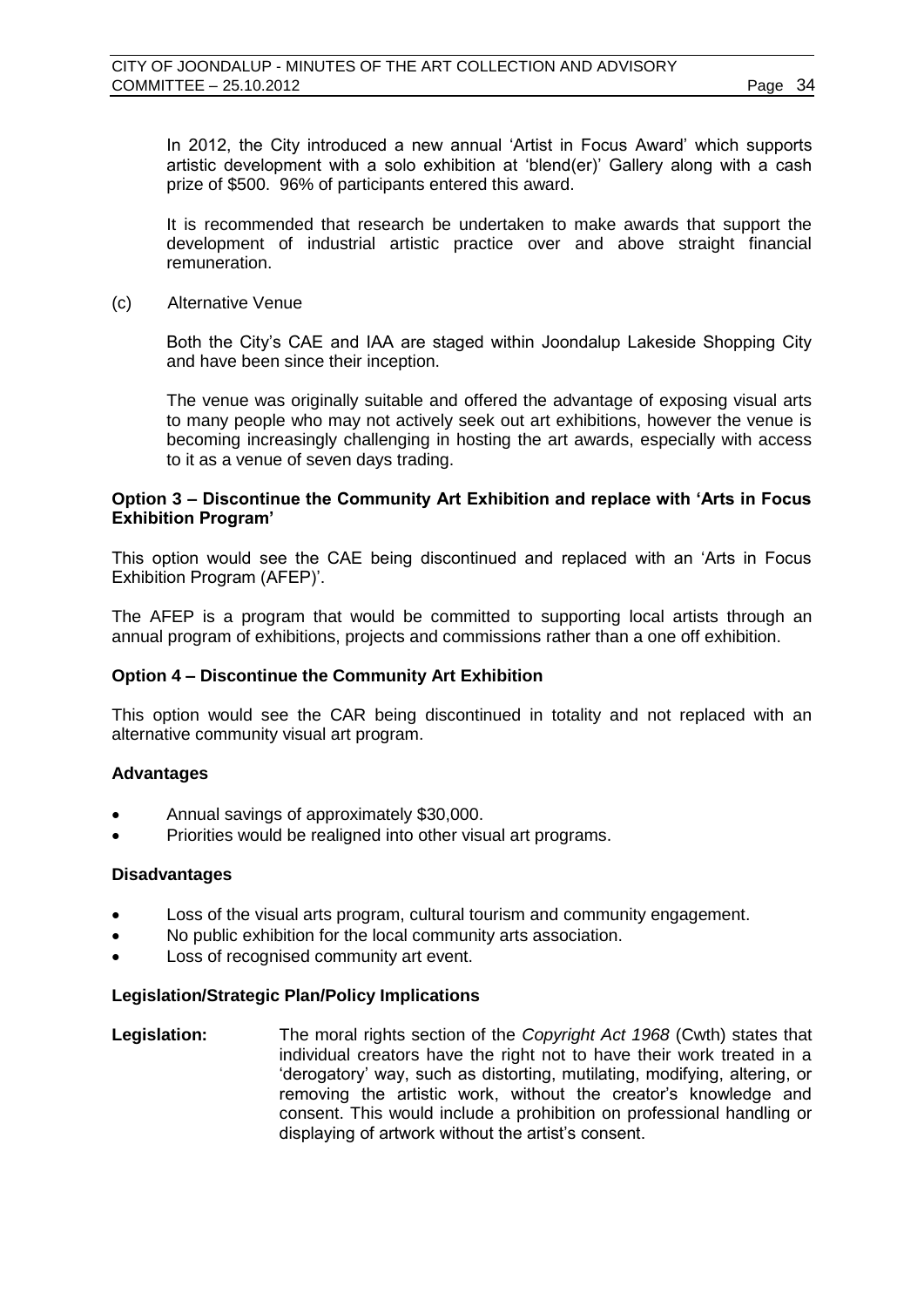### **Strategic Plan:**

**Key Focus Area:** Community Wellbeing.

**Objective:** To facilitate culture, the arts and knowledge within the community.

#### **Policy:**

The City's art awards are directed by the City's Art and Memorabilia Collections Policy. The policy directs the City's approach to art and collections for the Joondalup community. The policy's multi-criteria approach ensures that the collection, acquisitions and awards primarily focus on leading contemporary art while also endeavouring to include art demonstrating local content and context.

#### **Risk Management Considerations:**

Hosting exhibitions in a non-gallery specific space attracts large volume of traffic although the majority are not visiting the exhibition as a point of destination. This results in lack of understanding in the etiquette for attending and viewing exhibitions and has previously resulted in artworks persistently being inappropriately handled and damaged.

In 2012, three insurance claims were lodged against City of Joondalup due to patrons damaging artwork. Two claims involved damage to work from patrons touching work, one work was stolen from the space while a gallery attendant was on duty during shopping hours.

#### **Financial/Budget Implications:**

The 2012/2013 Budget contains \$30,530 for the Community Art Exhibition.

Impact on budgeting amounts:

| <b>Operation Code:</b>       | 4003                            |
|------------------------------|---------------------------------|
| <b>Budget Item:</b>          | <b>Community Art Exhibition</b> |
| <b>Budget Amount:</b>        | \$30,530                        |
| <b>Amount Spent To Date:</b> | \$0                             |
| <b>Proposed Cost:</b>        | \$30,530                        |
| <b>Balance:</b>              | \$0                             |

All figures quoted in this report are exclusive of GST.

#### **Regional Significance:**

The creation of a high standard of professional art creates a cultural asset for the entire northern region. It promotes the City of Joondalup as an instigator of supporting development in local arts and culturally invigorates the City through engaging the local community.

#### **Sustainability Implications:**

Due to the restrictions of the current location, the hiring of temporary infrastructure is required at a large expense without best results of display or attribution to City of Joondalup assets.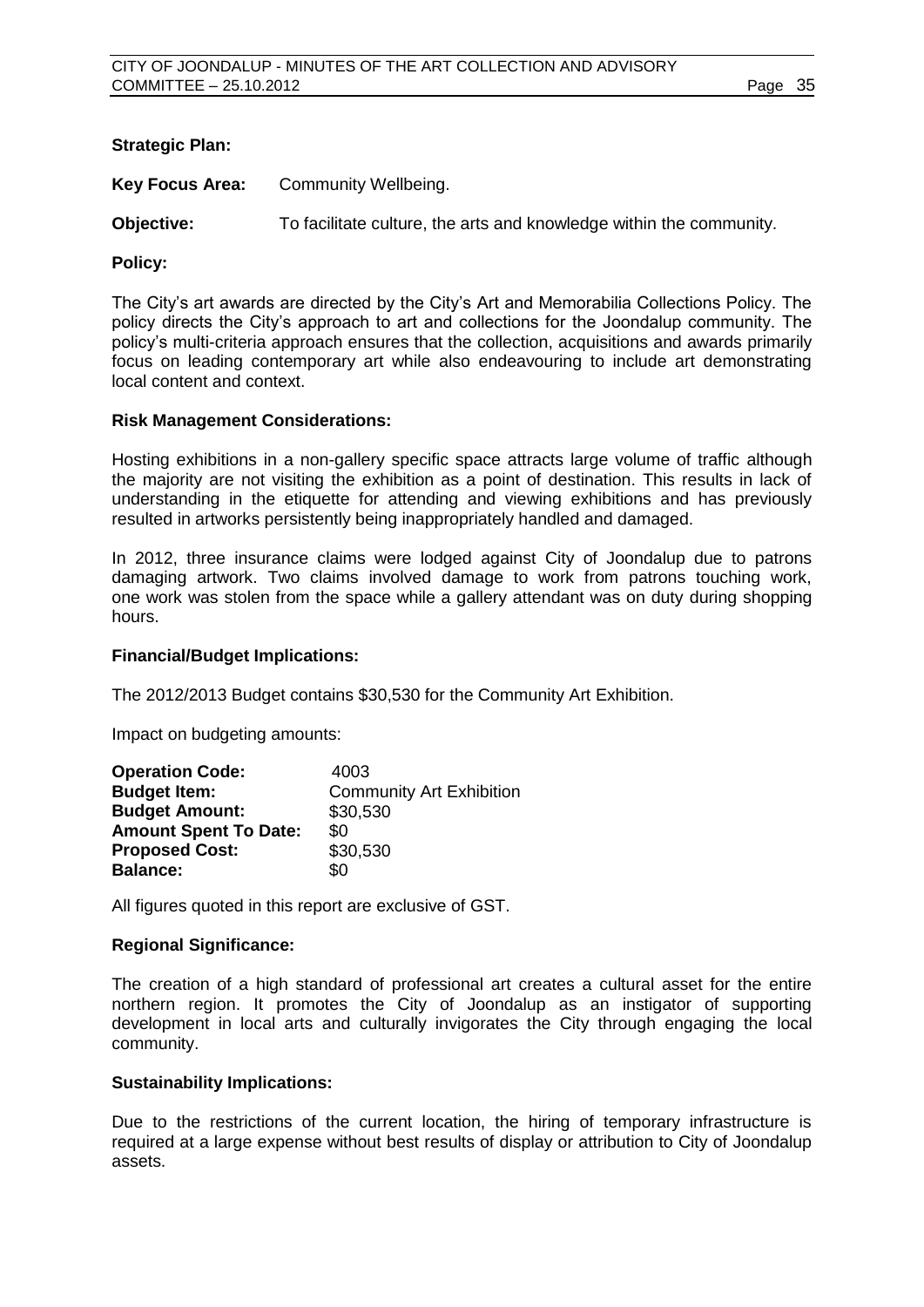Currently support to local artists is only available to the local community for one month of the calendar year, whereas other Cities have a full year of engagement in supporting local visual artists.

Visual art provides physical and educational enhancement of a locality and provides a catalyst for public discussion about current social, economic and environmental issues. Through creating more regular points of interest and interaction with visual arts the local community could possibly enjoy visual art all the year round. This would enhance the relevance of the City's cultural identity for the local community and would increase the value of the City's cultural resources.

#### **Consultation:**

In developing this recommendation, consultation was undertaken with a number of stakeholders throughout the City including Cultural Services, Lakeside City Shopping Centre Management, Community Safety, and Joondalup Community Art Association (JCAA) representatives. Feedback and correspondence from the community was also reviewed.

#### **COMMENT**

The Community Art Exhibition represents a great investment for the City of Joondalup's cultural identity and provides a great opportunity for the City to support developing local artists' practice.

This report proposes a re-alignment of the artistic direction of the Community Art Exhibition to reduce the current size restriction as a means of re-invigorating what it means as a local artist to contribute to this event and share a challenge with other artists living locally. Such a move would support further focus on promoting participating artists' work for sale to the general public with a \$1,000 price cap for each artwork that would be appropriate given the lower cost involved in producing a smaller work.

In order to hold a high calibre and respected art exhibition, it is necessary to attract all artists from around Joondalup. Implementing a size and price restriction creates a template for regional artists to explore their own motivations, processes and stories.

#### **VOTING REQUIREMENTS**

Simple Majority.

#### **OFFICER'S RECOMMENDATION:**

That Council:

- 1 AGREES to host the 2013 Community Art Exhibition in the Great Space of the Joondalup Lakeside Shopping City in June 2013;
- 2 AGREES to amend the Terms of Reference for the Community Art Exhibition by limiting:
	- 2.1 Two dimensional artwork to a size of 50 x 50 centimetres (including frame);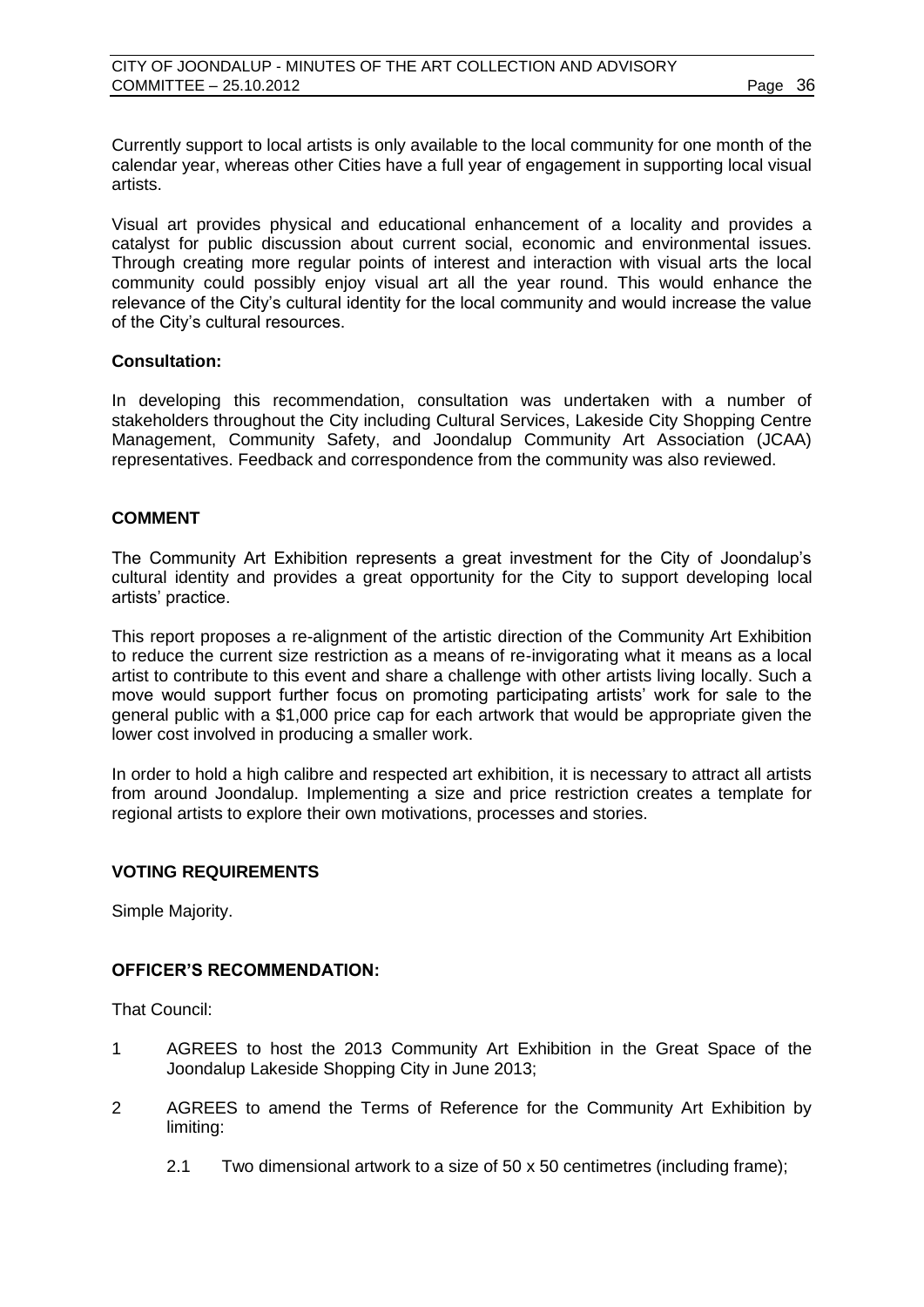- 2.2 Three dimensional artwork to a size of 50 centimetres high x 50 centimetres wide x 50 centimetres deep; and
- 2.3 the maximum price of artworks to \$1,000;
- 3 REQUESTS further reports on:
	- 3.1 review of the Community Art Exhibition Award category; and
	- 3.2 possible alternative venue for the Community Art Exhibition from 2014 onward.

The Presiding Member advised that he would put Part 1 separately and then Parts 2 and 3 as one Motion.

**MOVED Cr Chester, SECONDED Cr Norman that Council AGREES to host the 2013 Community Art Exhibition in the Great Space of the Joondalup Lakeside Shopping City in June 2013.**

#### **The Motion was Put and CARRIED (4/0)**

**In favour of the Motion:** Crs Gobbert, Chester, Norman and Thomas.

### **MOVED Cr Chester, SECONDED Cr Norman that Council:**

- **2 AGREES to amend the Terms of Reference for the Community Art Exhibition by limiting:** 
	- **2.1 Two dimensional artwork to a size of 50 x 50 centimetres (including frame);**
	- **2.2 Three dimensional artwork to a size of 50 centimetres high x 50 centimetres wide x 50 centimetres deep; and**
	- **2.3 the maximum price of artworks to \$1,000;**
- **3 REQUESTS further reports on:**
	- **3.1 review of the Community Art Exhibition Award category; and**
	- **3.2 possible alternative venue for the Community Art Exhibition from 2014 onward.**

### **The Motion was Put and CARRIED (4/0)**

**In favour of the Motion:** Crs Gobbert, Chester, Norman and Thomas.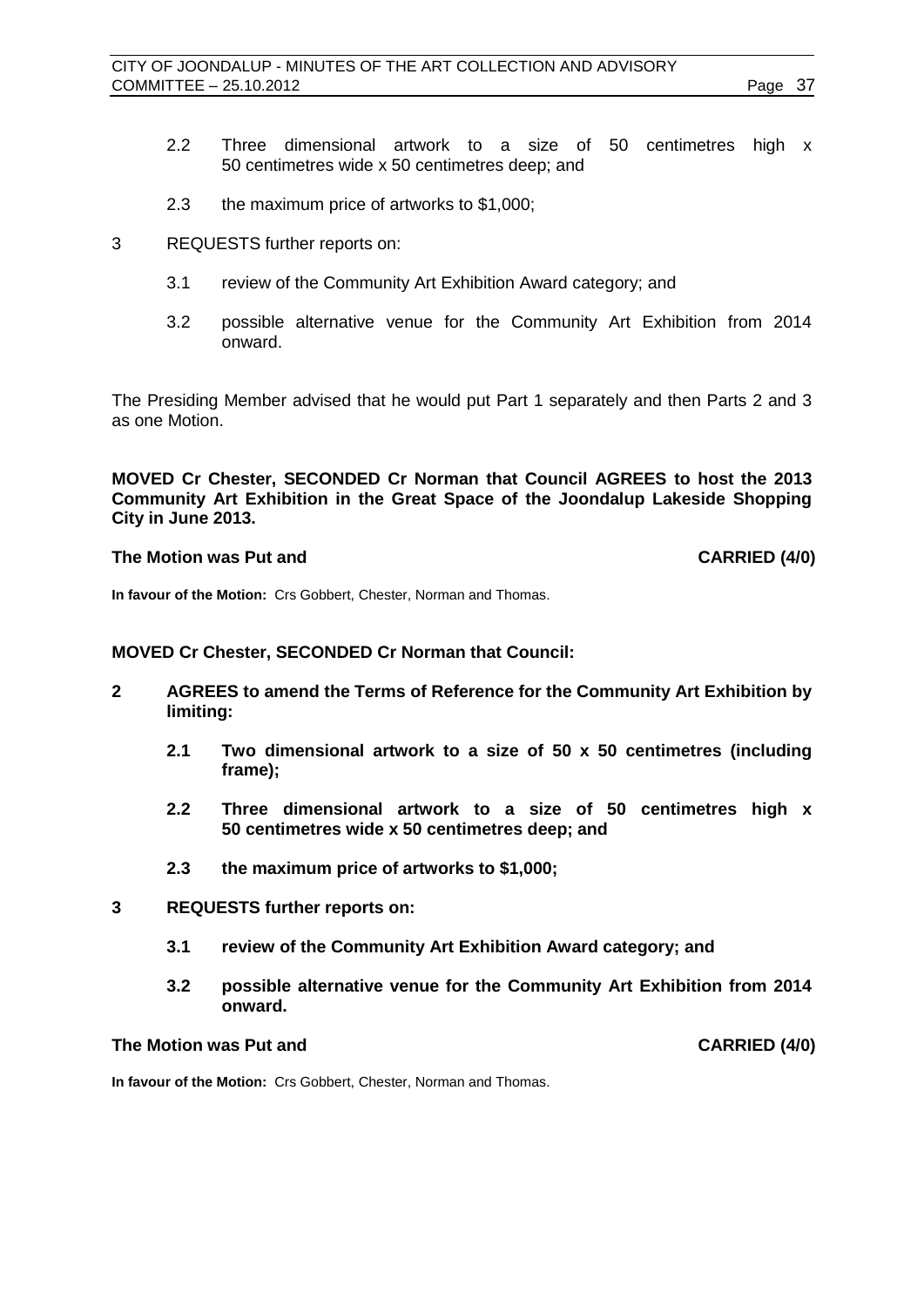# <span id="page-37-0"></span>**ITEM 5 'INSIDE OUT BILLBOARD PROJECT' PUBLIC ART FOR CITY OF JOONDALUP**

| <b>WARD:</b> | All |
|--------------|-----|
|              |     |

| <b>RESPONSIBLE</b> | Mr Mike Tidy              |  |
|--------------------|---------------------------|--|
| <b>DIRECTOR:</b>   | <b>Corporate Services</b> |  |
|                    |                           |  |

**FILE NUMBER:** 102552, 101515

| <b>ATTACHMENTS:</b> | Attachment 1<br>Attachment 2 | <b>Examples of Similar Billboard Projects</b><br>Proposed Location for Billboard Project |
|---------------------|------------------------------|------------------------------------------------------------------------------------------|
|                     | Attachment 3                 | Infrastructure Options                                                                   |

### **PURPOSE**

To provide Council with further information for the proposed 'Inside Out Billboard Project' for the City Centre, Joondalup.

### **EXECUTIVE SUMMARY**

This report provides Council with information regarding the proposal to install an 'Inside Out Billboard' within the City of Joondalup. If agreement is for the project to proceed, it is suggested that it be located in the City Centre and proposed for consideration in the 2013/14 budget for the commission of Public Art. It is expected to be completed within a timeframe of 12 months from approval.

It is proposed that the billboard installation will measure 6 metres x 3 metres, will be situated in an outside and visually prominent location, and will display consecutive works of art by different artists to be rotated on a three monthly basis. In addition, 20 A3 limited edition prints will be produced to accompany each new artwork, of which the City will retain the first for its Art Collection. The remaining 19 will be available to the public for purchase.

Various infrastructure options are explored for the billboard project – the purpose-built billboard, the traditional 24 sheet poster billboard, the super-8 billboard (located on a building), and the free-standing panel billboard. Three possible sites in the City Centre are also explored, followed by a list of the advantages and disadvantages of each. Attachment 1 to this Report illustrates international examples of billboard projects.

### **BACKGROUND**

At its meeting held on 17 April 2012 (CJ066-04/12 refers), it was resolved in part that Council:

*7.3 REQUESTS a further report be SUBMITTED to the Art Collection and Advisory Committee on the opportunities for the Inside-Out Billboard Project for the 2012/13 Financial Year.*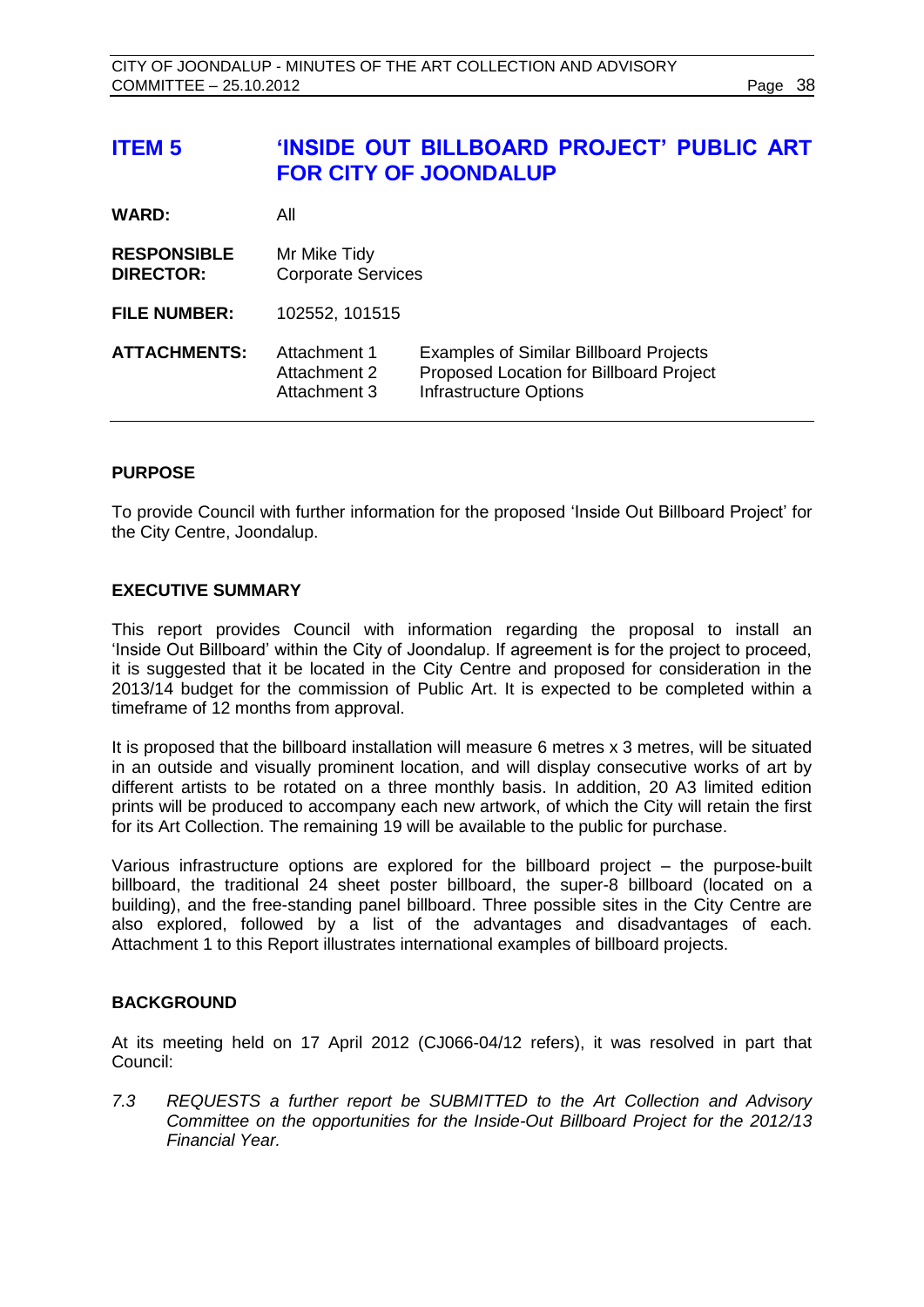In 1991, the former City of Wanneroo commenced a public art program and began installing artworks throughout the City. In 1995 the former City of Wanneroo adopted a cultural policy, of which the implementation of public art was an important aspect.

Following the split of the City of Joondalup from the former City of Wanneroo in 1998, the existing works within the City of Joondalup's boundaries became part of the current Public Art Collection. Since then, the collection has been maintained and added to, however the majority of the works were created prior to 1999.

The most recent City public art projects include:

- 2001: Kevin Draper's commission to create the metal trees located in Central Park.
- 2004: Jon Tarry's commission to create the Bali bombing memorial at the Kingsley clubrooms.
- 2011: Kate McMillan's commission to create a work of public art at Seacrest Park Community Sporting Facility.

The City of Joondalup's current Public Art Collection includes 35 works (or series of works) of public art, including mosaics, murals, sculptures, street bollards, architectural details and street furniture. Works are situated throughout the region; however, the majority are located in and around the Joondalup City Centre area.

The 2011/12 annual budget of \$50,000 for public artwork remained unspent and has been placed in a reserve with a further \$50,000 being allocated in the 2012/13 budget for public art.

### **DETAILS**

Public art refers to works of art in any medium that have been planned and executed with the specific intention of being sited or staged in the physical public domain, usually outside and accessible to all. It signifies a particular working practice, often with implications of site specificity, community involvement or collaboration.

In recent years, public art has increasingly begun to expand in scope and application, both into more challenging areas of art form and across a much broader range of what might be called our 'public realm'. Cultural interventions of this kind have often been realised in response to creatively engaging a community's sense of 'place' or 'wellbeing' in society.

Such commissions can still of course result in physical, permanent artworks and sculptures. However, they are also beginning to include other much more process-driven and actionresearch based artistic practices as well. As such, these do not always rely on the production of a physical or permanent artwork. This expanded scope of public art can embrace many diverse practices and forms. The range of this type of artwork's potential is endless and ever-changing.

Monuments, memorials and civic statuary are perhaps the oldest and most obvious forms of officially sanctioned public art. Increasingly, most aspects of the built environment are seen as legitimate candidates for consideration as, or the location for, public art, including street furniture, lighting and graffiti. Public art is not confined to physical objects – dance, procession, street theatre and even poetry have proponents that specialise in public art.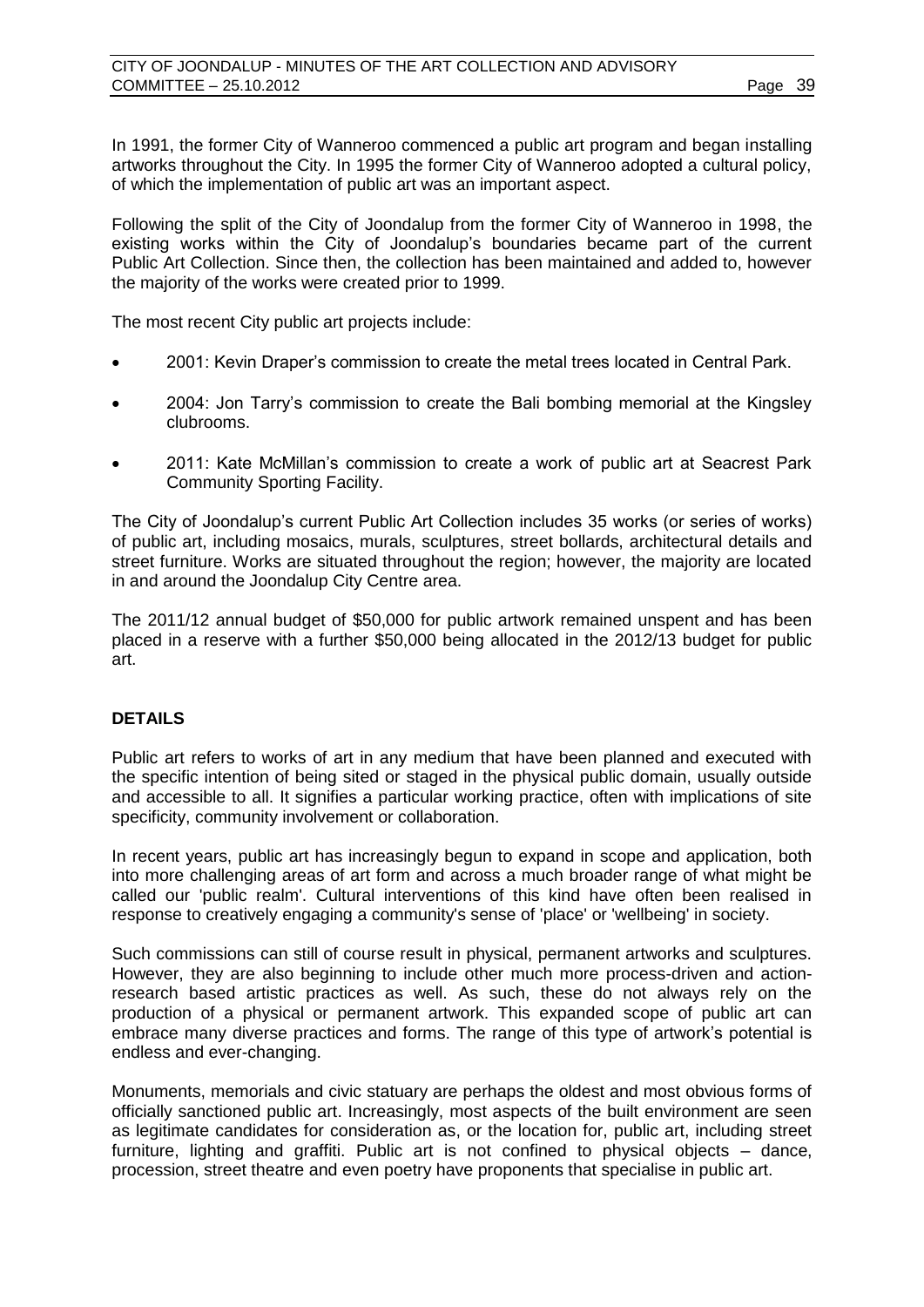### **Issues and Options**

The proposed 'Inside Out Billboard Project' involves an initial installation of a 6 metres x 3 metres commercial billboard that will be dedicated to displaying contemporary art. It is intended as an outside gallery in the public domain and will be one-sided. Infrastructure examples are detailed in Attachment 3.

This style of public art has been successfully implemented in other Cities across the United States and United Kingdom (Attachment 1 refers). The practice has resulted in increased tourism, the participation of high profile artists, excellent community engagement and interest, media coverage, the revitalisation of previously degraded areas and the creation of a regional landmark.

The objectives of such a project would be:

- promotion of the City as a Cultural destination;
- accessibility and public safety of the site and work;
- relevance and appropriateness of the work to the context of its site and the City of Joondalup;
- contribution to community amenity and the creation of a sense of place;
- articulation and celebration of the community and its diversity;
- creation and enhancement of cultural tourism experiences;
- animation and enrichment of public spaces and contribution to urban regeneration;
- facilitation of community cultural development;
- contribution to identification of the City;
- meeting high level design and aesthetic standards;
- integration of contemporary art and daily life;
- timeline: completion of project within the 2013/14 financial year and completion of program within each calendar year;
- consideration of maintenance and durability requirements;
- non-duplication of monuments commemorating the same or similar events; and
- use of best practice collection management.

#### **Selection of Artwork**

It is proposed that every three months a new artist would be commissioned to create a new work specifically for the 'Inside Out Billboard Project' (see table below). It is anticipated that four artists will take part every year, including artists selected from the City's two annual art awards. It is proposed that the billboard year would begin in March (to coincide with the Joondalup Festival) and run until the end of February the following year.

| Date               | <b>Selection Panel</b>                              |
|--------------------|-----------------------------------------------------|
| March-May          | Visual Art Officer and curator City of Joondalup.   |
| June-August        | Judges select artist from Community Art Exhibition. |
| September-November | Judges select artist from Invitation Art Award.     |
| December-February  | Guest curator.                                      |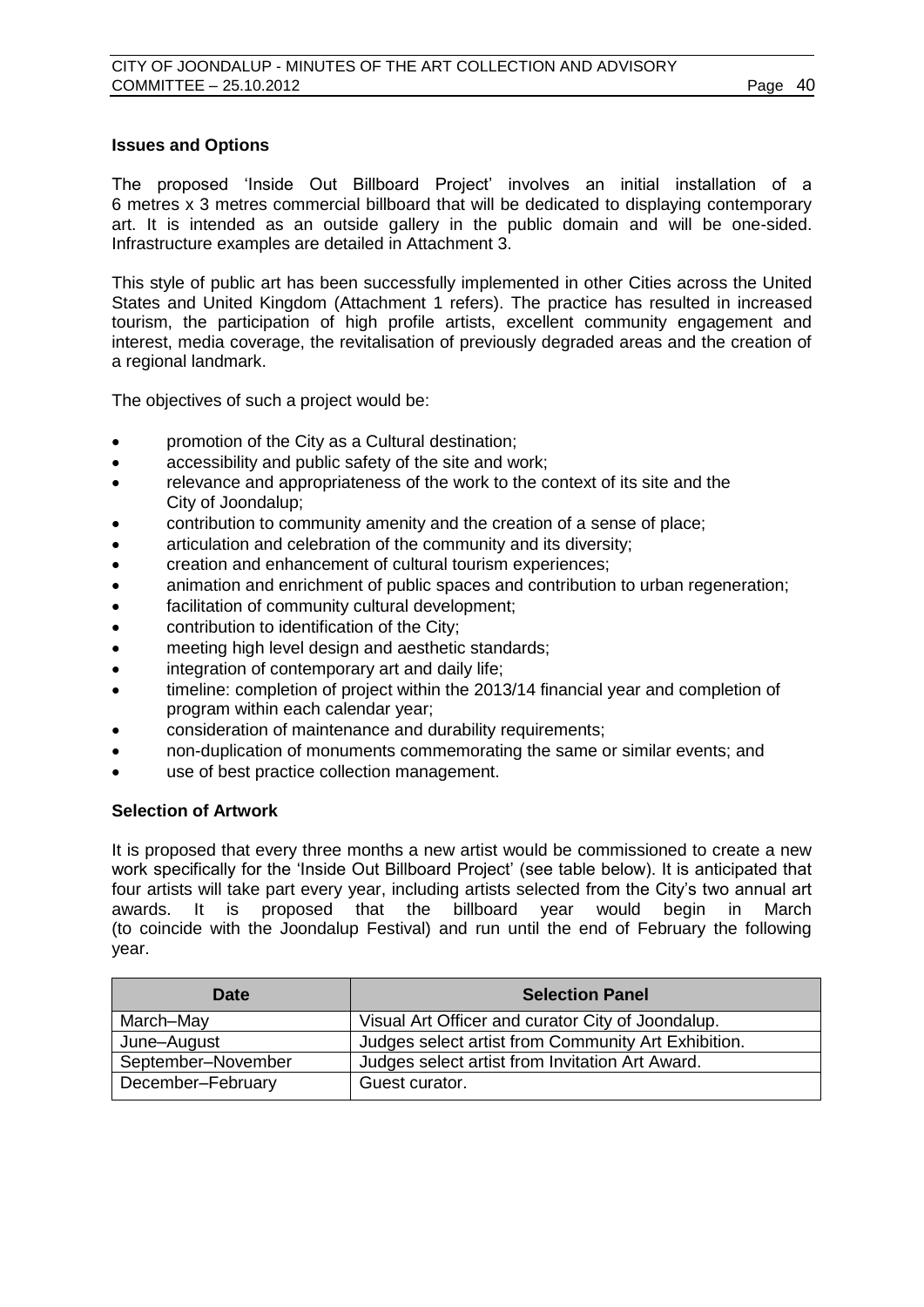There would be no prescribed theme, but the invited artist's work would need to meet appropriate standards concerning quality and suitability for public display. It is intended that the approval be issued by the Chief Executive Officer after engagement with the members of the ACAC.

To accompany each work, 20 limited edition A3 prints of the artist's image would be produced. Print number one of each commissioned series is to be retained by the City in order to enhance the City's collection and act as a record of the project.

Attachment 1 provides two examples of successful billboard art projects in other cities and displays the possibilities of project that are available within the above-mentioned project budget.

### **Location**

It would be proposed to install the 'Inside Out Billboard' within the Joondalup City Centre.

In selecting a preferred location, consideration was given to the need to be highly visible to the public, while having minimal impact on local residents. Locations will also allow passing traffic to engage with the work without it being too intrusive on the landscape, road traffic and surroundings.

### **City Centre**



For each alternative site proposed in the City Centre there are comments (Attachment 2 refers) from a brief investigation to ascertain suitability of each City Centre location. The comments are mainly in reference to ownership of land and installation restrictions.

Installation of the billboard at Site 1 will not interfere with any proposal the City has as part of the Joondalup City Centre Commercial Office Development at Lot 496 Davidson Terrace, Joondalup, as the structure will be outside the boundary line.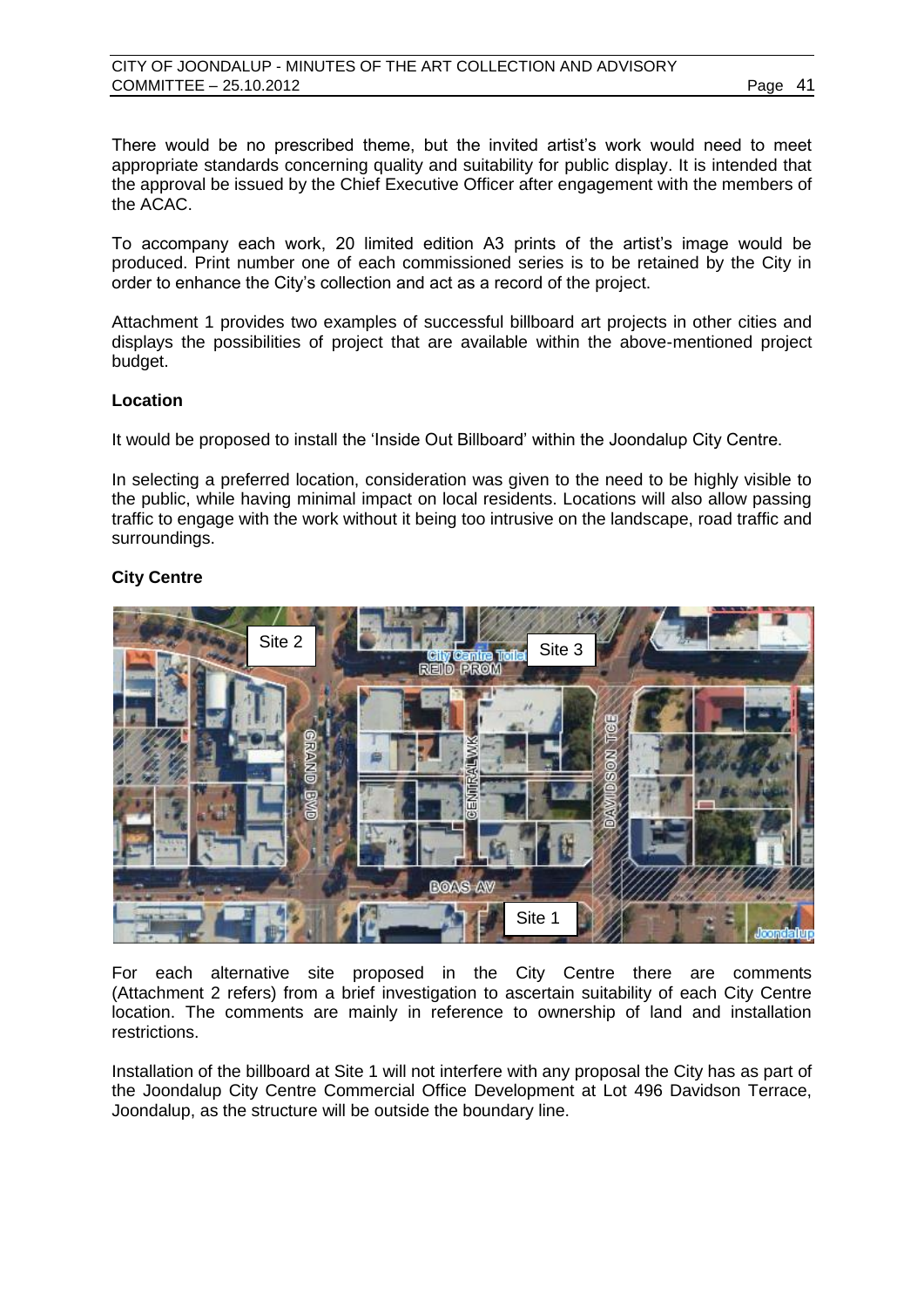The following advantages and disadvantages apply to the 'Inside Out Billboard Project':

| <b>Advantages</b>                                                                                                                                      | <b>Disadvantages</b>                                                                                       |  |
|--------------------------------------------------------------------------------------------------------------------------------------------------------|------------------------------------------------------------------------------------------------------------|--|
| The proposal is for a statuesque work,<br>which would be highly visible from around<br>the city centre.                                                | As a result of the size and scale of the<br>structure, it may impact on the amenity of<br>the City Centre. |  |
| The project would initiate a recurring<br>attendance to the City Centre and may<br>assist in space activation.                                         | The structure might attract vandalism and<br>graffiti.                                                     |  |
| In addition to its aesthetic qualities the<br>project is also designed to constantly<br>change, thereby adding life and variety to<br>the city centre. | The artwork would have ongoing annual<br>expenses.                                                         |  |
| This project could be opened to a range of<br>artists, from emerging to well-respected at<br>both a national and international level.                  |                                                                                                            |  |
| The commission of the work would<br>constitute a valuable and sound investment<br>for the City's Public Art Collection.                                |                                                                                                            |  |

### **Timeline**

| Design specifications finalised for billboard structure        | One month    |
|----------------------------------------------------------------|--------------|
| Building and development approvals                             | Two months   |
| Commissioning of artists                                       | Three months |
| Development of artwork by artist                               | Two months   |
| Design approval from CEO                                       | Two months   |
| Manufacture and installation of billboard including<br>artwork | Two months   |
| Total installation time (approx)                               | 12 months    |

#### **Legislation/Strategic Plan/Policy Implications**

Legislation **As the construction and installation of the 'Inside Out Billboard' will be** undertaken by the City, it would therefore be regarded as a 'public work' and no planning approval would be required. Section 6 (3) of the *Planning and Development Act 2005* requires the responsible authority to be consulted with at the time the public work is being formulated.

> The structure would be classified as a class 10b within the *Building Code of Australia* and would require a building permit as required by the *Building Act 2011.* The structure may also require a Structural Engineer Certificate.

**Strategic Plan**

**Key Focus Area:** Community Wellbeing.

**Objective:** To facilitate culture, the arts and knowledge within the community.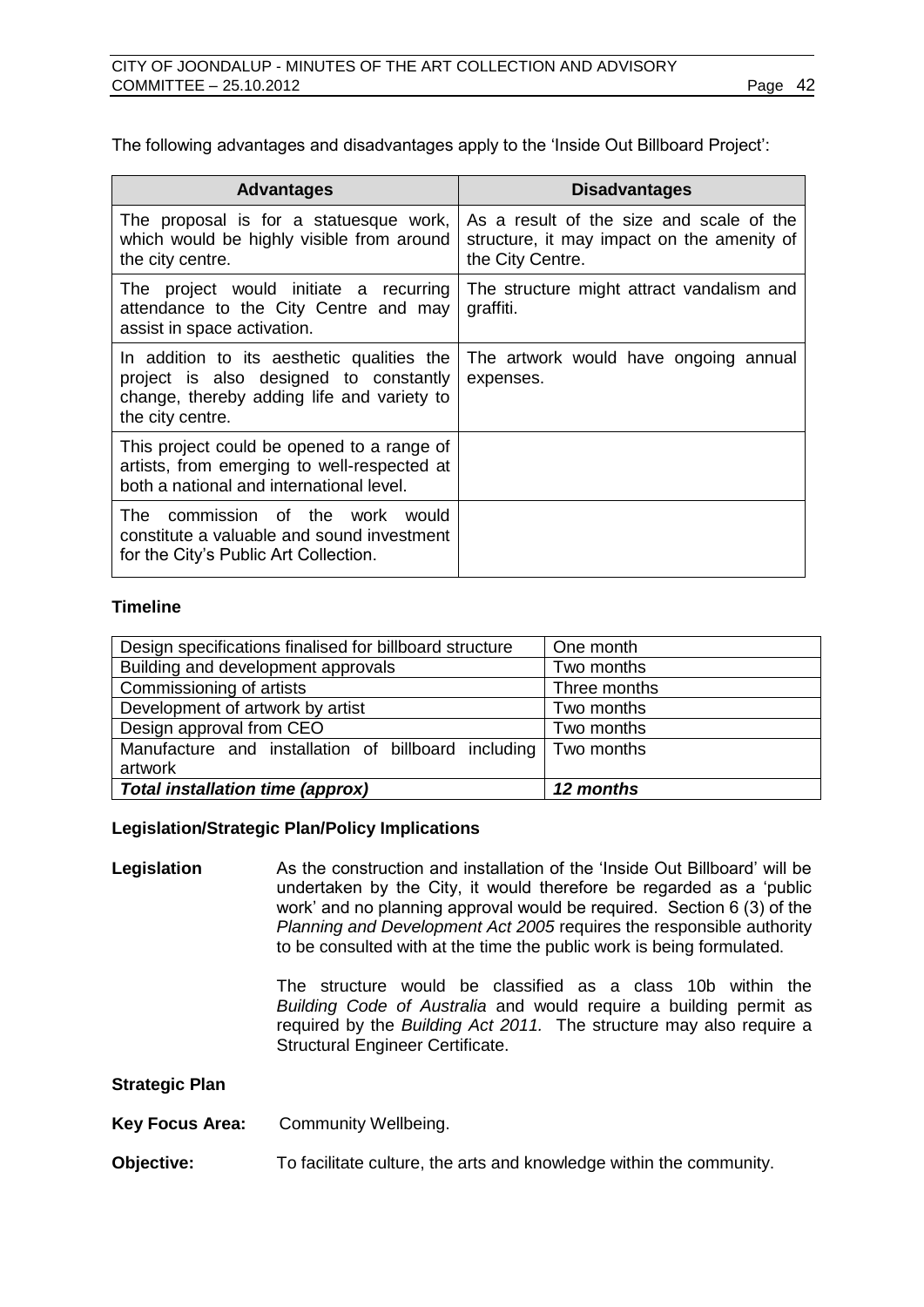### **Policy**

The City's Art and Memorabilia Collection Policy.

The current policy states:

*"The City will support Western Australian art and artists through an art acquisition program. The City will adopt a multi-criteria approach to its art collection, acquisitions and awards. This approach will ensure that the collection, acquisitions and awards include contemporary art and art demonstrating local content and context."*

### **Risk Management Considerations:**

All works considered would need to meet stringent public safety criteria.

### **Financial/Budget Implications:**

| Initial cost of development and installation of structure<br>(including printing of first artwork and plaque)                            |                     | \$20,000                      |  |
|------------------------------------------------------------------------------------------------------------------------------------------|---------------------|-------------------------------|--|
| Artist installation:<br>Printing and installation of artwork<br>(Covered in cost of structure above)                                     |                     | N/C                           |  |
| Printing of 20 limited edition A3 prints<br>Artist fee                                                                                   |                     | \$1,500<br>\$3,000            |  |
| <b>TOTAL for first instalment</b>                                                                                                        |                     | \$24,500                      |  |
| Each installation thereafter:<br>Change of artwork (printing and installation)<br>Printing of 20 limited edition A3 prints<br>Artist fee |                     | \$3,000<br>\$1,500<br>\$3,000 |  |
| <b>TOTAL for each installation thereafter</b>                                                                                            |                     | \$7,500                       |  |
| <u>Ongoing annual expenses – for a lifespan of five years</u>                                                                            |                     |                               |  |
| Change artwork: every three months<br>(Including printing and installation)                                                              | $($3,000 \times 4)$ | \$12,000                      |  |
| Printing of limited edition A3 prints                                                                                                    | $($1,500 \times 4)$ | \$6,000                       |  |
| Artist fees                                                                                                                              | $($3,000 \times 4)$ | \$12,000                      |  |
| <b>TOTAL expense per annum</b>                                                                                                           |                     | \$30,000                      |  |

# All figures quoted in this report are exclusive of GST.

The 2012/13 budget has an amount of \$50,000 listed to undertake public artworks, in addition there is \$50,000 carried forward from 2011/12 for the same purpose. The City is currently examining options for another public artwork that would consume those funds (\$100,000). Therefore, unless there are savings from that project there are no funds specifically for this project this financial year. It is therefore suggested that if the project is supported that funds be listed for consideration in the 2013/14 budget. This will allow the

City to undertake the preliminary works (community consultation) this financial year.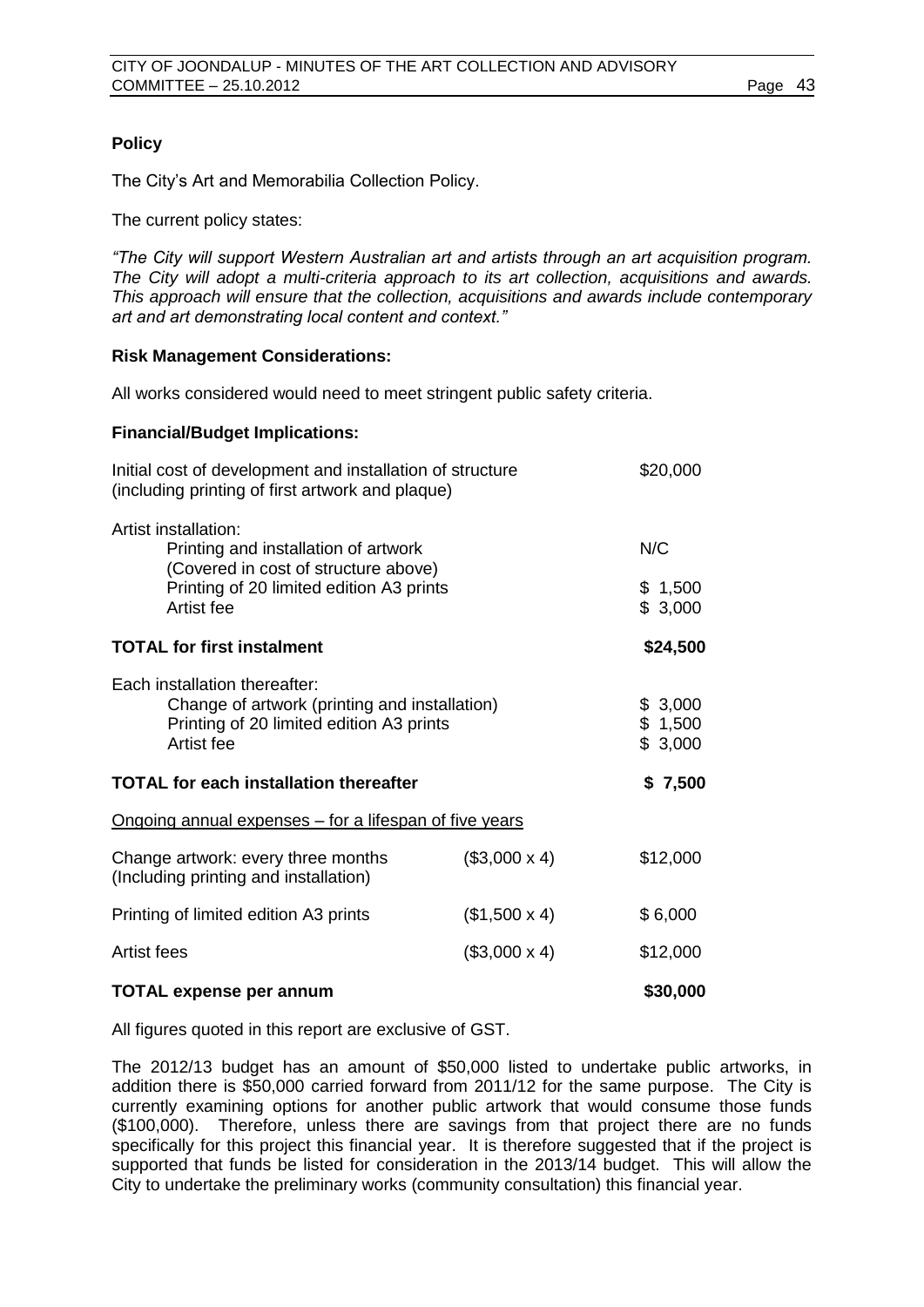### **Regional Significance:**

The City's art collection, including its public art, archives and memorabilia, plays an important part in shaping and developing a sense of community.

The on-going provision of an accessible and high calibre art collection is integral to the cultural development and vibrancy of the City of Joondalup region and to best practice standards for the development of the visual arts in local government.

#### **Sustainability Implications:**

The installation of public artworks has positive social sustainability implications. Public artworks physically enrich a locality and provide a catalyst for public discussion about current social, economic and environmental issues. Public artworks strengthen the public realm by creating points of interest, animating spaces and providing beauty, character and colour to places. A new public artwork will build upon the relevance of the City's public spaces for the local community and increase the value of the City's cultural resources.

#### **Consultation:**

When commissioning an artwork it is best practice to undertake some form of community consultation process from informing to consulting the community. The options for community consultation are as follows:

- No consultation.
- Community Consultation in accordance with the City's approved Community Consultation and Engagement Policy and Protocol.

It is suggested that if consultation is agreed to that it only occur on the site selected.

### **COMMENT**

The 'Inside Out Billboard project' presents an opportunity for the City of Joondalup to provide an ongoing visual art display for the Joondalup community. The 'Inside Out Billboard Project' would represent a range of challenging and diverse works that could encourage the general public to re-examine their expectations and definitions of art through dialogue about the role of art in public spaces.

The selected artists would design an artwork to challenge an outdoor public site to serve as a catalyst for conversations about art and/or community issues within Joondalup and Western Australia. It would allow Joondalup to create a high professional standard and endure a cultural legacy for the City. 'Inside Out Billboard' would aim to become a cultural destination as well as continuing to support the artistic development of regional artists and introducing international artists to the region.

#### **VOTING REQUIREMENTS**

Simple Majority.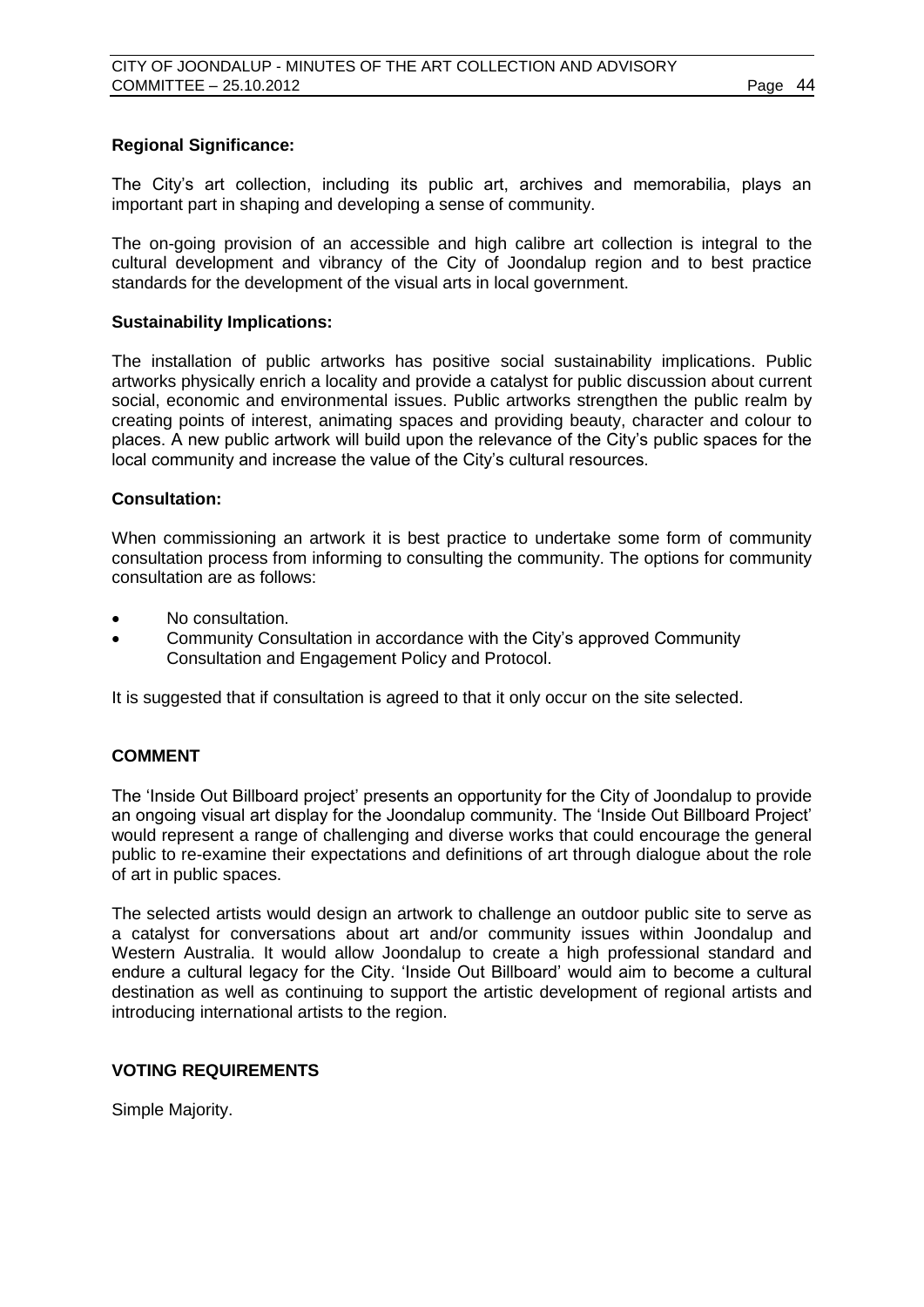### **OFFICER'S RECOMMENDATION:**

That Council:

- 1 Subject to construction of the billboard not interfering with the Expression of Interest process for the Joondalup City Centre Commercial Office Development, ENDORSES the proposed Billboard Art Project to be located at site 1 on Central Walk and Boas Avenue, Joondalup as shown on Attachment 2 to this Report;
- 2 AGREES to list an amount of \$24,500 for consideration within the 2013/14 budget for the project; and
- 3 ADVISES the level of Community Consultation to be undertaken for the Public Art project:
	- Option 1 No Consultation: and
	- Option 2 Community Consultation as per the City's approved Community Consultation and Engagement Policy and Protocol.

**MOVED Cr Chester, SECONDED Cr Gobbert that Council:**

- **1 Subject to construction of the billboard not interfering with the Expression of Interest process for the Joondalup City Centre Commercial Office Development, ENDORSES the proposed Billboard Art Project to be located at site 1 on Central Walk and Boas Avenue, Joondalup as shown on Attachment 2 to this Report;**
- **2 AGREES to list an amount of \$24,500 for consideration within the 2013/14 budget for the project; and**
- **3 ADVISES that no Community Consultation will be undertaken for the 'Inside Out Billboard' Public Art project for the City of Joondalup.**

#### **The Motion was Put and CARRIED (4/0)**

**In favour of the Motion:** Crs Gobbert, Chester, Norman and Thomas.

*Appendix 3 refers*

*To access this attachment on electronic document, click her[e:](Attach3artagn251012.pdf) [Attach3artagn251012.pdf](Attachments/Attach3artagn251012.pdf)*